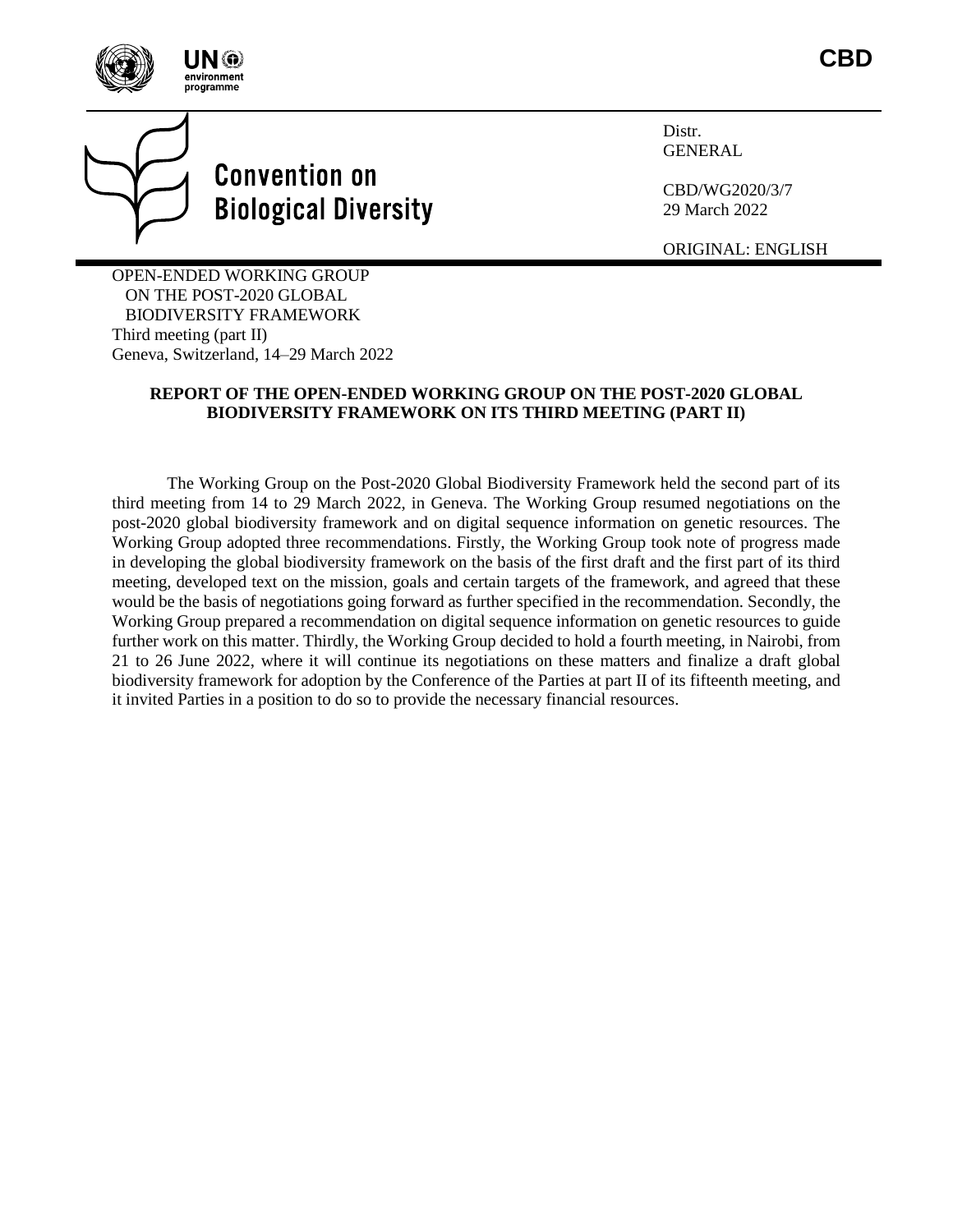# Contents

| I. | Recommendations adopted by the Working Group on the Post-2020 Global Biodiversity |                                                                                           |  |  |  |
|----|-----------------------------------------------------------------------------------|-------------------------------------------------------------------------------------------|--|--|--|
|    | 3/1.                                                                              |                                                                                           |  |  |  |
|    | 3/2.                                                                              |                                                                                           |  |  |  |
|    | 3/3.                                                                              | Preparation of the post-2020 global biodiversity framework: fourth meeting of the Working |  |  |  |
| Π. |                                                                                   |                                                                                           |  |  |  |
|    |                                                                                   |                                                                                           |  |  |  |
|    | A.                                                                                |                                                                                           |  |  |  |
|    | <b>B.</b>                                                                         |                                                                                           |  |  |  |
|    |                                                                                   |                                                                                           |  |  |  |
|    |                                                                                   |                                                                                           |  |  |  |
|    | $\mathsf{A}$ .                                                                    |                                                                                           |  |  |  |
|    | <b>B.</b>                                                                         |                                                                                           |  |  |  |
|    |                                                                                   |                                                                                           |  |  |  |
|    |                                                                                   |                                                                                           |  |  |  |
|    |                                                                                   |                                                                                           |  |  |  |
|    |                                                                                   |                                                                                           |  |  |  |
|    |                                                                                   |                                                                                           |  |  |  |
|    |                                                                                   |                                                                                           |  |  |  |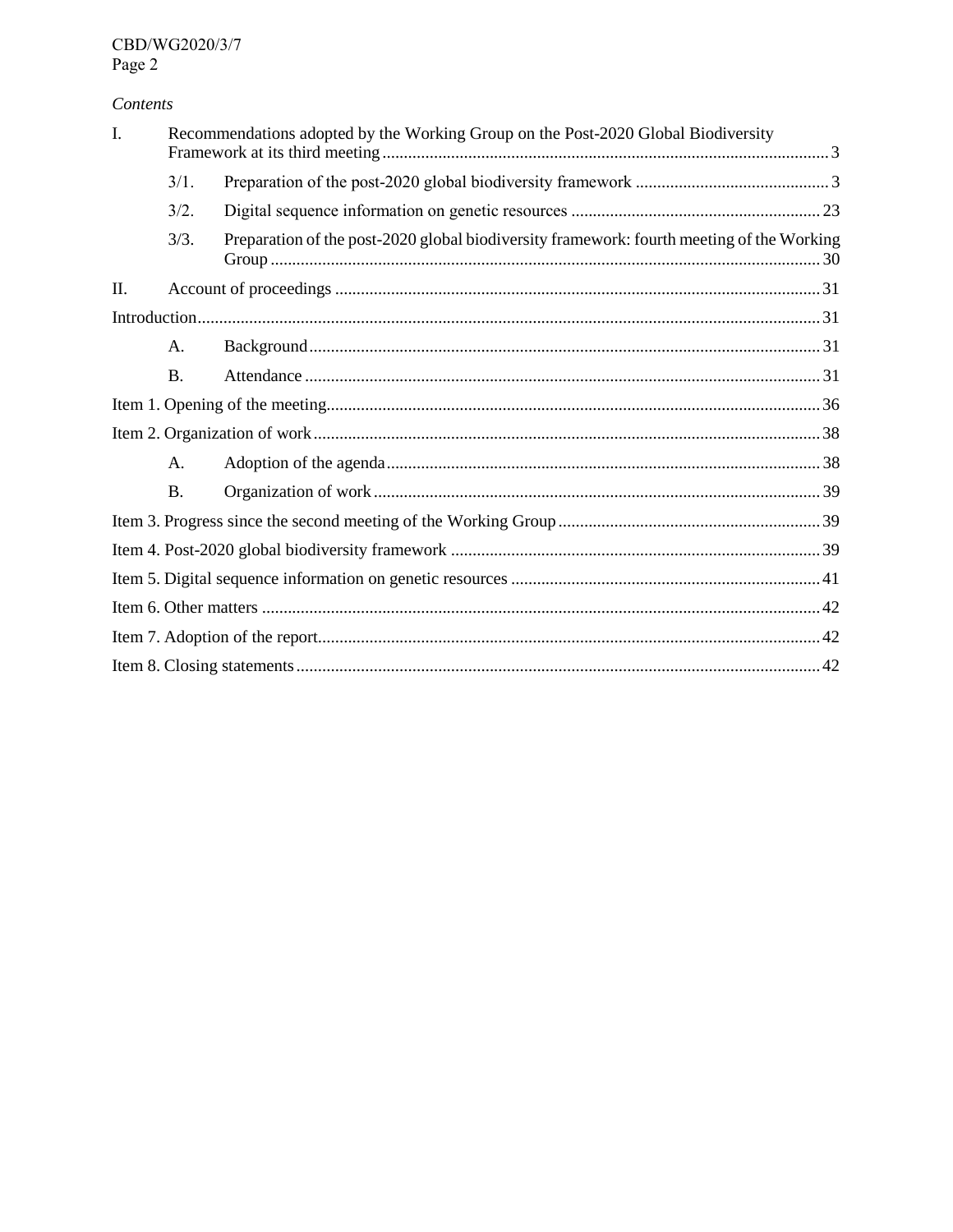# <span id="page-2-0"></span>**I. RECOMMENDATIONS ADOPTED BY THE WORKING GROUP ON THE POST-2020 GLOBAL BIODIVERSITY FRAMEWORK AT ITS THIRD MEETING**

# **3/1. Preparation of the post-2020 global biodiversity framework**

<span id="page-2-1"></span>*The Open-ended Working Group on the Post-2020 Global Biodiversity Framework,*

*Recalling* decision 14/34,

1. *Takes note* of the progress made in developing the post-2020 global biodiversity framework during its third meeting, on the basis of the first draft of the global biodiversity framework (CBD/WG2020/3/3), as reflected in the annex to the report of the first part of the meeting (CBD/WG2020/3/5) and the text contained in the annex to the present recommendation;

2. *Agrees* that the text of the mission, goals and targets contained in the annex to the present recommendation will be the basis of the negotiations going forward for these elements at the fourth meeting of the Working Group on the Post-2020 Global Biodiversity Framework;

3. *Recommends* that the Conference of the Parties at its fifteenth meeting consider the draft post-2020 global biodiversity framework with a view to its finalization and adoption.

*Annex*

# **OUTCOMES OF PART II OF THE THIRD MEETING OF THE WORKING GROUP**

### **Draft text of elements of the post-2020 global biodiversity framework**

1. This annex contains the outcomes of the work of the contact groups during part II of the third meeting of the Working Group on the mission, goals and targets of the post-2020 global biodiversity framework under agenda item 4.

2. The text for the mission, goals and targets 1, 2, 3, 4, 5, 6, 9, 10, 11, 12, 13, 14, 15, 16, 17, 18, 19.1, 19.2 reflects the results of discussions among delegates in the contact groups.

3. The text for targets 7, 8, 20, 21, as well as new target proposals, which is presented with a grey shade, was developed by the co-leads of the contact groups following a first round of discussions but was not further considered by the contact groups due to time constraints.

4. Appendix 1 contains a proposal from the Co-Chairs for a new section (B.*bis*) of the post-2020 global biodiversity framework, together with submissions from delegates on this new section received during the meeting. This text is also presented with grey shade to indicate it has not been further considered by contact group 1.

5. Appendix 2 contains the outcome of the discussions of a Friends of the Co-Leads Group on milestones under contact group 1.

6. This annex does not include text on sections A to D and H to K of the first draft post-2020 global biodiversity framework (CBD/WG2020/3/3), which were not addressed in part II of the third meeting of the Working Group. For these elements, the first draft remains the basis for further work.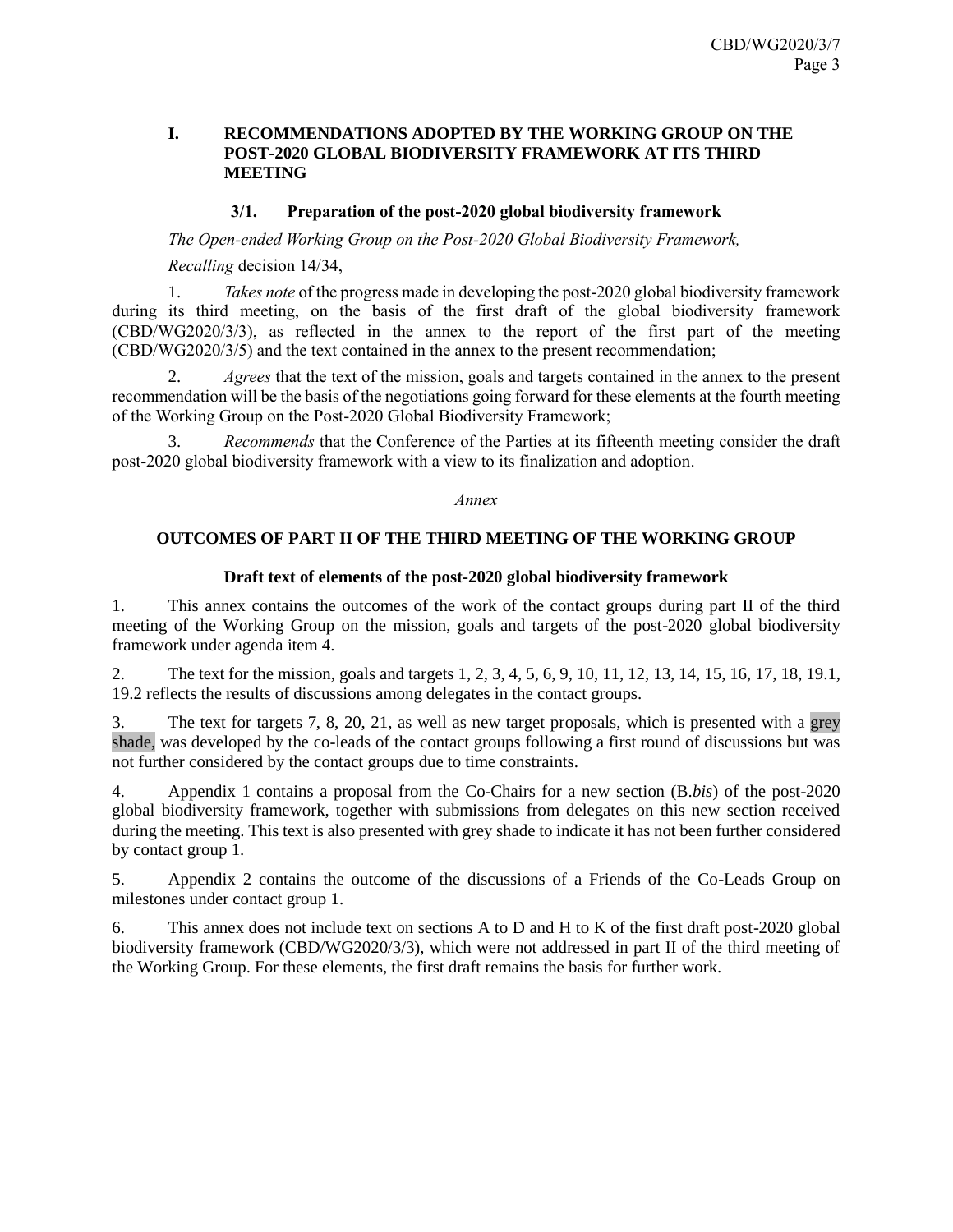l

#### **2030 MISSION\***

"To [take][catalyze the necessary means of implementation to support] urgent[, ambitious] [and transformative] action across society to [halt and reverse biodiversity loss and achieve a [biodiversity [net] gain for a nature-positive world][[net] gain for biodiversity][nature-positive world][[conserve and sustainably use biodiversity[, including restoration] and ensure the fair and equitable sharing of benefits from the use of genetics resources], [to put biodiversity on a path to recovery] [achieve a nature-positive world] by 2030] [contributing to the Sustainable Development Goals] [for the benefit of planet and people][, supporting sustainable development and addressing inequalities among and within societies] [by 2030]".

*Alt* 1. Zero [net] loss of nature from 2020, [net] positive by 2030, and full recovery by 2050 – for the benefit of all people and life on Earth.

*Alt* 2. By [2030][2050] halt and reverse the loss of biodiversity and put nature on a [fair and equitable] path to recovery for the benefit of [present and future generations][all people and the planet].

*Alt* 3. Act now to [conserve][protect], restore, use sustainably, and fund for [reversing biodiversity loss][achieving a [net] gain for biodiversity and] for the benefit for planet and people.

# **GOAL A**

The [[socio]-ecological [resilience]] integrity [, area] and connectivity of [all][both natural [and managed] terrestrial, freshwater, coastal and marine] ecosystems is [maintained or] enhanced [with no further loss of highly intact or threatened ecosystems], [preventing collapse of]] all ecosystems is maintained or enhanced, increasing, ensuring [increasing the area,] connectivity [and integrity of these ecosystems]] [and increasing] [by at least [5] per cent by 2030 [improve resilience in the most vulnerable ecosystems] and [15][20] per cent by 2050<sup>1</sup>] [the area and[, the ecological integrity] of a full range of natural ecosystems] [the protection of threatened or restoration of depleted ecosystems.]

The [human-induced] extinction of all [known threatened] species [is [minimized][halted] [[overall] extinction risk is reduced for at least 20% of threatened taxa by 2030] [having by 2030 halted or reversed the increase in the extinction rate]. The [average] abundance and distribution of depleted populations of [wild [and domesticated][all]] [native] species is increased by at least 20 per cent by 2030 [maintained at or enhanced] to healthy and resilient levels] [, and their genetic diversity [and adaptive potential] is safeguarded<sup>[, to [maintain][ensure] their adaptive potential]] [with[.]</sup>

[All genetically distinct populations and] [[[a] A]t least [90][95][X] per cent of] genetic diversity among and within [all] [known] [populations of] [wild and domesticated] species is [maintained][safeguarded, maintaining their adaptive potential].]

*Alt* 7. Biodiversity is conserved, maintaining and enhancing the [area,] connectivity [, restoration] and integrity of all [terrestrial, freshwater, coastal and marine] ecosystems [and reducing the risk of ecosystem collapse], halting [from now] [human induced] extinctions [and reducing extinction risk [[to zero by 2050]], supporting healthy and resilient populations of [native] species, maintaining genetic diversity of populations and their adaptive potential [*numerical values to be added*].

<sup>\*</sup> During the deliberations on the timeframe of the post-2020 global biodiversity framework in contact group 1, delegates clearly indicated that 2030 was preferred over 2032 as the timeframe of the framework.

<sup>&</sup>lt;sup>1</sup> Pending the need for consideration of numerical aspects for all the goals (A to D). Furthermore, there is no hierarchy among the goals. Numbers are indicative and have not been discussed.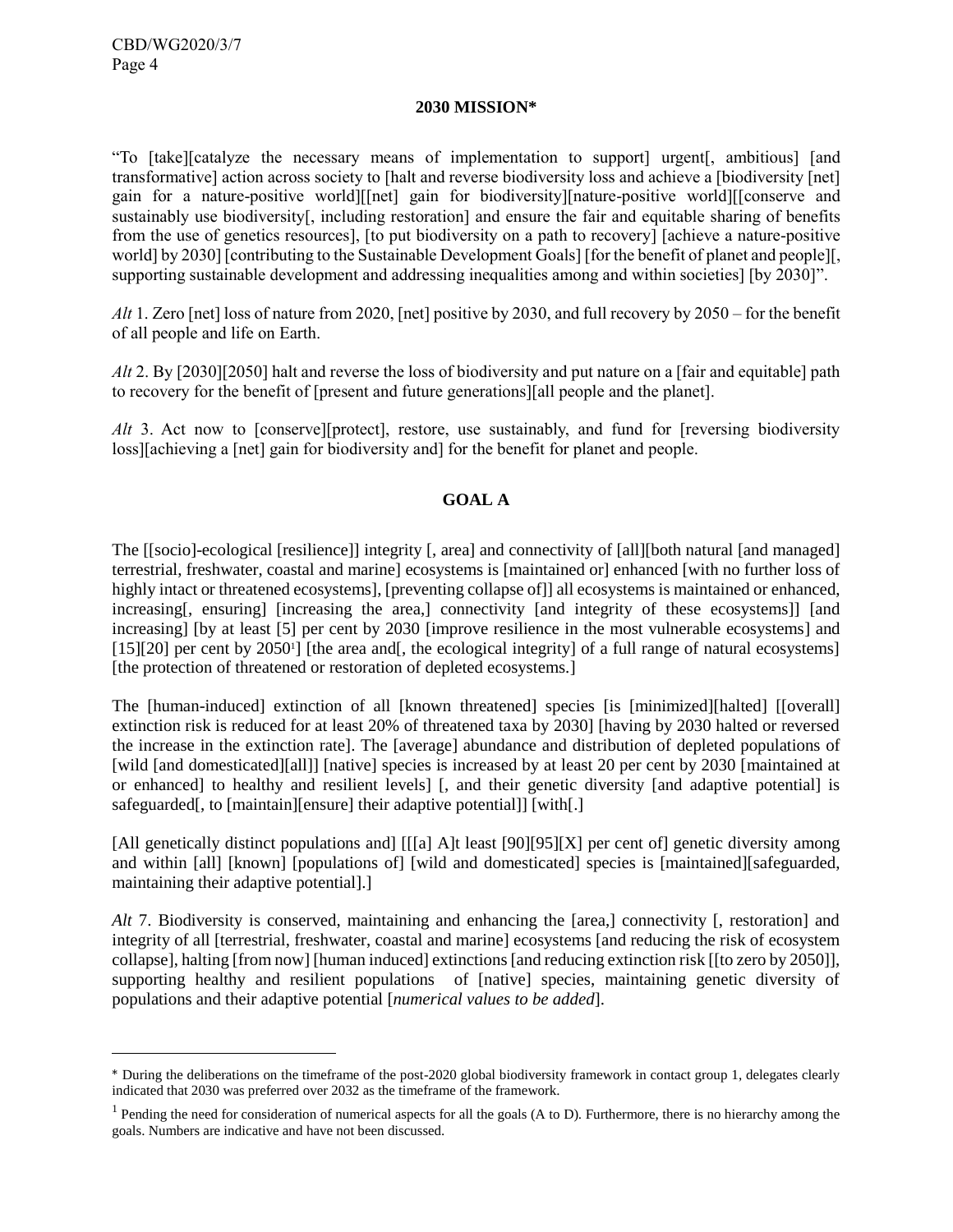#### **GOAL B**

*Alt* 1. Nature's contributions to people [, including ecosystem services] are valued, enhanced and maintained through conservation, restoration and sustainable use supporting the global development agenda for the benefit of all [present and future generations] [and the right to a clean, healthy and sustainable environment].

*Alt* 2. Biodiversity is sustainably used and managed [ensuring the long-term integrity of ecosystems], and [nature's contributions to people][, including] ecosystem services are valued, maintained and enhanced, achieving sustainable development [with those ecosystem services currently in decline being restored by 2030] [[in an equitable manner] and achieving a reduction of ecological footprint [in an equitable manner] of [X%] by 2030 and of [Y%] [within planetary boundaries by 2050.<sup>2</sup> ]] [and [the fulfilment of all human rights including] the right to a clean, healthy and sustainable environment].

# **GOAL C**

[*Alt* 1. The benefits arising from the sustainable use of biodiversity, including biological and genetic resources, [and its derivatives,] digital sequence information and associated traditional knowledge are shared fairly and equitably, [in particular with indigenous peoples and local communities] with a substantial increase in monetary and non-monetary benefits shared, thereby contributing to the conservation and sustainable use of biodiversity and alternative international ABS instruments.

*Alt* 2. Monetary and non-monetary benefits arising from the utilization of genetic resources [in any format] and/or traditional knowledge associated with genetic resources are [substantially increased and] shared fairly and equitably [, with an increase in open and appropriate access] [and contribute to] [for] the conservation and sustainable use of biodiversity in support of the SDGs.

*Alt* 3. The monetary and non-monetary benefits from the utilization of genetic resources [in any form] are shared fairly and equitably and substantially increased [thereby contributing to the conservation and sustainable use of biodiversity].]

# **GOAL D**

[In accordance with Article 20 of the Convention] [Building on past investments,] [By 2050,] [Address] the [biodiversity finance] gap [between available financial resources [from all sources] and other means of implementation, and those necessary] to achieve the 2050 Vision and the goals and targets of the post-2020 global biodiversity framework [is closed], [prioritizing a significant increase in public resources, and through direct access modalities] [and by 2030,] resources from all sources have been significantly increased [including non-financial means of implementation [by \$X by 2030 and \$Y by 2050][by % of GDP and used efficiently and effectively], [financing harmful to biodiversity is] [reduced by \$X by 2030][and [eliminated] by 2050]]] and enhance capacity building and development, technical and scientific cooperation, and technology transfer, and [all financial resources][public and private financial flows] are aligned with [the 2050 Vision and the goals and targets of this framework [and effective mainstreaming of biodiversity across all policies and sectors [across all national levels] is achieved]][biodiversity objectives][CBD objectives]. 3

l

<sup>&</sup>lt;sup>2</sup> Pending the need for consideration of numerical aspects for all the goals (A to D). Furthermore, there is no hierarchy among the goals. Numbers are indicative and have not been discussed.

<sup>&</sup>lt;sup>3</sup> Pending the need for consideration of numerical aspects for all the goals (A to D). Furthermore, there is no hierarchy among the goals. Numbers are indicative and have not been discussed.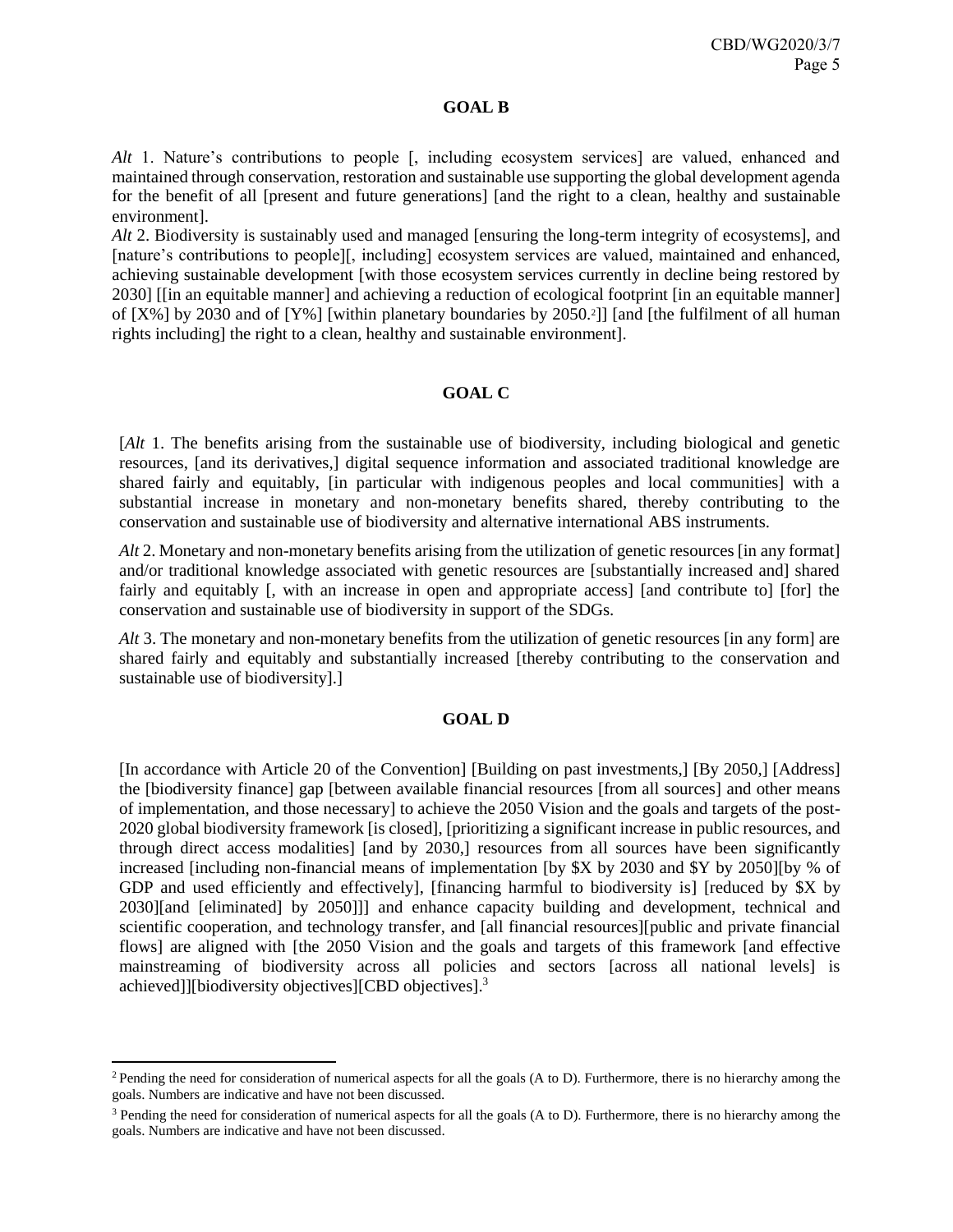*Alt* 1. [Building on past investments,] National and international public and private financial flows are aligned with the [post-2020 global biodiversity framework and the] Vision of Living in Harmony with Nature, [and in ways consistent with nature-positive, carbon neutral, and pollution-free development pathways] harmful flows have been [[identified,][reformed or [eliminated]] removed][reduced], resources from all sources [, including non-financial means of implementation] have been increased, and efficiently deployed, biodiversity values have been mainstreamed [across all policies and sectors] [enhance the capacity building and development, technical and scientific cooperation, and technological transfer], and the necessary enabling policies, transparency requirements, and other means of implementation have been secured.

*Alt* 2. [Building on past investments,]The gap between available financial resources [from all sources] and other means of implementation necessary to achieve the [2050 Vision[and the targets of the post-2020 global biodiversity framework]][post-2020 global biodiversity framework] is [closed][, in an efficient and effective way][national and international public and private financial flows are aligned with the 2050 Vision][and in ways consistent with nature-positive, carbon neutral, and pollution-free development pathways][[addressed] [, including by [significantly and progressively] increasing financial resources, capacity building, [technical assistance] and technology transfer [and the effective mainstreaming of biodiversity across all policies, sectors and national levels] provided for implementation in developing countries]].

*Alt* 3. Adequate [means of implementation and] resources [*numerical values to be added*] to fully implement the GBF are secured [from all sources] and are accessible to all Parties [in accordance with Article 20 of the Convention] [with public and private financial flows aligned with the 2050 Vision][and in ways consistent with nature-positive, carbon neutral, and pollution-free development pathways].

*Alt* 4. The 2050 Vision of Living in Harmony with Nature is achieved with the support of the [global biodiversity fund], [significantly and progressively] increasing multilateral financial resources, capacity-building and technology transfer provided for developing country Parties.

# **TARGET 1**

[Ensure that [all]/[at least X%] [[terrestrial, [inland water,][and] freshwater, marine [and coastal]]/[land and [sea]/[ocean]] areas]/[ecosystems] globally are under [effective management processes, including] integrated biodiversity[-driven and]-inclusive [and participatory] [landscape-level] spatial planning [and/or effective management processes][, improving connectivity], [to minimize the impact of sectors responsible for]/[addressing] land- [freshwater-] and sea-use change, [and that unavoidable impacts from infrastructure is minimized] [retaining [existing] [intact [ecosystems and]/[and wilderness areas[, including [primary forests] [threatened, primary ecosystems]][, including] [areas of high biodiversity [value]/[importance]] [and the places most important for delivering ecosystem [functions and] services]/[nature's contributions to people]]]/[enhancing the sustainable management of natural ecosystems and the capacity to [map, monitor and assess, on a regular basis, the provision of]/[provide] ecosystem [functions and] services], [improving connectivity,] [sustaining ecosystem [functions and] services, avoiding fragmentation, and reducing pressures on vulnerable ecosystems] [, in the context of sustainable development and poverty eradication,]/[and taking into account]/[in line with] sovereign rights and][national circumstances] [and respecting the [customary] rights of Indigenous Peoples and local communities][, in accordance with national legislation[and international obligations]]].

*Alt* 1. [Address land- and sea-use change, retaining critical and vulnerable ecosystems and intact and wilderness areas, minimizing loss of other natural and semi-natural ecosystems, as well as territories governed or managed by indigenous peoples and ensure that all land and marine areas globally are under integrated biodiversity-inclusive spatial planning, while safeguarding the interests and rights of IPLCs in accordance with UNDRIP and international human rights law.]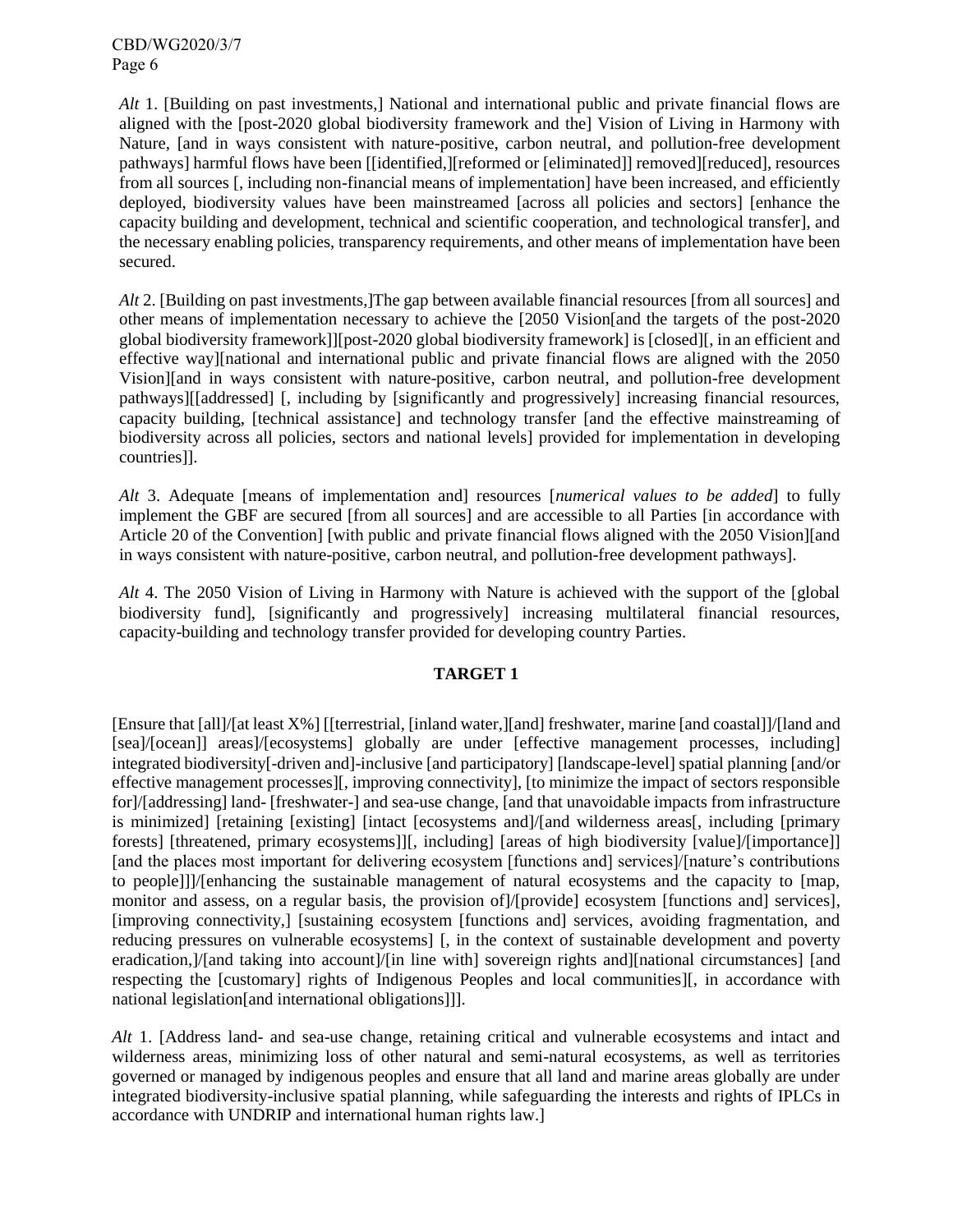*Alt* 2.

1a [Ensure that terrestrial freshwater marine and coastal areas globally are under integrated biodiversityinclusive spatial planning areas addressing land- and sea-use change] 1b [Retain existing intact and wilderness areas, taking into account the customary rights of IPLCs]

*Alt* 3. [Ensure that land and ocean ecosystems globally are under participatory and inclusive spatial planning, halting land- and sea -use change, through integrated landscape management, retaining existing intact and wilderness areas, including through customary sustainable practices of IPLCs and respecting their rights.]

*Alt* 4. [The loss in area and ecological integrity [and connectivity] of highly intact terrestrial,[ inland water] and marine ecosystems[, in particular the most vulnerable and threatened ecosystems, including intact ecosystems and primary forests] due to land- and sea-use change is halted from [2020/2022] through effective management processes, including integrated, equitable and biodiversity-inclusive spatial planning]

# **TARGET 2**

Ensure that [at least [20][30] per cent [globally] of]/[at least 1 billion hectares of] [degraded] [[and]/[with a focus on] threatened] [freshwater, [coastal], marine and] terrestrial [and marine] ecosystems[, including agricultural soils] [and X billion hectares of degraded marine and coastal ecosystems] are under [active][effective][ecological] restoration [measures] [at the national level][at the landscape- and seascapescale], [including a focus on restoration [including land and landscape restoration,] into natural and [seminatural] ecosystems, and to support [climate change adaptation and mitigation]/[nature's contributions][, achieving land-degradation neutrality] and ecosystem connectivity [and integrity] / [enhancing biodiversity and ecosystem [functions and] services], [improving]/[ensuring]/[enhancing] [ecosystem integrity and] connectivity] [[among them and focusing]/[[with a focus] on priority ecosystems [through providing an atmosphere for fair mobilization of international resources and transfer of necessary technologies, among others]/[enhancing the ecological integrity of priority ecosystems] [and [bio-cultural] ecosystems managed by IPLCs], [[improving]/[ensuring]/[enhancing] [ecosystem integrity and] connectivity] [, taking into account their natural state as a baseline][, with the full and effective participation of IPLCs].

# *Alt* 1

[Increase the ecological integrity of at least [20]% of degraded terrestrial, freshwater and marine areas globally from [2020/2022] through effective ecological restoration, focusing on areas of particular importance for biodiversity]

*Alt* 2

[Bring under restoration at least 20% each of degraded freshwater, marine, and terrestrial ecosystems, improving ecosystem integrity and focusing on priority ecosystems]

# **TARGET 3**

[Ensure that][ecosystems, habitats and the biodiversity they contain are maintained and restored by conserving]]/[enable] at least [30 per cent] [globally][, at the national level,] of [terrestrial, [and] [freshwater]/[inland water] and marine [and coastal] areas] [land areas and of [[sea]/[marine]areas]/[the ocean][,respectively]], [inclusive of areas that are already protected and conserved,] especially areas[, at the national level,] of particular importance for biodiversity and [ecosystem [functions]/[services] and] [its contributions to people], are [effectively] conserved [and sustainably used] through [effectively]/[well-] managed and equitably governed, ecologically representative and well-connected [systems]/[networks] of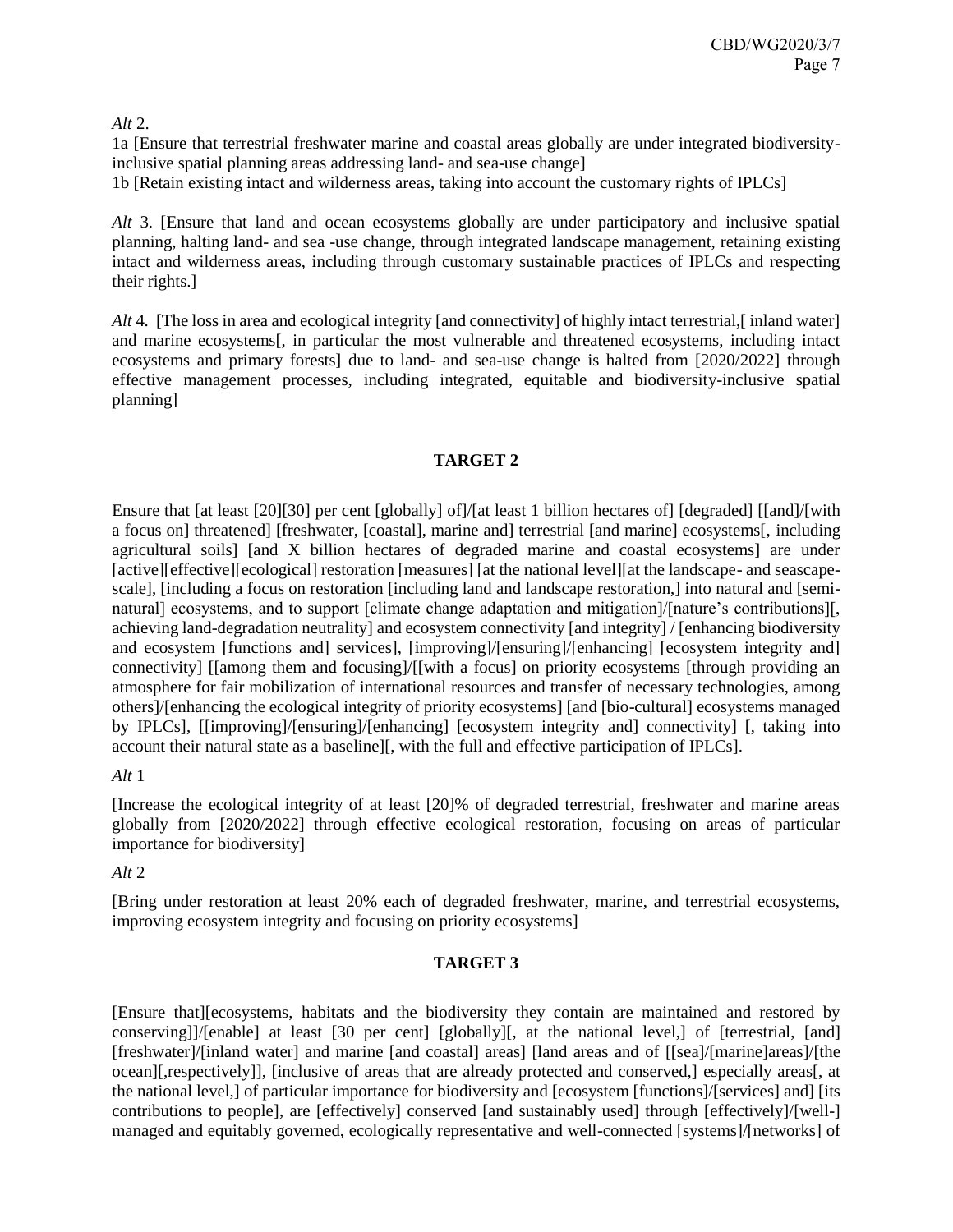protected areas and other effective area-based conservation measures [that prohibit environmentallydamaging activities], [including indigenous territories, when applicable,] and integrated into the wider land[-]/[scapes] and seascapes [and national and regional ecological networks], [while ensuring that sustainable use of these areas, if in place, contributes to biodiversity conservation,] [recognizing the contribution of IPLCs to their management, and ensuring the rights of IPLCs in accordance with UNDRIP and international human rights law][[bearing in mind]/[recognizing] that national contributions to this global target will be decided according to national priorities and capabilities, in accordance with the principles of the Rio Declaration, with adequate safeguards for the rights of IPLCs and the rights to development, will not affect the rights or ability of all Parties to access financial and other resources required for the effective implementation of the whole GBF] [giving effect to]/[respecting]/[ensuring]/[with full respect for human rights, including]/[fully respecting and upholding] the rights of Indigenous Peoples and local communities, [including their land and territories][, including the right to prior and informed consent, free prior and informed consent and approval][, in light of national circumstances and with respect for national legislation]

### **TARGET 4**

[Ensure active][Undertake urgent] [and sustainable] management actions [on a scale sufficient] [to] [enable] [achieve] the recovery and conservation of [threatened] species[, and the population abundance of native species and maintain the genetic diversity of all species][in particular threatened species], and the genetic diversity of [[native] wild and domesticated] [cultivated] [all] [native] [and domesticated] species [populations], [to maintain their adaptive potential] including through in situ [conservation, supported by] [and] ex situ conservation [and restoration of genetically depleted populations] [[reducing] [preventing] [the risk of] human induced extinctions of known threatened species by X per cent][reducing human induced species extinctions risk][, and effectively manage human-wildlife interactions [to avoid or reduce human-wildlife conflict][, by preventing activities that damage ecosystems and habitats and ensuring the customary rights of, and access and use by, indigenous peoples and local communities]. [to enhance humanwildlife co-existence.] [to the benefit of both humans and wildlife] [minimizing harm to native wildlife from human-wildlife interactions]

*Alt*.1 [Extinctions of known threatened species prevented, the average population abundance of depleted species increased by X per cent and the risk of human-driven species extinctions reduced by X per cent, safeguarding genetic diversity.]

#### **TARGET 5**

[Prevent overexploitation by ensuring]/[Ensure] that [any]/[the] [harvesting]/[exploitation], [[captive] breeding]/[farming], trade and use of terrestrial, [and aquatic]/[[freshwater]/[inland water] and marine and coastal], wild [animal and plant] species[, including eggs, frys, parts and derivates], is sustainable [and legal] [and safe for target and non-target species] [effectively regulated] [and traceable], [minimizing impacts on non-target species and ecosystems] [without adverse effects on the populations of species], [and safe for [[human], [animal and plant]] health]/[and poses no risks of pathogen spillover to humans, wildlife or other animals] [and for all living beings on mother Earth]], [and prevent and eliminate biopiracy and other forms of illegal access to and transfer of genetic resources and associated traditional knowledge], while [respecting]/[protecting] customary [rights and] sustainable use [of IPLCs] [and preventing pathogen spillover], [applies [ecosystem-based approaches]/[the ecosystem approach] to management] [and creating the conditions for the use and provision of benefits for IPLCs] [and take urgent action to address both demand and supply of illegal wildlife products].

*Alt*.1 [Eliminate all harvesting, trade and use of wild terrestrial freshwater and marine species that is illegal, unsustainable or unsafe, while safeguarding the customary sustainable use by IPLCs.]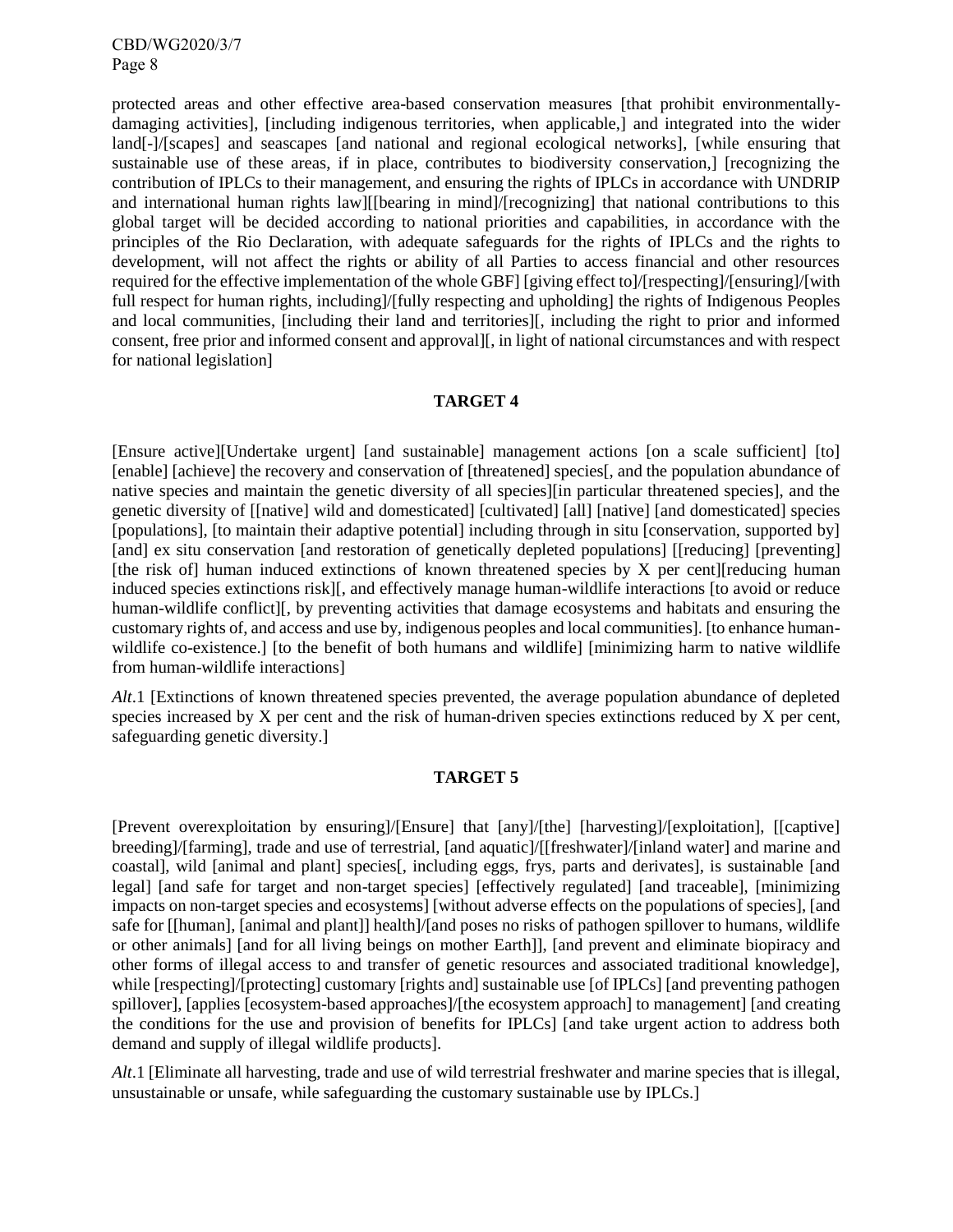# **TARGET 6**

[[Ensure that the]/[Identify[, prioritize] and manage]/[Address the drivers and, where possible, manage all] [the] pathways for the introduction of [invasive] alien species [are identified and managed], preventing, [or]/[and] [significantly] reducing [their] [the [[rate of] [introduction [by at least 50 per cent] and] establishment [by at least 50 per cent], and [detect and] [eradicate]/[effectively manage] or control [priority] invasive alien species to eliminate<sup>[</sup>, minimize] or [reduce]/[mitigate] their [coverage and] impacts<sup>[</sup>, supporting innovation and the use of new tools] [by at least by 75 per cent], [focusing on [those that pose significant risk for threated species or ecosystem services]/[nationally identified priority [invasive] alien species<sup>[, in particular those with a higher invasive potential,] and priority [sites<sup>[, such as islands]</sup> [for</sup> biodiversity]]/[ecosystems]]].

*Alt*.1 [Eliminate or reduce the impacts caused by invasive alien species on native biodiversity, by managing pathways for the introduction of alien species, preventing the introduction and establishment of all priority invasive species, reducing the rate of introduction of other known or potential invasive species by at least 50 per cent and eradicating or controlling invasive alien species]

### **TARGET 7**

Reduce pollution from all sources to levels that are not harmful to biodiversity and ecosystem functions and human health, including by [significantly] reducing nutrients lost to the environment [by at least half], and chemicals, in particular pesticides, harmful to biodiversity [by at least two thirds] and eliminating the discharge of plastic waste.

# **TARGET 8**

Minimize the impact of climate change on biodiversity, contribute to mitigation, adaptation and resilience including through [nature-based solutions] and [ecosystem-based approaches], and ensure that all mitigation and adaptation efforts avoid negative impacts on biodiversity.

# **TARGET 9**

[Ensure all management and uses] [Significantly increase the contribution of sustainable bioeconomy including through the use] of wild [terrestrial, freshwater and marine] species are sustainable, [Ensure benefits such as food security, water, livelihoods, for those most dependent on biodiversity through sustainable management and use of wider landscapes and seascapes], thereby providing social, economic and environmental benefits for all people, especially those in vulnerable situations, while safeguarding customary sustainable use by indigenous peoples and local communities.

### **TARGET 10**<sup>4</sup>

Ensure that [all] areas under agriculture, aquaculture, [fisheries], forestry [and other productive uses] are managed sustainably, in particular through the sustainable use of biodiversity; contributing to [the long term] [efficiency, productivity] and resilience of these systems, conserving and restoring biodiversity and maintaining [its ecosystem services] [nature's contribution to people, including ecosystem services].

l

<sup>&</sup>lt;sup>4</sup> This proposal was prepared by a small informal group of Parties. The contact group accepted this alternative text as basis for further deliberations on Target 10 and requested that the co-leads in their report recognize that there are still some elements Parties would like to include that were not addressed, including how to make the target more measurable.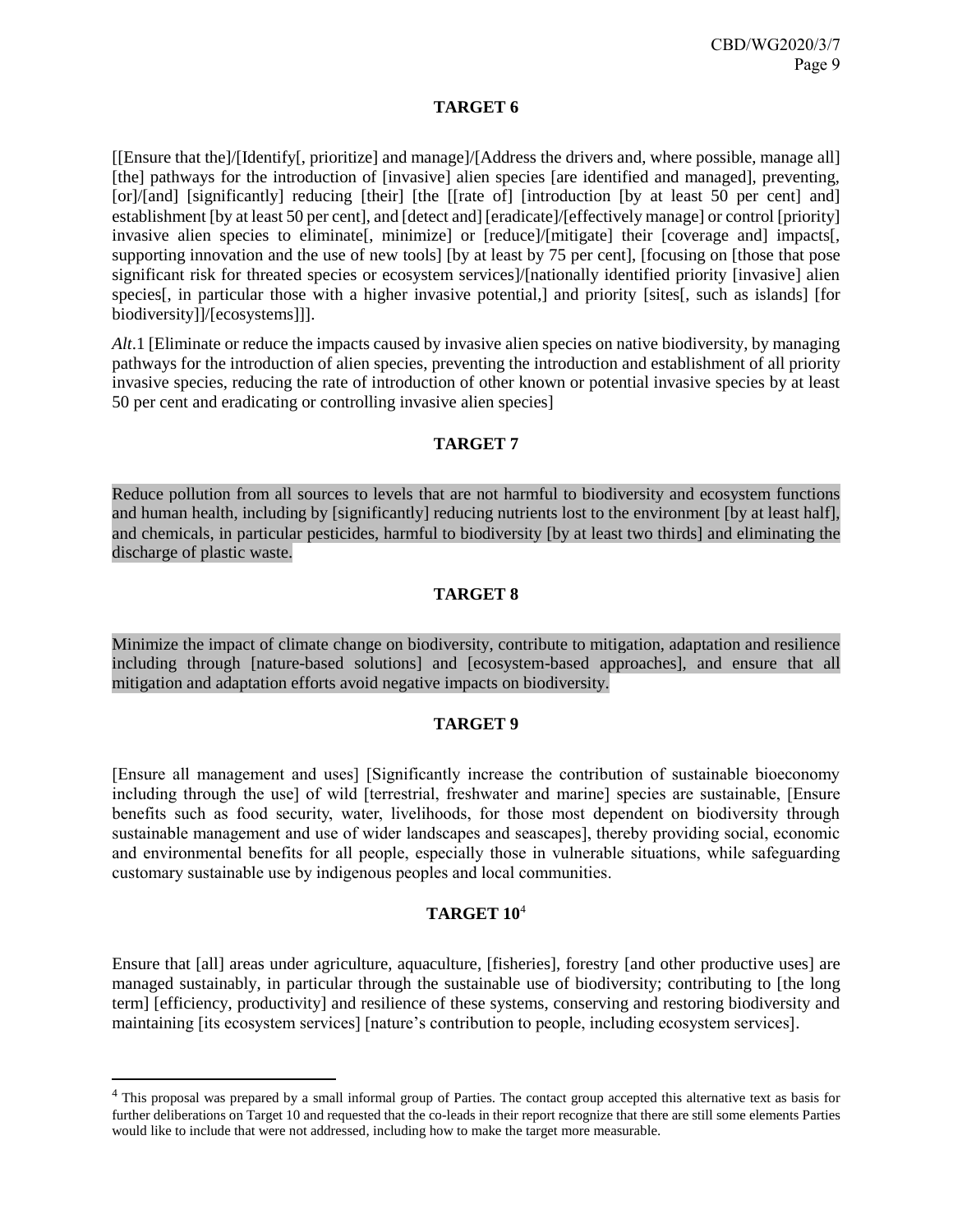l

#### **TARGET 11**

Restore, maintain and enhance ecosystem functions and services [nature's contributions to people, including ecosystem functions and services,] such as regulation of air and water, soil health, [pollination], [climate], as well as protection from natural hazards and disasters through [nature-based solutions<sup>5</sup> and ecosystem-based approaches<sup>6</sup>], [rights-based approaches and mother earth centred actions] [through payment for environmental services] for the benefit of all peoples and nature.

### **TARGET 12**

Significantly increase the area and quality of, access to, and benefits from green and blue spaces [and infrastructure] in urban and densely populated areas [and ensure connectivity by mainstreaming the conservation and sustainable use of biodiversity][and ensure biodiversity inclusive urban planning], enhancing native biodiversity, ecological connectivity [and integrity], [connection to nature] and improving human health and wellbeing [while safeguarding livelihoods of rural communities] and contributing to inclusive and sustainable urbanization and the provision of ecosystem functions and services.

### **TARGET 13**

[Adopt and implement effective legal, policy, administrative and capacity-building measures at the [global], regional, [subregional], national, and local levels to [facilitate environmentally sound uses by other contracting Parties] [support the development and appropriate] [facilitate the appropriate] access to genetic [and biological] resources [and derivatives] and traditional knowledge associated with genetic resources [including free and prior informed consent], [prior and informed consent, free prior and informed consent or approval and involvement] to ensure the fair and equitable sharing of benefits that arise from the utilization of all of the above [including DSI] [in any form] in accordance with [international access and benefit sharing instruments [obligations]] [the obligations under the Nagoya Protocol, the Convention on Biological Diversity and other relevant access and benefit sharing multilateral agreements and instruments] [while encouraging all Parties to ratify the Nagoya Protocol and other relevant international access and benefit-sharing agreements].

[13*bis.*<sup>7</sup> Facilitate the fair and equitable sharing of benefits arising from the utilization of genetic resources by increasing capacity development, technical and scientific cooperation, and technology transfer, [on mutually agreed terms] to develop and implement access and benefit measures/mechanisms at the national [and local] level].

[13*bis.alt* Substantially increase the fair and equitable sharing of benefits arising out of the utilization of genetic resources in any form, and as relevant, of associated traditional knowledge, ensuring that resources from benefit-sharing reach, by 2030, an amount equal to at least X per cent of the total amount of international public biodiversity finance for developing countries, contributing to the conservation and sustainable use of biodiversity.]

<sup>&</sup>lt;sup>5</sup> Nature-based solutions refers to "actions to protect, conserve, restore, sustainably use and manage natural or modified terrestrial, freshwater, coastal and marine ecosystems, which address social, economic and environmental challenges effectively and adaptively, while simultaneously providing human well-being, ecosystem services and resilience and biodiversity benefits" (UNEP/EA5/L9/REV.1).

 $6$  The ecosystem approach is a strategy for the integrated management of land, water and living resources that promotes conservation and sustainable use in an equitable way (decision V/6).

<sup>7</sup> The contact group did not have time to discuss the 13*bis* proposed by the co-leads in their non-paper, however, some proposals including some textual additions were made to the 13*bis* while a 13*bis.alt* and 13.*ter* were collected but not discussed. These proposals have been included here for reference.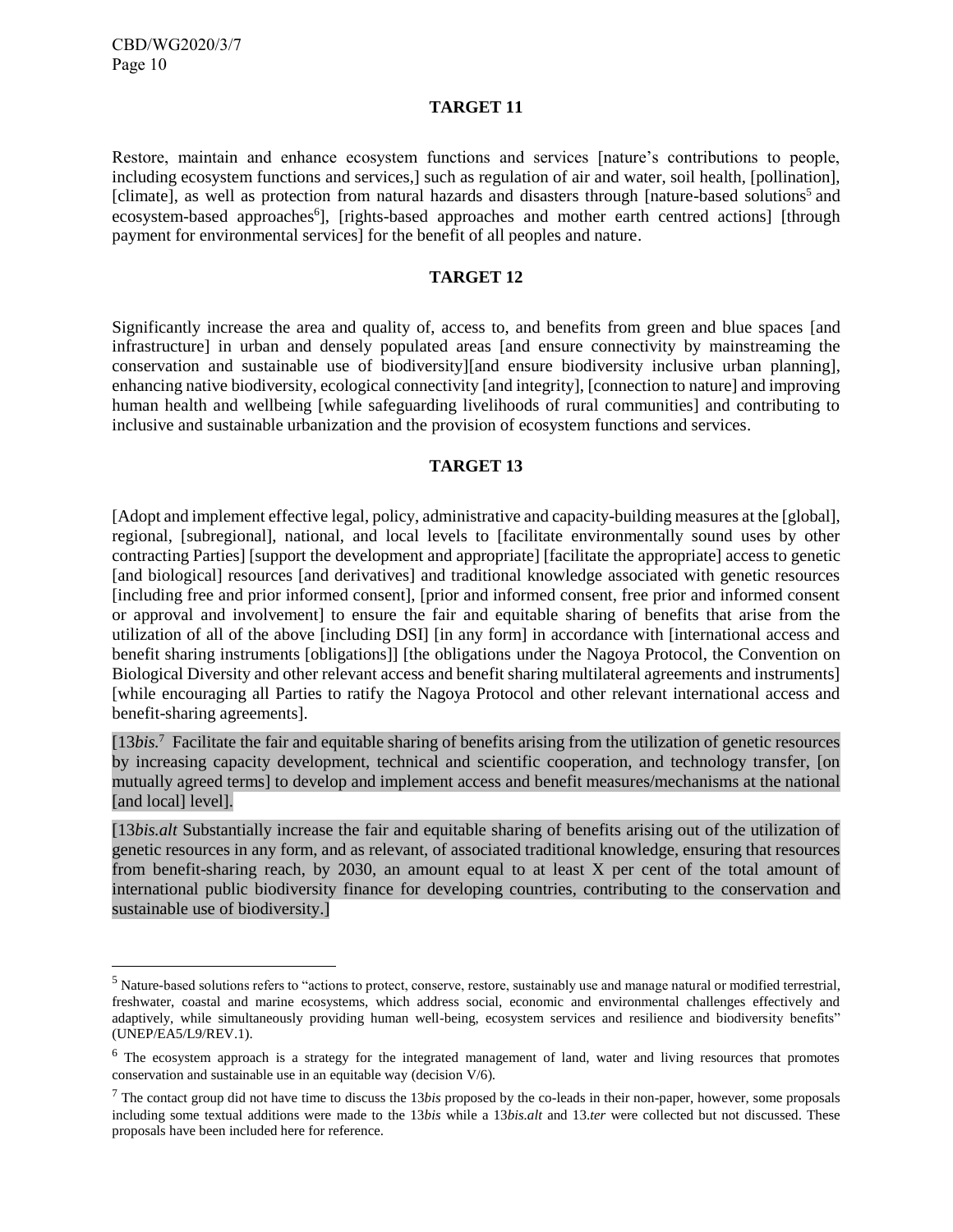### [13*ter*. By 2023 establish a global multilateral benefit-sharing mechanism that is fully operational by 2025.]

#### **TARGET 14**

[Ensure the full integration of] [Fully integrate] biodiversity and its [multiple] values into policies, regulations, planning and development processes, poverty reduction strategies, [accounts,] and environmental impact assessments, across all levels of government and [across all] sectors of the economy, [progressively] aligning all public and private activities, [fiscal ]and financial flows with the goals and targets of this framework [and the Sustainable Development Goals].

- sectoral mainstreaming
- biodiversity objectives
- multiple biodiversity values and commitments in accordance with the different approaches, visions, models and tools available to each country, in accordance with national circumstances and priorities, to achieve sustainable development
- budgeting
- list of sectors + deep sea mining
- changing order of the target
- to support sustainable development
- recognize biodiversity as a strategic asset for the economy
- strategic environmental assessments
- investment and public procurement

# **TARGET 15**

[[Increase significantly the number or percentage of] [Take legal, administrative and policy measures to] [Ensure through mandatory requirements that [all]] businesses and financial institutions [, especially [large and economically significant businesses] [those with significant impacts on biodiversity,]] [assess, monitor, [disclose]][regular evaluations] and [transparently report] [and accept responsibility for their] on their dependencies and impacts on biodiversity, human rights [and the rights of mother earth] [across operations, value chains and portfolios,] reduce [and manage] negative impacts [by at least half], [ensuring ABS compliance and reporting,] and increase positive impacts[, ensuring legal responsibility and accountability, through regulation of their activities, imposing penalties for infractions, ensuring liability and redress for damage and addressing conflicts of interest] reducing biodiversity-related risks to businesses and financial institutions and supporting the circular economy, [moving towards [sustainable patterns of production and extraction] the full sustainability] [of extraction and production practices], sourcing, supply chains, use and [disposal], [providing information needed to consumers to enable public to make responsible consumption choices that are biodiversity positive] [following a rights-based approach] consistent and in harmony with the Convention and other relevant international obligations, together with Government regulation.] *Alt*: [Encourage business and financial institutions to adopt [sustainable practices resulting on benefits to biodiversity] [biodiversity positive practice] and report on their dependencies and impacts on biodiversity.]

#### **TARGET 16**

Ensure that [all consumers] [people] are encouraged and enabled to make [sustainable][and] [responsible] [consumption] choices [including] by [establishing supportive policy, legislative or regulatory frameworks], improving [environmental] education, and access to relevant [accurate and verified] information and alternatives, [and promote sustainable consumption of products and services] [in accordance with fairness and equity,] [taking into account [historical patterns of production and consumption, and] cultural [, economic and social] [preferences] [to halve the global footprint of diets,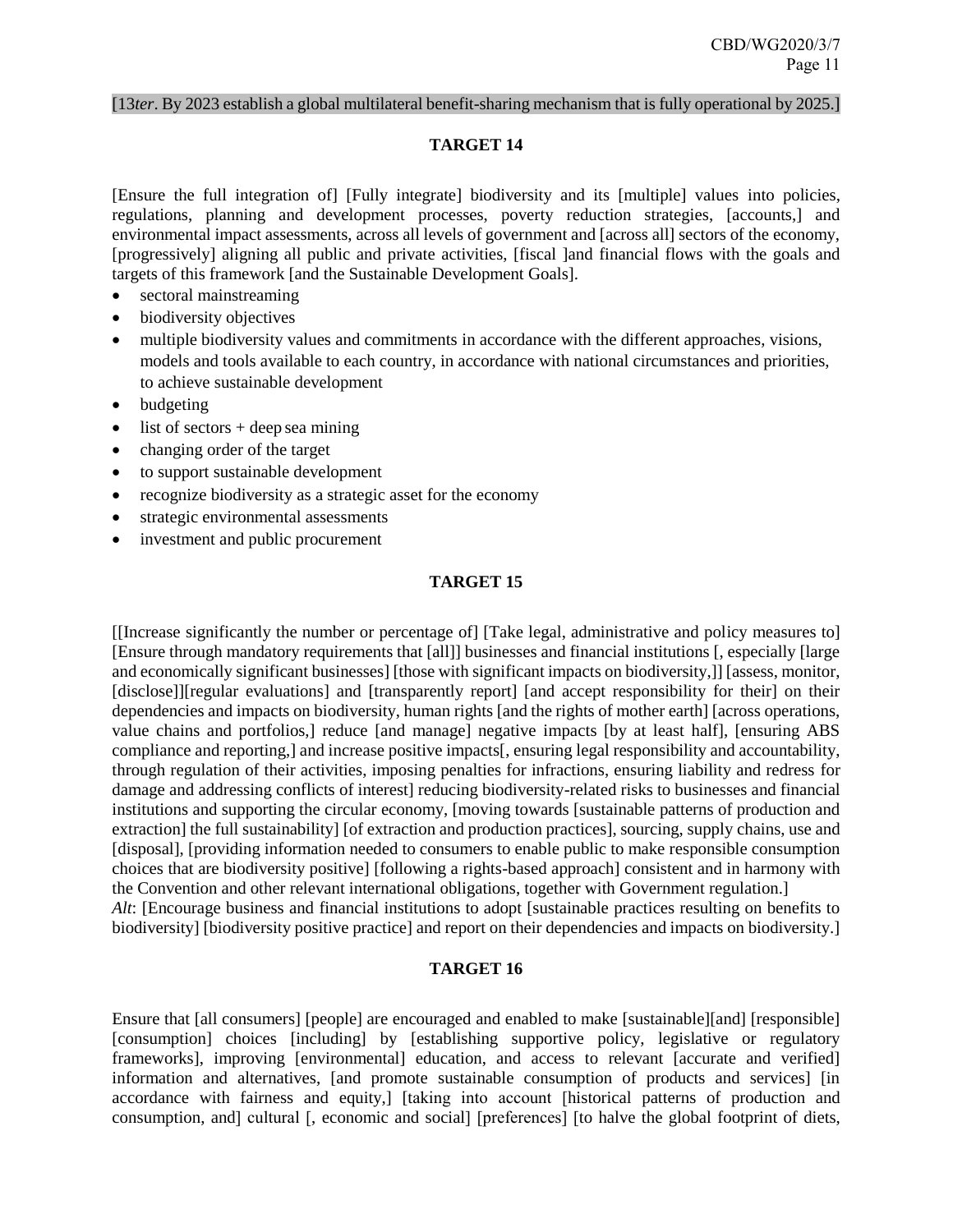aligning human and planetary health, halve per capita global food waste, substantially reduce waste generation and reduce the net global consumption of all materials by 40 per cent while making consumption patterns more equitable] [and socioeconomic conditions][context]],[to move towards more sustainable patterns of consumption], to [and progressively] reduce [by at least half] [the] [food] waste [including food waste] [and significantly reduce all waste], and where relevant, [eliminate of the overconsumption of natural resources] [overconsumption of food] [and other materials][and products][, in order for all peoples to live well in harmony with mother earth] [to halve global per capita food waste and substantially reduce waste generation].

#### **TARGET 17**

Establish, strengthen capacity for, and implement [science-based] [environmental risk assessment] measures in all countries [based on the precautionary approach] to [prevent,] manage [or control] potential [adverse] impacts of [living modified organisms [resulting from]] [biotechnology] [including synthetic biology and other new genetic techniques] on biodiversity [and] ,[taking also into account the risks to] human health [following risk assessment procedures], [taking also into account socio economic considerations] [reducing] [avoiding or minimizing] [the risk of these impacts] [through implementing of horizon scanning, monitoring and assessment, ensuring liability and redress from damage], [while recognizing [and encouraging] the potential benefits of [the application of modern] biotechnology towards achieving the objectives of the Convention [and for meeting the food, health and other needs of the growing world population]].

#### **TARGET 18**

[Identify,] [redirect, repurpose to nature-positive activities, domestically and internationally,] [Eliminate,] [substantially] phase out or reform incentives harmful for biodiversity, [including all harmful subsidies] [in a just, effective and equitable way,] [in a manner consistent with WTO rules,] [taking into account national socio-economic conditions,] [while substantially and progressively] reducing them [by at least US\$ 500 billion per year], including all of the most harmful subsidies, [and ensure that financial savings are channelled to support biodiversity prioritizing the stewardship of IPLCs, smallholder producers, and women]] and ensure that positive incentives[, including public and private economic and regulatory incentives,] are scaled up, consistent and in harmony with the Convention and other relevant international obligations.

#### *Alt* 1

[Identify by 2025 and] [eliminate,] phase out [or reform] [all direct and indirect][subsidies] [incentives] harmful for biodiversity, [taking into account national socio-economic conditions,] [in a [proportionate,] just, effective and equitable way, [in a manner consistent with WTO rules,] [while substantially and progressively] reducing them [at an absolute minimum] [annual spend] [by at least US\$ 500 billion per year,] [starting with the most harmful subsidies,]] [in particular fisheries and agricultural subsidies] [and[, as appropriate,] redirect and repurpose to nature-positive activities[, domestically and internationally,]] and ensure that [all] [positive] incentives [, including public and private economic and regulatory incentives,] are [either positive or neutral for biodiversity, including payments for environmental services] [scaled up][, consistent and in harmony with the Convention and other relevant international obligations].

#### *Alt* 2

[Identify] and eliminate[, redirect or repurpose to nature-positive activities,] incentives harmful for biodiversity including all harmful subsidies and ensure that positive incentives are scaled up[, consistent and in harmony with the Convention and other relevant international obligations].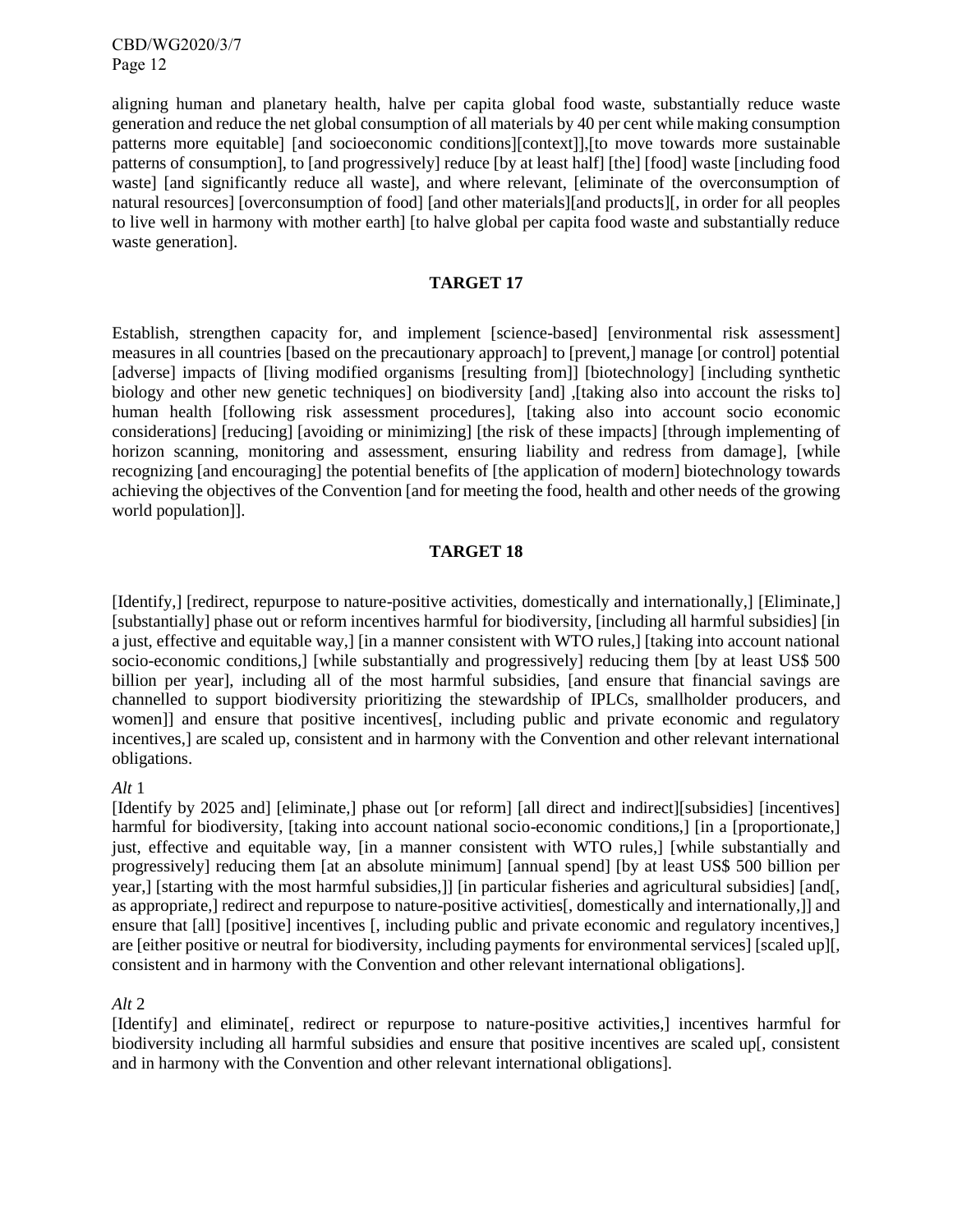### **TARGET 19.1**

[[In accordance with Article 20 of the Convention,] [Progressively] Increase [annual] financial resources [from all [public and private] sources] [by] [reaching] [at least] [US\$ 200 billion per year] [by X per cent global GDP, in accordance with the OECD Outlook to 2030,] [by 1 per cent GDP] by 2030,] including new, additional, innovative and effective[, timely and easily accessible] financial resources by (a) [progressively] increasing [new and additional] international [public financial resources from [developed countries][countries with capacity to do so]] [financial flows] to developing countries [in need of support to deliver on their NBSAPs in light of their capacities] [and IPLCs] [through direct access modalities] [reaching] [by] at least [US\$ 10 billion per year [at an increasing percentage]] by 2030 [in form of international grants [to developing countries]], [acknowledging common but differentiated responsibilities,] (b) leveraging private finance, (c) [progressively] [increasing] [doubling] domestic resource mobilization [including through addressing sovereign debt in just and equitable ways] [by 1 per cent GDP] [by 2030][, and [(d) establishing a new international financing instrument,] [(e) building on climate financing] while enhancing the effectiveness[, efficiency and transparency] of resource use and [developing and implementing] [taking into account] national biodiversity finance plans or [similar] instruments] [the instrument developed to measure the dimension of the local biodiversity financial gap] [and/or the cost of implementation of NBSAPs].]

### *Alt* 1

[In accordance with Article 20, developed country Parties shall provide X US\$ billion [per year] in new and additional financial resources to developing country Parties to meet the agreed full incremental costs of implementation of the post-2020 global biodiversity framework, [including through increased funding for the Global Biodiversity Fund,] avoiding double counting, enhancing transparency and predictability, and stimulating payments for environmental services.]

### *Alt* 2

[Increase financial resources for biodiversity from all sources, including domestic, international, public and private sources, aligning them with the post-2020 global biodiversity framework. Enhance the effectiveness, efficiency and transparency of such resources use[, through the use of national biodiversity finance plans or similar instruments].]

### **TARGET 19.2**

Strengthen capacity-building and development, access to and transfer of technology, and promote development and access to innovation, [technology horizon scanning, monitoring, and assessment,] and technical and scientific cooperation, including through South-South, North-South and triangular cooperation, to meet the needs for effective implementation, particularly in developing countries[, achieving a substantial increase in joint technology development and joint scientific research programmes for the conservation and sustainable use of biodiversity and strengthening scientific research capacities,] commensurate with the ambition of the goals and targets of the framework.

#### **TARGET 20**

Ensure that quality information and knowledge, including the traditional knowledge, innovations and practices of indigenous peoples and local communities with their free, prior, and informed consent, are available and accessible to decision makers, practitioners and the public to guide decision-making for effective governance, management and monitoring of biodiversity, and by strengthening communication, awareness-raising, education, research and knowledge management.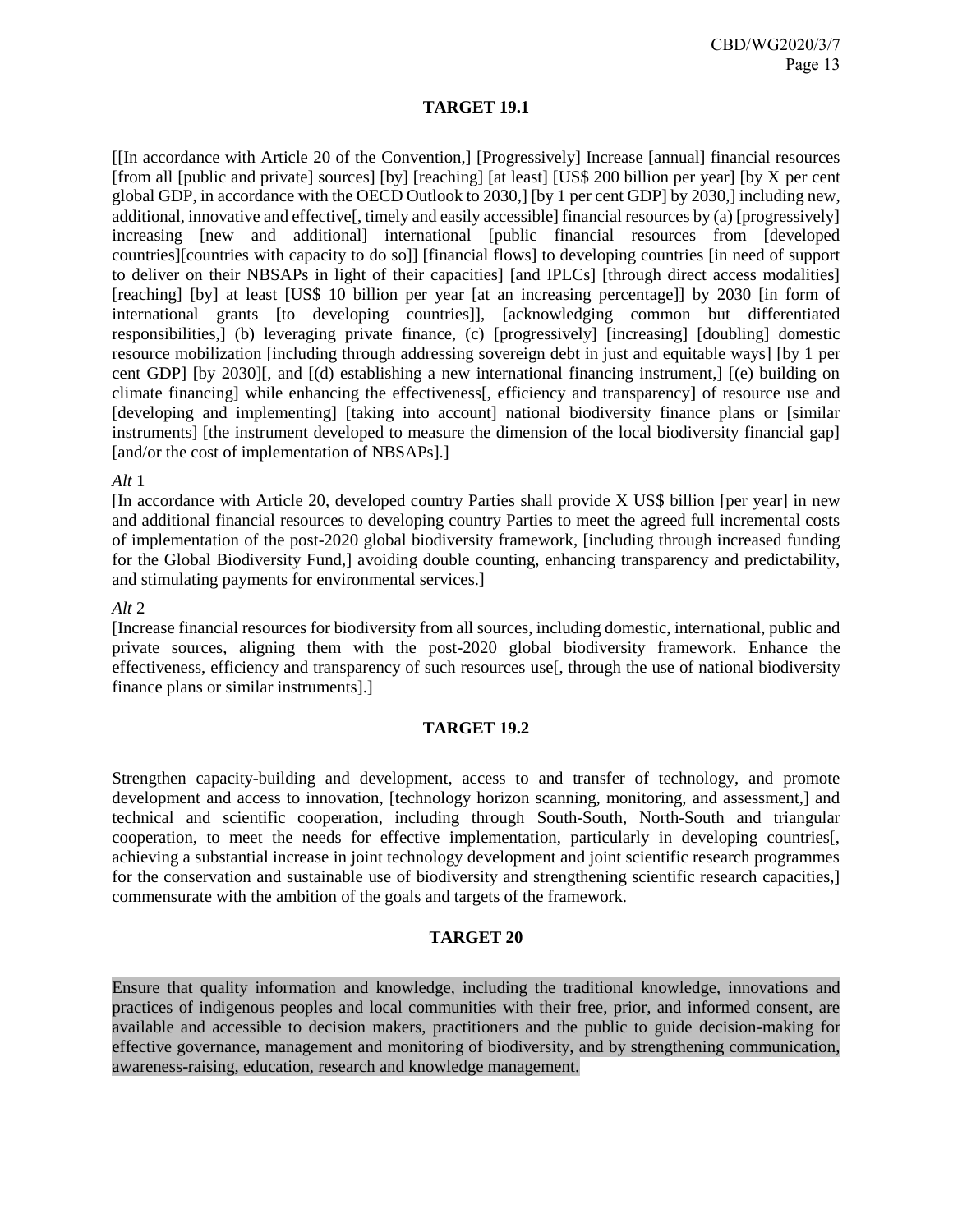# **TARGET 21**

Ensure the full, equitable, effective and gender-responsive participation in decision-making [and access to justice] related to biodiversity by indigenous peoples and local communities, respecting their rights over lands, territories and resources, as well as by women and girls, and youth, [while enhancing the engagement of all relevant stakeholders].

# **NEW TARGET PROPOSAL**

[Target 22: Ensure women and girls equitable access and benefits from conservation and sustainable use of biodiversity, as well as their informed and effective participation at all levels of policy and decision-making related to biodiversity.]

# **NEW TARGET PROPOSAL**

[*Alt*. Target 14*bis*: By 2030, determine cross-sectoral goals and sector-specific goals for sustainable use, and put in place effective legal and policy measures to achieve them, based on ecosystem approaches, environmental principles and close cooperation with users of biodiversity in order to produce gains for biodiversity and human health and well-being.]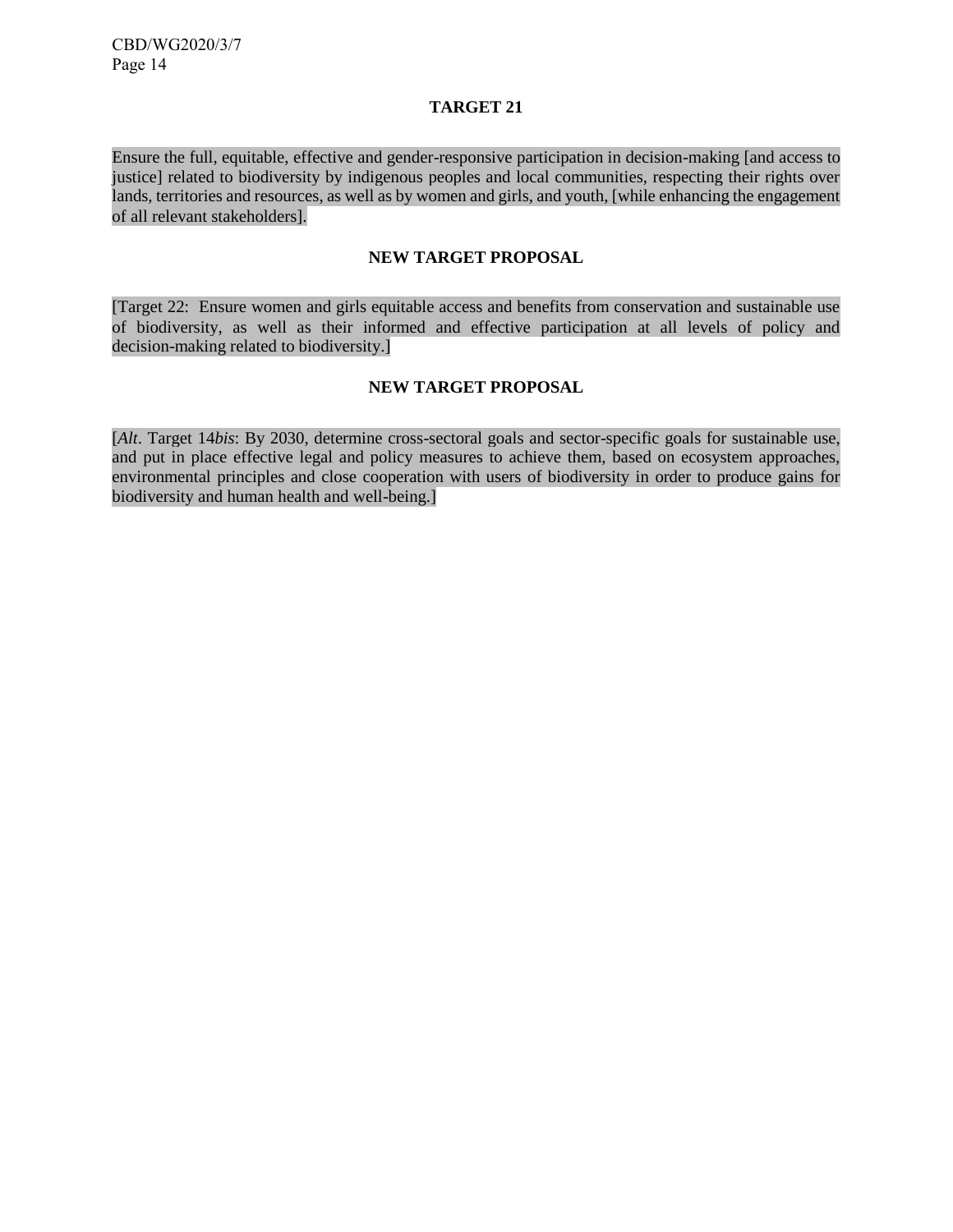### *Appendix 1*

# **COMPILATION BY THE CO-LEADS OF CONTACT GROUP 1 FOR SECTION B***.BIS*

The present appendix contains a proposal from the Co-Chairs for a new section (B.*bis*) of the post-2020 global biodiversity framework, presented in document CBD/WG2020/3/6, together with submissions from delegates<sup>8</sup> (shown in **bold**) for changes to or additional elements to this new section.

The elements are included as submitted and were not discussed in contact group 1.

Some Parties and observers expressed the view that Section B.*bis* should not result in removal of important principles and standards (such as rights-based approaches, rights of indigenous peoples and local communities, and gender and youth) from the goals, targets and other sections of the framework, as appropriate.

# **COMPILED TEXT**

[*title*:] B.*bis* **Principles and Approaches** [Guidance] for the implementation of the framework

[*chapeau*:] The following **principles and approaches were** [guidance was] used in the development of the global biodiversity framework and should guide **and underpin** its implementation:

1. This is a framework for all, for the whole of government and the whole of society. **Its implementation requires inclusive and integrative governance, policy coherence and effectiveness, political will and recognition at the highest levels of government. Sound environmental governance is essential, including a well-functioning judicial and enforcement system.** Its successful implementation **also** relies on actions by national Governments, including subnational governments, cities and other local authorities, intergovernmental organizations, non-governmental organizations, indigenous peoples and local communities **(including through the Edinburgh Declaration)**, women's groups, youth groups, the business and finance community, the scientific community, academia, faith-based organizations, representatives of sectors related to or dependent on biodiversity, citizens at large, and other stakeholders. **Enhancing collaboration and cooperation through reinforcing existing partnerships and establishing new ones will be key to the full implementation of the framework.**

2. The framework's implementation and effectiveness will be **promoted by enhancing** [further enhanced by collaboration and coordination with a view to enhancing] coherence and synergies between the Convention on Biological Diversity, the Cartagena Protocol on Biosafety, the Nagoya Protocol on Access and Benefit-sharing, other biodiversity-related conventions and Rio conventions, and other relevant multilateral agreements and international processes, **organizations and processes**, as applicable, at the global, regional, subregional and national levels.

**2** *bis.* **The framework's implementation will rely on national action plans outlining the contribution of each action for the different targets, identifying relevant stakeholders and promoting ownership by recognizing the multiple values of biodiversity and remote responsibility for biodiversity change. Furthermore, implementation will need to be mainstreamed across key economic sectors and supported by adequate national level policies involving legal, economic and behavioural tools, with national and international rewarding mechanisms, and detailed plans for biodiversity protection and ecological restoration. Accountability needs to be ensured by the systematic and transparent assessment of progress supported by the implementation of national biodiversity monitoring and observation networks.**

l

<sup>8</sup> Submissions were received from: Argentina, Australia, Bolivia (Plurinational State of), Brazil, Chile, Costa Rica, European Union, Japan, Namibia, Thailand, Uganda and United Kingdom of Great Britain and Northern Ireland, as well as CORDIO, GEO-BON Future Earth, iDiv and IIFB.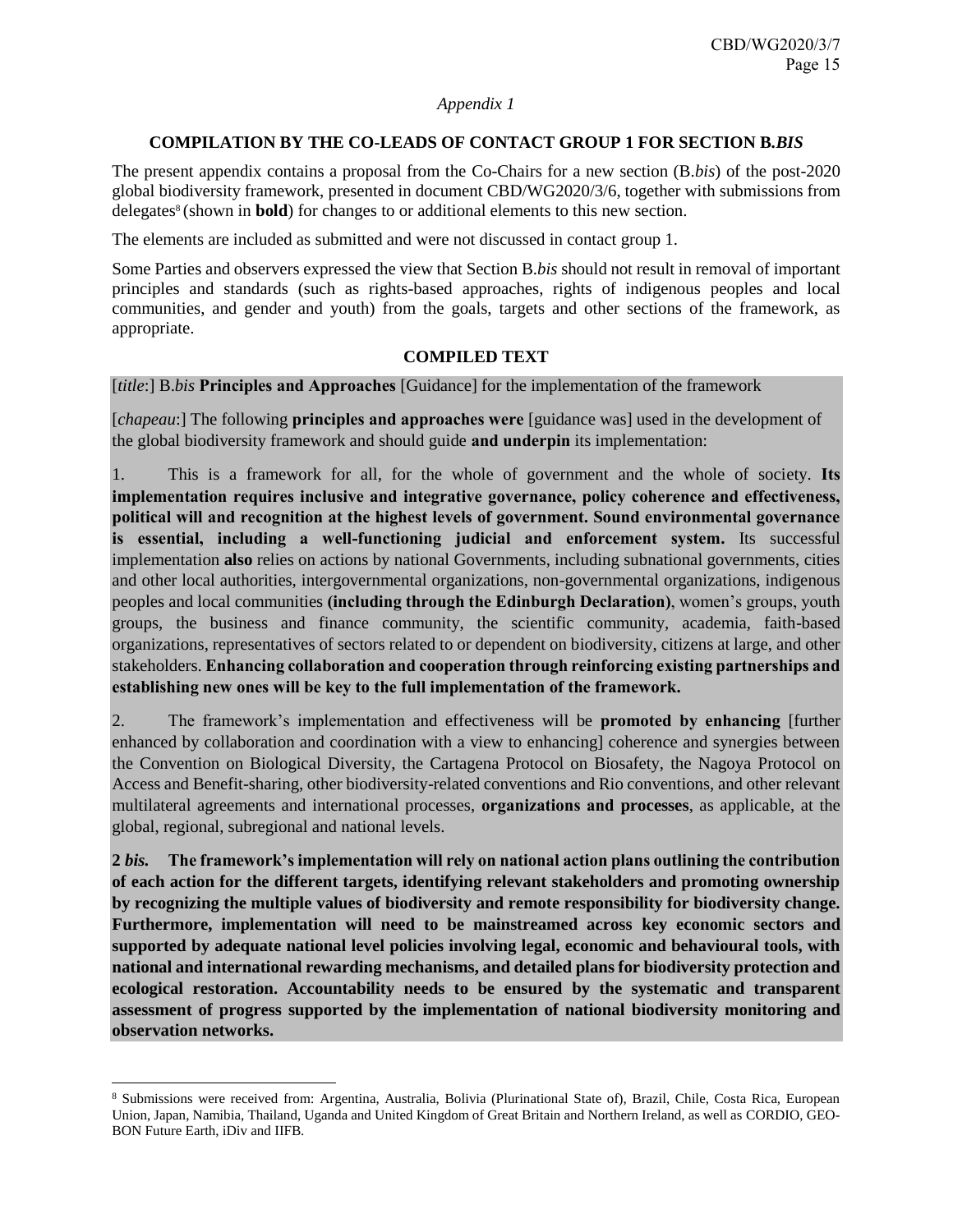3. The framework's **implementation requires the** [acknowledges the need for] appropriate recognition of [rights-based approaches], gender equality, gender-responsive approaches, empowerment of women and girls and youth and indigenous peoples and local communities, and their full, effective and equal participation in its implementation and review.

**3** *bis***. The framework recognizes that the conservation of biological diversity is a common concern of humankind. Its implementation shall be guided by the principle of equity and common but differentiated responsibilities, in the light of different national circumstances, and based upon respect for the countries' sovereignty over their natural wealth and resources.**

**3** *ter.* **Respecting the rights of indigenous peoples and local communities and their important roles and contributions as stewards of biodiversity and partners in restoration, conservation and sustainable use, the implementation of the framework will be undertaken in line with human rights obligations, and in a manner so as to ensure the respect, preservation and maintenance of the knowledge, innovations and sustainable practices of indigenous peoples and local communities, including through their full and effective participation in decision-making and with free, prior, and informed consent, prior and informed consent or approval and involvement, in accordance with relevant national legislation and international obligations and instruments.**

4. The framework will be implemented **fully** respecting **protecting and fulfilling** human rights, **and further respecting** [the right to a safe, clean, healthy and sustainable environment] **[the right to development]**, **the rights of persons with disabilities and people in vulnerable situations,** indigenous peoples and local communities' **land** tenure rights [as well as the] **and** [right to] free, prior and informed consent **of indigenous peoples and local communities** [as reflected] in **accordance with** the United Nations Declaration on the Rights of Indigenous Peoples **and international human rights law**, [as well as] as **while fostering** intergenerational equity, and mindful of the diverse world views, values and knowledge systems, including different conceptualizations of Nature and biodiversity, including **cosmobiocentric approaches of living and** those recognized by some cultures as Mother Earth.

**4** *bis***. Implementation of the framework must respect the rights of indigenous peoples and local communities in accordance with the United Nations Declaration on the Rights of Indigenous Peoples and in human rights law, including their right to be secure in the enjoyment of their own means of subsistence and development, and to engage freely in all their traditional and other economic activities, as set out in the United Nations Declaration on the Rights of Indigenous Peoples.]**

5. The goals and targets of the framework are integrated and are intended to balance the three objectives of the Convention on Biological Diversity. While some targets may be more relevant to specific local contexts and circumstances, efforts by all governments and stakeholders across all goals and targets will be essential to ensure the successful implementation of the framework as a whole. **Measures taken under the framework, including unilateral ones, should not constitute a means of arbitrary or unjustifiable discrimination or a disguised restriction on international trade.**

6. The global biodiversity framework is to be implemented in line with the objectives and other provisions of the Convention on Biological Diversity, and of the Cartagena and Nagoya Protocols, as applicable. **Nothing in it shall be interpreted as implying a change in the rights and obligations of a Party under any existing international agreements.**

**6** *bis***.** The global biodiversity framework is to be implemented **based on sound science and** in line with**in full respect of** the **precautionary principle as well as the ecosystem approach.** the objectives and other provisions of the Convention on Biological Diversity, and of the Cartagena and Nagoya Protocols, as applicable.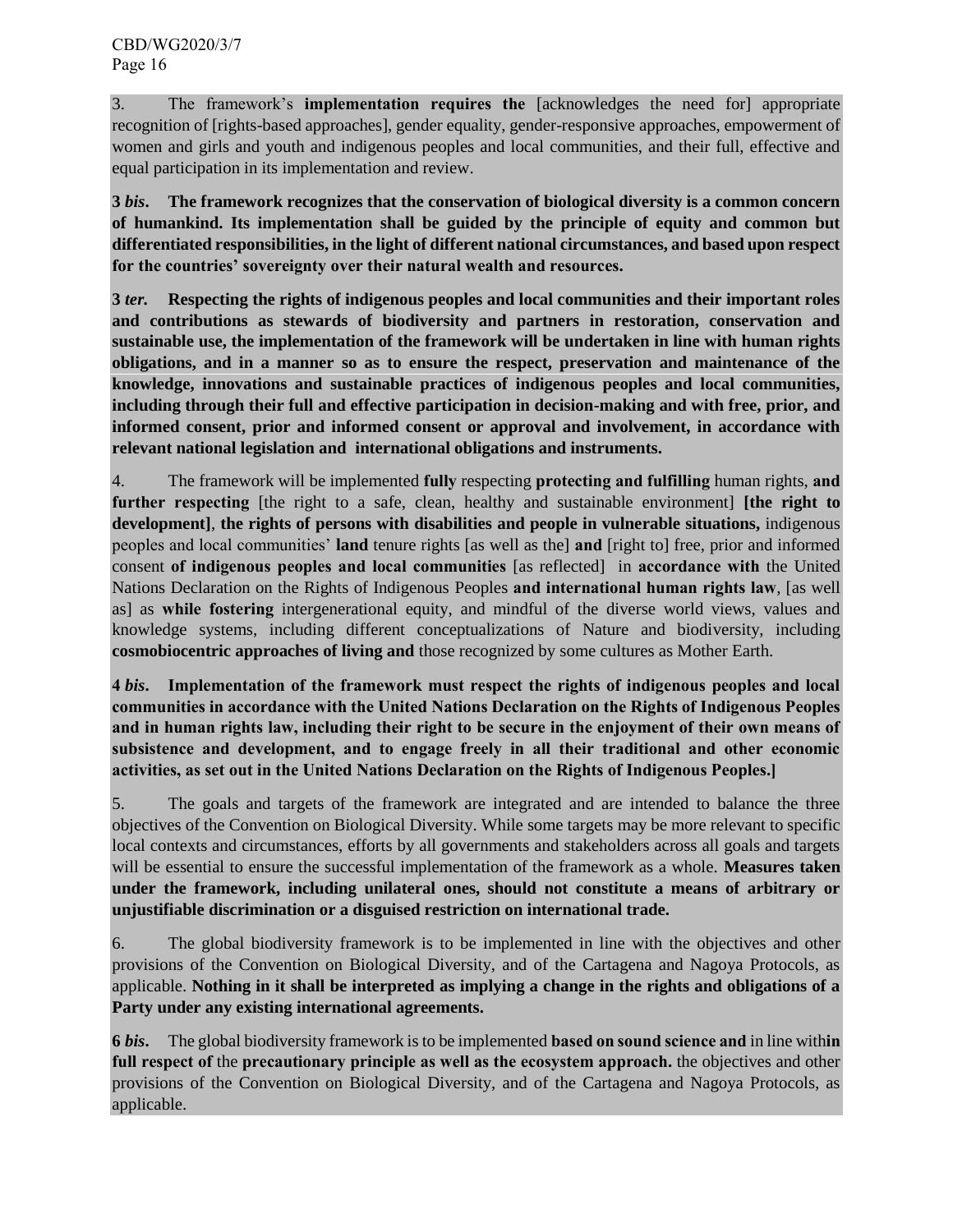**6** *ter***. The framework is to be implemented in line with the One Health approach which aims to sustainably balance and optimize the health of people, animals and ecosystems.** 

**6** *quater.* **At its fifth session, the United Nations Environment Assembly, in its resolution on nature-based solutions for supporting sustainable development,<sup>9</sup> formally adopted the definition of nature-based solutions as being "actions to protect, conserve, restore, sustainably use and manage natural or modified terrestrial, freshwater, coastal and marine ecosystems, which address social, economic and environmental challenges effectively and adaptively, while simultaneously providing human well-being, ecosystem services and resilience and biodiversity benefits".**

**6.** *quinquies* "**The framework will be implemented in alignment with measures to foster transformative and innovative education at all levels, including environmental, biodiversity, and cultural diversity and transdisciplinary curricula, as well as science-policy interface studies, fully operationalized and supported at primary, secondary, and higher education levels, in order to mainstream biodiversity values in current and future generations.**

7. **The full implementation of** the framework **requires** [can only be implemented if] adequate, **available and easily accessible resources, from all sources, are made, reducing the burden on accessing resources, in line with Article 20 of the Convention on Biological Diversity.**

 $\overline{a}$ 

 $9$  UNEP/EA.5/Res.5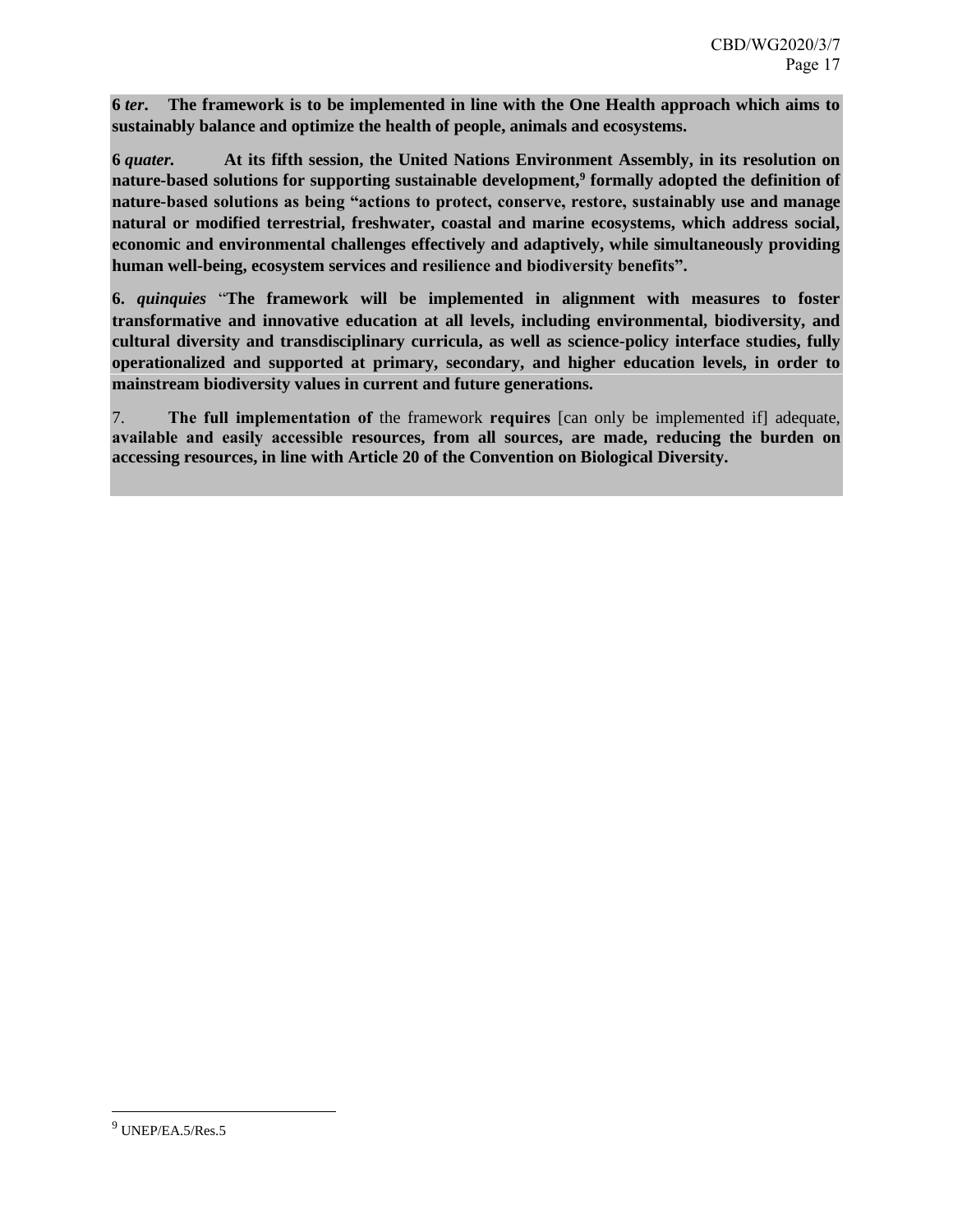# *Appendix 2*

# **OUTCOME OF THE FRIENDS OF THE CO-LEADS GROUP ON MILESTONES UNDER CONTACT GROUP 1**

According to the mandate given to the Friends of the co-leads group on milestones, this table does not represent the positions of Parties with regard to proposals for wording of either goals and targets in the global biodiversity framework. The ideas presented in this table are only a compilation of arguments given by Parties.

This exercise is based solely on the text of the first draft for the goals, milestones and targets and does not prejudge the positions of Parties with regard to the integration of an intermediary step between now and 2050 into the global biodiversity framework.

| <b>GOAL</b>          | <b>MILESTONE</b>     | <b>PROPOSED</b>  | <b>COMMENTS</b>                             |
|----------------------|----------------------|------------------|---------------------------------------------|
|                      |                      | <b>PLACEMENT</b> |                                             |
| The integrity of all | A.1 Net gain in      | Goal A           | - Intermediate step to 2050 in figure       |
| ecosystems is        | the area,            |                  | - The scope and metrics are the same in     |
| enhanced, with an    | connectivity and     |                  | A.1 and Goal A but not in A.1 and any       |
| increase of at least | integrity of         |                  | individual target.                          |
| 15 per cent in the   | natural systems of   |                  | - No target individually will achieve       |
| area, connectivity   | at least 5 per cent. |                  | milestone A1: there are several             |
| and integrity of     |                      |                  | components required to ensure this          |
| natural ecosystems,  |                      |                  | outcome - net gain, area, connectivity,     |
| supporting healthy   |                      |                  | integrity: only achieved through            |
| and resilient        |                      |                  | implementation of several targets (1, 2,    |
| populations of all   |                      |                  | 3 and other targets)                        |
| species, the rate of |                      |                  | - Putting A.1 in only one target will       |
| extinctions has      |                      |                  | obscure the links between targets and       |
| been reduced at      |                      |                  | the goal, and putting A.1 in several        |
| least tenfold, and   |                      |                  | targets will introduce duplication.         |
| the risk of species  |                      |                  | - Both goal A and milestone A.1 are         |
| extinctions across   |                      |                  | outcome-oriented, whereas target 1 is       |
| all taxonomic and    |                      |                  | action-oriented.                            |
| functional groups,   |                      |                  | - Whether target 1 can be transformed to    |
| is halved, and       |                      |                  | become outcome-oriented prejudges           |
| genetic diversity of |                      |                  | content.                                    |
| wild and             |                      | T1               | - Placement in targets will provide focus   |
| domesticated         |                      |                  | on actions necessary to achieve this        |
| species is           |                      | Move A1-A2,      | outcome                                     |
| safeguarded, with    |                      | A3 to $T1-8$     | - Clear connection of target 1 with overall |
| at least 90 per cent |                      |                  | outcome.                                    |
| of genetic diversity |                      |                  | - Not all Parties agree on the approach to  |
| within all species   |                      |                  | goals being outcome-oriented and            |
| maintained.          |                      |                  | targets action-oriented.                    |
|                      |                      |                  | - Target 1 could be outcome-oriented        |
|                      | A.2 The increase     | Goal A           | - A.2 is an intermediate step to 2050.      |
|                      | in the extinction    |                  | - The scope and metrics are the same in     |
|                      | rate is halted or    |                  | A.2 and goal but not in A.2 and any         |
|                      | reversed, and the    |                  | individual target.                          |
|                      | extinction risk is   |                  | - This milestone would be achieved          |
|                      | reduced by at        |                  | because of the actions undertaken for all   |
|                      | least 10 per cent,   |                  | targets. Multiple targets contribute to     |
|                      | with a decrease in   |                  | A.2 (There is a risk of duplication and     |
|                      | the proportion of    |                  | clarity).                                   |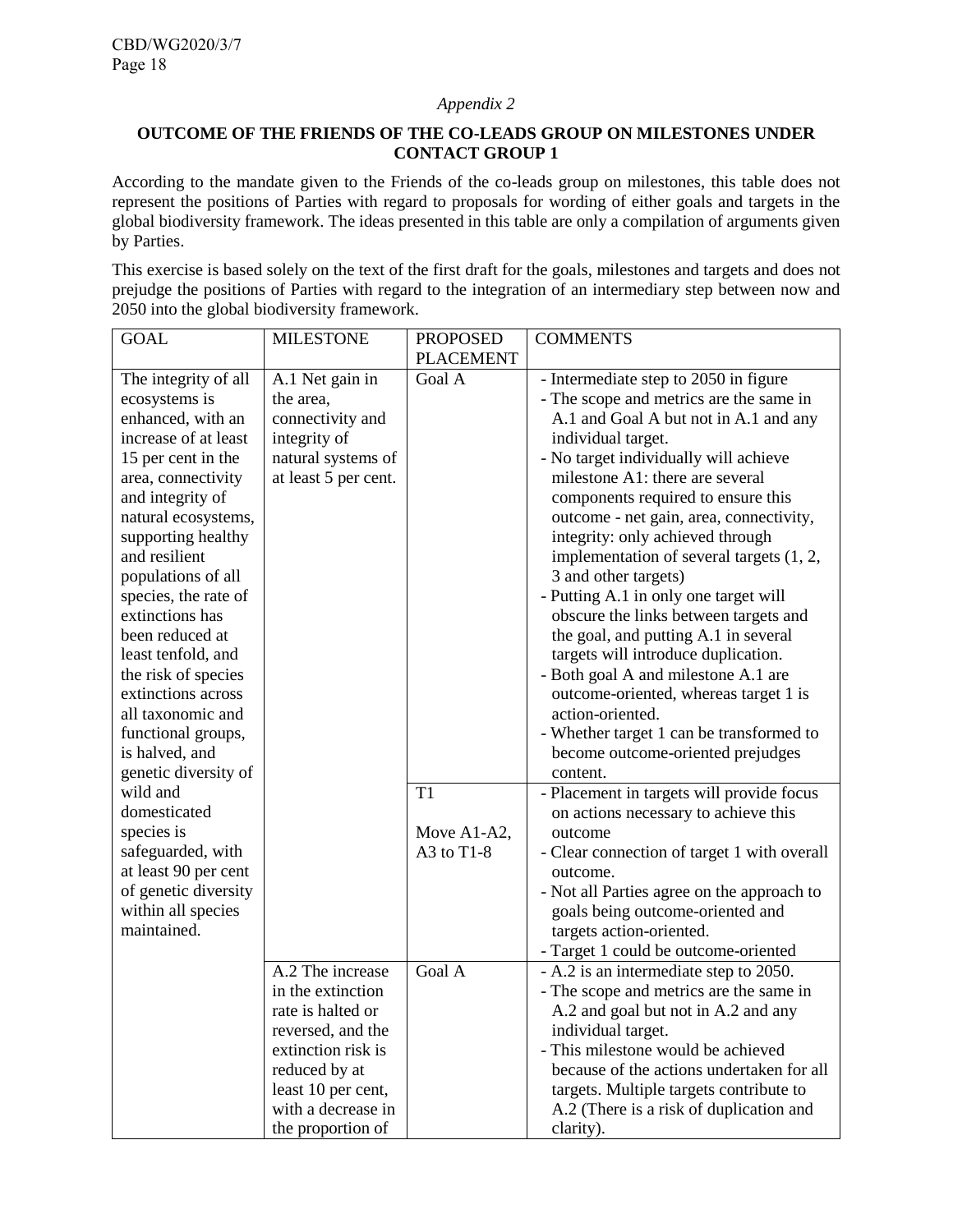| species that are<br>threatened, and<br>the abundance<br>and distribution of<br>populations of<br>species is<br>enhanced or at<br>least maintained. | T 4<br>$T4-6$<br>Move A1-A2,<br>A3 to T1-8. | Targets 1-8 all contribute to achieving<br>A.2.<br>A.2 has links also to some targets under<br>Goal B on sustainable use.<br>Examples on scope differences:<br>The population abundance element in<br>A.2 is only achievable with the<br>implementation of all targets, including<br>the area-based ones.<br>Other actions which contribute include<br>climate change.<br>The recovery and conservation element<br>in target 4 are committing Parties to<br>specific actions which alone will not<br>achieve the outcome in A.2.<br>Putting A.2 in only one target will<br>obscure the links between targets and<br>the goal, and putting A.2 in several<br>targets will introduce duplication.<br>- Both goal A and A.2 are<br>outcome-oriented, whereas targets 4-6<br>are action-oriented. Target 4 is focused<br>on recovery and conservation, not<br>extinction rate or risk per se.<br>- The outcome of A.2 is dependent on the<br>outcome of A.1 and A.3, which argues<br>for keeping them together in the goal.<br>- Placement in target 4 reflects actions<br>preventing or reducing risk of extinction<br>and maintaining abundance, with action<br>vs. outcome. Target 4 addresses one<br>specific element (species) for action.<br>- Target 4 is focused on species extinction<br>rates and reducing extinction risk: they<br>have the same content, and it will avoid<br>duplication. |
|----------------------------------------------------------------------------------------------------------------------------------------------------|---------------------------------------------|----------------------------------------------------------------------------------------------------------------------------------------------------------------------------------------------------------------------------------------------------------------------------------------------------------------------------------------------------------------------------------------------------------------------------------------------------------------------------------------------------------------------------------------------------------------------------------------------------------------------------------------------------------------------------------------------------------------------------------------------------------------------------------------------------------------------------------------------------------------------------------------------------------------------------------------------------------------------------------------------------------------------------------------------------------------------------------------------------------------------------------------------------------------------------------------------------------------------------------------------------------------------------------------------------------------------------------------------------------------------------------------------------|
|                                                                                                                                                    |                                             |                                                                                                                                                                                                                                                                                                                                                                                                                                                                                                                                                                                                                                                                                                                                                                                                                                                                                                                                                                                                                                                                                                                                                                                                                                                                                                                                                                                                    |
|                                                                                                                                                    |                                             |                                                                                                                                                                                                                                                                                                                                                                                                                                                                                                                                                                                                                                                                                                                                                                                                                                                                                                                                                                                                                                                                                                                                                                                                                                                                                                                                                                                                    |
|                                                                                                                                                    |                                             |                                                                                                                                                                                                                                                                                                                                                                                                                                                                                                                                                                                                                                                                                                                                                                                                                                                                                                                                                                                                                                                                                                                                                                                                                                                                                                                                                                                                    |
|                                                                                                                                                    |                                             |                                                                                                                                                                                                                                                                                                                                                                                                                                                                                                                                                                                                                                                                                                                                                                                                                                                                                                                                                                                                                                                                                                                                                                                                                                                                                                                                                                                                    |
|                                                                                                                                                    |                                             |                                                                                                                                                                                                                                                                                                                                                                                                                                                                                                                                                                                                                                                                                                                                                                                                                                                                                                                                                                                                                                                                                                                                                                                                                                                                                                                                                                                                    |
|                                                                                                                                                    |                                             |                                                                                                                                                                                                                                                                                                                                                                                                                                                                                                                                                                                                                                                                                                                                                                                                                                                                                                                                                                                                                                                                                                                                                                                                                                                                                                                                                                                                    |
|                                                                                                                                                    |                                             |                                                                                                                                                                                                                                                                                                                                                                                                                                                                                                                                                                                                                                                                                                                                                                                                                                                                                                                                                                                                                                                                                                                                                                                                                                                                                                                                                                                                    |
|                                                                                                                                                    |                                             |                                                                                                                                                                                                                                                                                                                                                                                                                                                                                                                                                                                                                                                                                                                                                                                                                                                                                                                                                                                                                                                                                                                                                                                                                                                                                                                                                                                                    |
|                                                                                                                                                    |                                             |                                                                                                                                                                                                                                                                                                                                                                                                                                                                                                                                                                                                                                                                                                                                                                                                                                                                                                                                                                                                                                                                                                                                                                                                                                                                                                                                                                                                    |
|                                                                                                                                                    |                                             |                                                                                                                                                                                                                                                                                                                                                                                                                                                                                                                                                                                                                                                                                                                                                                                                                                                                                                                                                                                                                                                                                                                                                                                                                                                                                                                                                                                                    |
|                                                                                                                                                    |                                             |                                                                                                                                                                                                                                                                                                                                                                                                                                                                                                                                                                                                                                                                                                                                                                                                                                                                                                                                                                                                                                                                                                                                                                                                                                                                                                                                                                                                    |
|                                                                                                                                                    |                                             |                                                                                                                                                                                                                                                                                                                                                                                                                                                                                                                                                                                                                                                                                                                                                                                                                                                                                                                                                                                                                                                                                                                                                                                                                                                                                                                                                                                                    |
|                                                                                                                                                    |                                             |                                                                                                                                                                                                                                                                                                                                                                                                                                                                                                                                                                                                                                                                                                                                                                                                                                                                                                                                                                                                                                                                                                                                                                                                                                                                                                                                                                                                    |
|                                                                                                                                                    |                                             |                                                                                                                                                                                                                                                                                                                                                                                                                                                                                                                                                                                                                                                                                                                                                                                                                                                                                                                                                                                                                                                                                                                                                                                                                                                                                                                                                                                                    |
|                                                                                                                                                    |                                             | - Targets 5 and 6 also concern species                                                                                                                                                                                                                                                                                                                                                                                                                                                                                                                                                                                                                                                                                                                                                                                                                                                                                                                                                                                                                                                                                                                                                                                                                                                                                                                                                             |
|                                                                                                                                                    |                                             | extinction.                                                                                                                                                                                                                                                                                                                                                                                                                                                                                                                                                                                                                                                                                                                                                                                                                                                                                                                                                                                                                                                                                                                                                                                                                                                                                                                                                                                        |
| A.3 Genetic                                                                                                                                        | Goal A                                      | - A.3 is an intermediate step to 2050.                                                                                                                                                                                                                                                                                                                                                                                                                                                                                                                                                                                                                                                                                                                                                                                                                                                                                                                                                                                                                                                                                                                                                                                                                                                                                                                                                             |
| diversity of wild                                                                                                                                  |                                             | - The scope and metrics are the same in                                                                                                                                                                                                                                                                                                                                                                                                                                                                                                                                                                                                                                                                                                                                                                                                                                                                                                                                                                                                                                                                                                                                                                                                                                                                                                                                                            |
| and domesticated                                                                                                                                   |                                             | A.3 and in goal but not in A.3 and any                                                                                                                                                                                                                                                                                                                                                                                                                                                                                                                                                                                                                                                                                                                                                                                                                                                                                                                                                                                                                                                                                                                                                                                                                                                                                                                                                             |
| species is<br>safeguarded, with                                                                                                                    |                                             | individual target.<br>- Targets 1-8 all contribute to achieving                                                                                                                                                                                                                                                                                                                                                                                                                                                                                                                                                                                                                                                                                                                                                                                                                                                                                                                                                                                                                                                                                                                                                                                                                                                                                                                                    |
| an increase in the                                                                                                                                 |                                             | A.3.                                                                                                                                                                                                                                                                                                                                                                                                                                                                                                                                                                                                                                                                                                                                                                                                                                                                                                                                                                                                                                                                                                                                                                                                                                                                                                                                                                                               |
| proportion of                                                                                                                                      |                                             | - A.3 has links also to some targets under                                                                                                                                                                                                                                                                                                                                                                                                                                                                                                                                                                                                                                                                                                                                                                                                                                                                                                                                                                                                                                                                                                                                                                                                                                                                                                                                                         |
| species that have                                                                                                                                  |                                             | Goal B on sustainable use.                                                                                                                                                                                                                                                                                                                                                                                                                                                                                                                                                                                                                                                                                                                                                                                                                                                                                                                                                                                                                                                                                                                                                                                                                                                                                                                                                                         |
| at least                                                                                                                                           |                                             | - Putting A.3 in only one target will                                                                                                                                                                                                                                                                                                                                                                                                                                                                                                                                                                                                                                                                                                                                                                                                                                                                                                                                                                                                                                                                                                                                                                                                                                                                                                                                                              |
| 90 per cent of                                                                                                                                     |                                             | obscure the links between targets and                                                                                                                                                                                                                                                                                                                                                                                                                                                                                                                                                                                                                                                                                                                                                                                                                                                                                                                                                                                                                                                                                                                                                                                                                                                                                                                                                              |
| their genetic                                                                                                                                      |                                             | the goal, and putting A.3 in several                                                                                                                                                                                                                                                                                                                                                                                                                                                                                                                                                                                                                                                                                                                                                                                                                                                                                                                                                                                                                                                                                                                                                                                                                                                                                                                                                               |
| diversity                                                                                                                                          |                                             | targets will introduce duplication.                                                                                                                                                                                                                                                                                                                                                                                                                                                                                                                                                                                                                                                                                                                                                                                                                                                                                                                                                                                                                                                                                                                                                                                                                                                                                                                                                                |
| maintained.                                                                                                                                        |                                             | - Both goal A and A.3 are                                                                                                                                                                                                                                                                                                                                                                                                                                                                                                                                                                                                                                                                                                                                                                                                                                                                                                                                                                                                                                                                                                                                                                                                                                                                                                                                                                          |
|                                                                                                                                                    |                                             | outcome-oriented, whereas targets 1-8                                                                                                                                                                                                                                                                                                                                                                                                                                                                                                                                                                                                                                                                                                                                                                                                                                                                                                                                                                                                                                                                                                                                                                                                                                                                                                                                                              |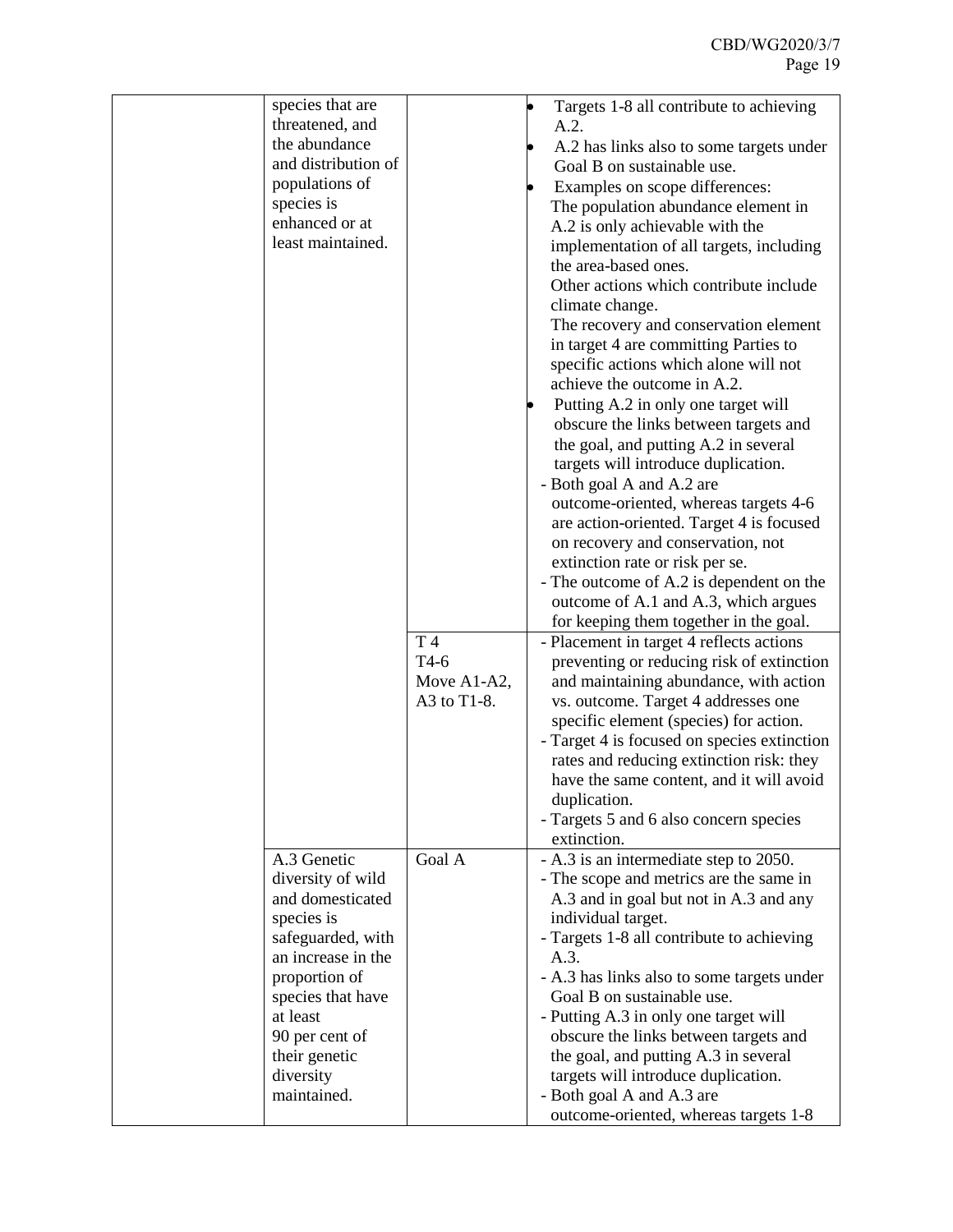|                                                                                                                                                                                                                        |                                                                                                                                                     | T <sub>4</sub><br>Targets 1 to 8. | are action-oriented. Target 4 is focused<br>on recovery and conservation, not on<br>safeguarding genetic diversity per se.<br>- The outcome of A.3 is dependent on the<br>outcome of A.1 and A.2, which argues<br>for keeping them together in the goal<br>- There is a target focused on<br>safeguarding genetic diversity                                                                                                                                          |
|------------------------------------------------------------------------------------------------------------------------------------------------------------------------------------------------------------------------|-----------------------------------------------------------------------------------------------------------------------------------------------------|-----------------------------------|----------------------------------------------------------------------------------------------------------------------------------------------------------------------------------------------------------------------------------------------------------------------------------------------------------------------------------------------------------------------------------------------------------------------------------------------------------------------|
| Goal B. Nature's<br>contributions to<br>people are valued,<br>maintained or<br>enhanced through<br>conservation and<br>sustainable use<br>supporting the<br>global<br>development<br>agenda for the<br>benefit of all. | <b>B.1</b> Nature and its<br>contributions to<br>people are fully<br>accounted and<br>inform all<br>relevant public<br>and private<br>decisions.    | Goal B                            | - B.1 and B.2 are outcome statements and<br>therefore should be kept in goal.<br>- B.1 will be achieved through the<br>implementation of several individual<br>targets: for example, targets 5, 7, 11 and<br>others. Milestone B.1 also covers<br>elements related to mainstreaming and<br>sustainable management, so it must be<br>retained at goal level.<br>- Balance is needed between the four GBF<br>goals: this goal needs also to have<br>intermediate steps |
|                                                                                                                                                                                                                        |                                                                                                                                                     | T14<br><b>T20</b>                 | - The content of Milestone B.1 is closely<br>associated with, and duplicates the<br>formulation of targets 14 and 20, the<br>latter in terms of element related to<br>inform all relevant decisions<br>(knowledge).<br>- B.1 seems action oriented, so more<br>appropriate to put it in targets.<br>- Lack of clear outcomes in C milestones.                                                                                                                        |
|                                                                                                                                                                                                                        | B.2 The long-<br>term<br>sustainability of<br>all categories of<br>nature's<br>contributions to<br>people is ensured,<br>with those<br>currently in | Goal B                            | - B.2 is an intermediate step to 2050<br>- B.1 and B.2 are outcome statements and<br>therefore should be kept in goal.<br>- To ensure nature's contributions to<br>people are available in the long term,<br>multiple targets are required. Only<br>partial overlap with target 11. Other<br>elements of B.2 not included in target<br>11.                                                                                                                           |
|                                                                                                                                                                                                                        | decline restored,<br>contributing to<br>each of the<br>relevant<br>Sustainable<br>Development<br>Goals.                                             | T <sub>11</sub>                   | - Content duplicated in target 11<br>- Simplification of the text by using only<br>target 11<br>- Lack of clear outcomes in B milestones.                                                                                                                                                                                                                                                                                                                            |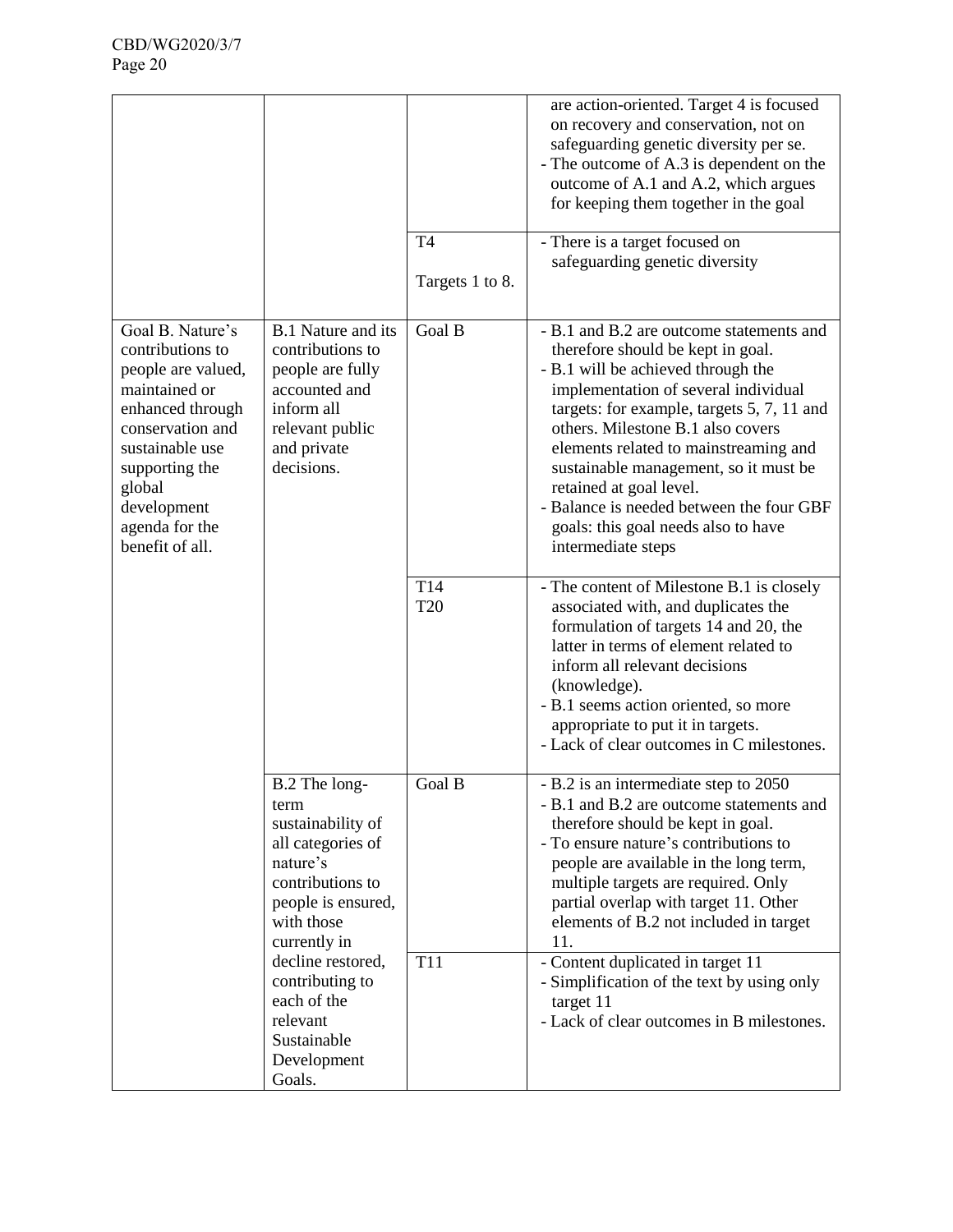| The benefits from   | C.1 The share of               | Goal C        | - C.1 and C.2 can both be easily              |
|---------------------|--------------------------------|---------------|-----------------------------------------------|
| the utilization of  | monetary benefits              |               | integrated in the goal because there is       |
| genetic resources   | received by                    |               | overlap of language in milestones with        |
| are shared fairly   | providers,                     |               | goal, and some additional language in         |
| and equitably, with | including holders              |               | milestones which could be captured in         |
| a substantial       | of traditional                 |               | goal.                                         |
| increase in both    | knowledge, has                 |               | - There is a need to have clear outcomes      |
|                     | increased.                     |               | to 2030 for Goal C.                           |
| monetary and non-   |                                |               |                                               |
| monetary benefits   |                                |               | - To help Parties that are not parties to the |
| shared, including   |                                |               | Nagoya Protocol and are not aware of          |
| for the             |                                |               | access and benefits-sharing issues,           |
| conservation and    |                                |               | putting C.1 and 2 in the Goal gives a         |
| sustainable use of  |                                |               | better visibility.                            |
| biodiversity.       |                                | Target 13     | - The milestone is easy to incorporate in     |
|                     |                                |               | target 13 regarding their common scope.       |
|                     |                                |               | - Keep things simple by aggregating C.1       |
|                     |                                |               | and 2 and target 13: ex: reference to         |
|                     |                                |               | increasing share of monetary and non-         |
|                     |                                |               | monetary benefits.                            |
|                     |                                |               | - Lack of clear outcomes in C milestones.     |
|                     |                                |               | - Duplication with target.                    |
|                     | $C.2$ Non-                     | Goal C        | - C.1 and C.2 can both be easily              |
|                     | monetary                       |               | integrated in the goal because there is       |
|                     | benefits, such as              |               | overlap of language in milestones with        |
|                     | the participation              |               | goal and some additional language in          |
|                     | of providers,                  |               | milestones which could be captured in         |
|                     | including holders              |               | goal.                                         |
|                     | of traditional                 |               | - There is a need to have clear outcomes      |
|                     | knowledge, in                  |               | to 2030 for C Goal.                           |
|                     | research and                   |               | - To help Parties that are not parties to the |
|                     |                                |               |                                               |
|                     | development, has<br>increased. |               | Nagoya Protocol and are not aware of          |
|                     |                                |               | access and benefits-sharing issues,           |
|                     |                                |               | putting C.1 and 2 in the Goal gives a         |
|                     |                                |               | better visibility.                            |
|                     |                                | Target 13     | - The milestone is easy to incorporate in     |
|                     |                                | Target 15     | target 13 regarding their common scope.       |
|                     |                                |               | - Keep things simple by aggregating C.1       |
|                     |                                |               | and 2 and target 13, e.g., reference to       |
|                     |                                |               | increasing share of monetary and non-         |
|                     |                                |               | monetary benefits.                            |
|                     |                                |               | - Lack of clear outcomes in C milestones.     |
|                     |                                |               | - Duplication with target.                    |
| The gap between     | D.1                            | Goal D        | - D.1 is an intermediate step to 2050         |
| available financial | Adequate                       |               | - Multiple targets would be needed to         |
| and other means of  | financial                      |               | incorporate milestones D.1, D.2 and D.3       |
| implementation,     | resources to                   |               | as the aggregate outcome of actions           |
| and those           | implement the                  |               | derived from targets 14, 15, 18, 19.          |
| necessary to        | framework are                  |               | - D.1 and D.2 fit better in Goal D as they    |
| achieve the 2050    | available and                  |               | allow to "close the gap" in the end.          |
| Vision, is closed.  | deployed,                      | Targets 18-19 | - D.1 repeats target 18 and target 19,        |
|                     | progressively                  |               | elements already incorporated in              |
|                     | closing the                    |               |                                               |
|                     |                                |               | Targets.                                      |
|                     | financing gap up               |               |                                               |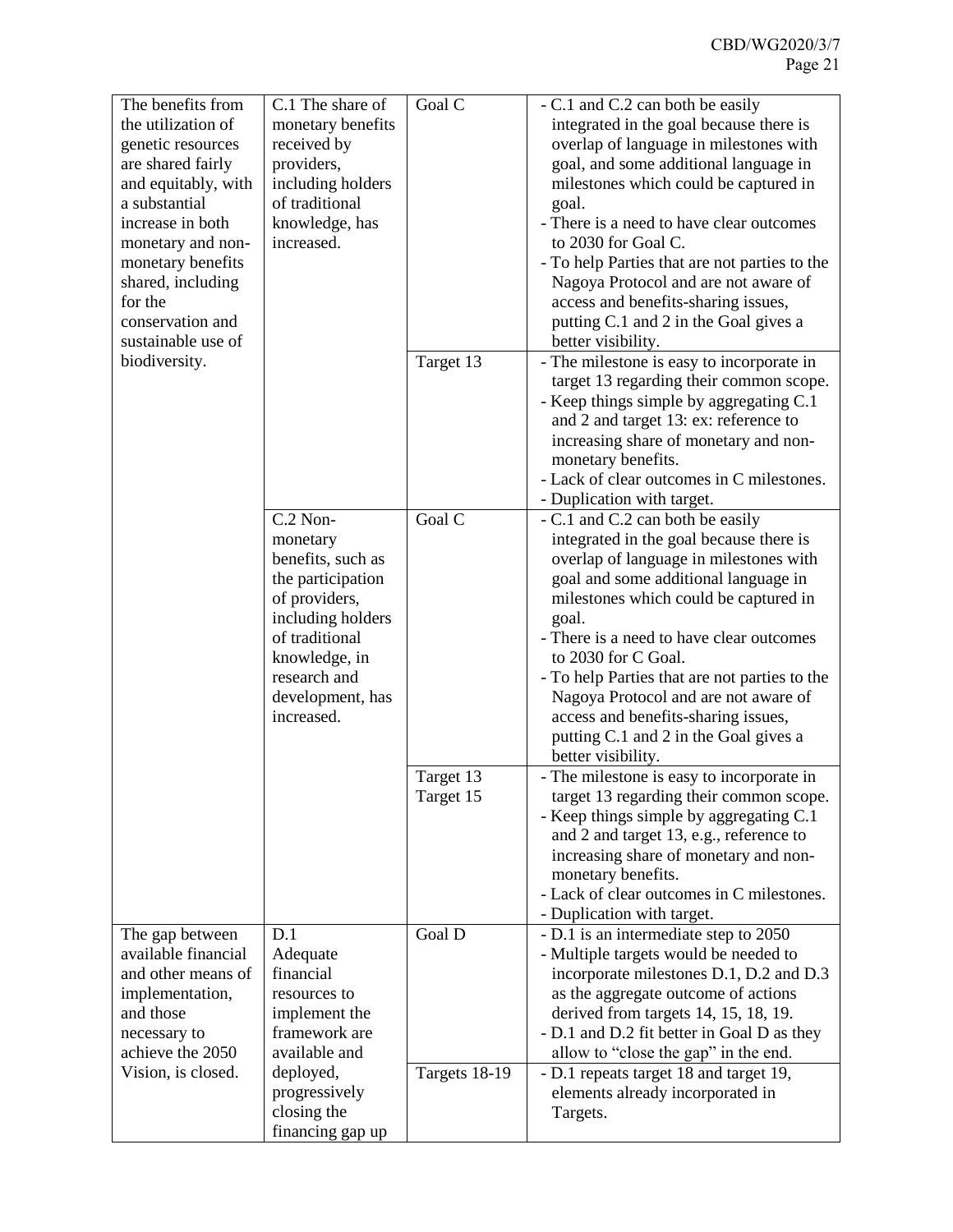| to at least US<br>\$700 billion per<br>year by 2030.                                                                 |                 |                                                                                                                                                                                                                                                                                                   |
|----------------------------------------------------------------------------------------------------------------------|-----------------|---------------------------------------------------------------------------------------------------------------------------------------------------------------------------------------------------------------------------------------------------------------------------------------------------|
| D.2<br>Adequate other<br>means, including<br>capacity-building<br>and development,<br>technical and<br>scientific    | Goal D          | - D.2 is an intermediate step to 2050<br>- Multiple targets would be needed to<br>incorporate milestones D.1, D.2 and D.3<br>as the aggregate outcome of actions<br>derived from targets 14, 15, 18 and 19.<br>- D.1 and D.2 fit better in Goal D as they<br>allow to "close the gap" in the end. |
| cooperation and<br>technology<br>transfer to<br>implement the<br>framework to<br>2030 are available<br>and deployed. | T <sub>19</sub> | - D.2 repeats elements already<br>incorporated in target 19 and has<br>additional elements to target 19 which<br>could strengthen it.                                                                                                                                                             |
| D.3<br>Adequate<br>financial and<br>other resources<br>for the period<br>2030 to 2040 are                            | Goal D          | - D.3 is an intermediate step to 2050,<br>ensuring continued financial support.<br>- Coherence to treat D.3 as D.1 and D.2<br>because it concerns financial means that<br>are planned/committed.                                                                                                  |
| planned or<br>committed by<br>2030.                                                                                  | T <sub>19</sub> | - D.3 is a previous action to do in order to<br>reach the goal; it is part of the basis for<br>the target to fulfil the Goal.<br>- D.3 is different from D.1 and D.2: the<br>question is on how much detail D.3<br>should provide.                                                                |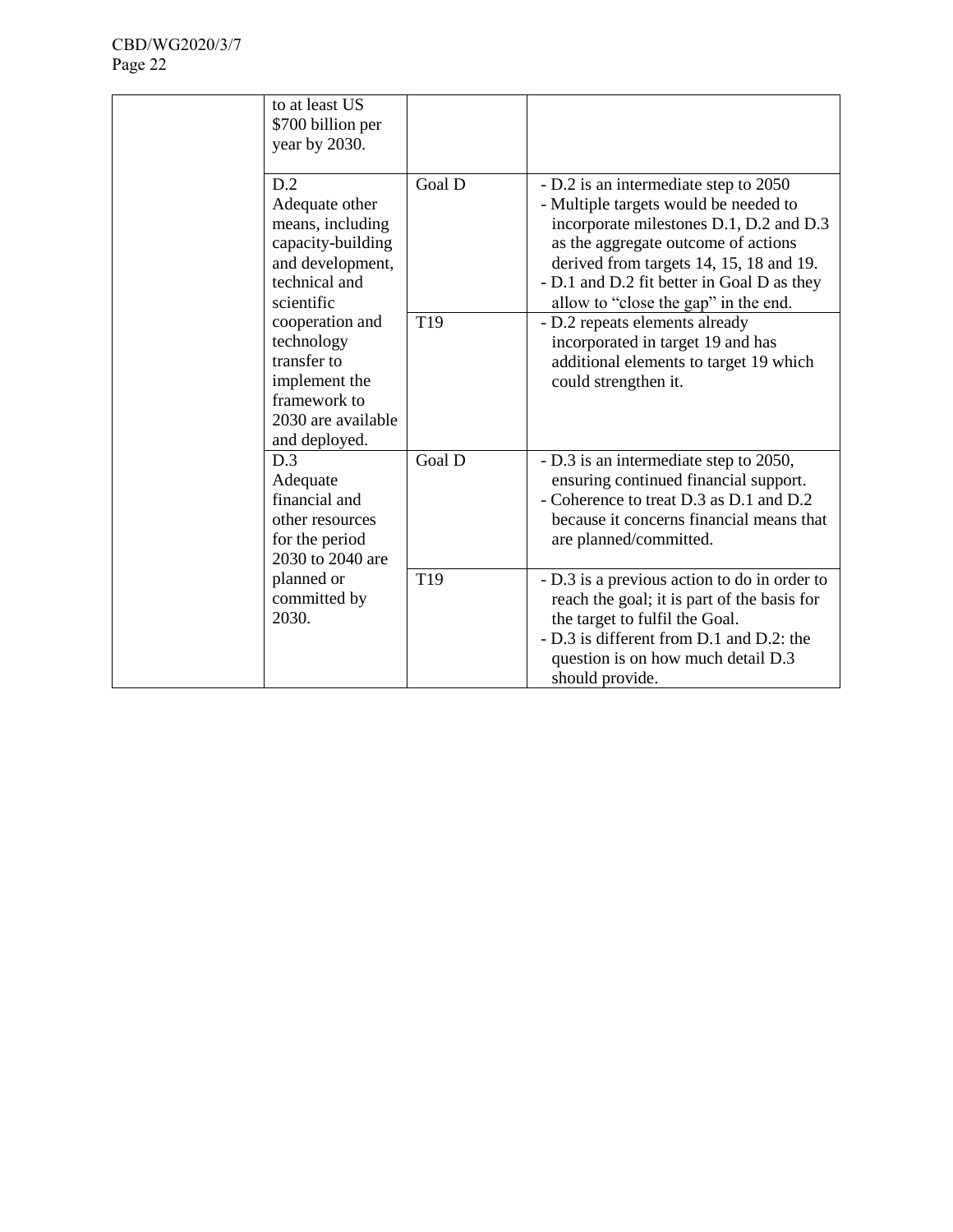# **3/2. Digital sequence information on genetic resources**

<span id="page-22-0"></span>*The Open-ended Working Group on the Post-2020 Global Biodiversity Framework,*

*Mindful* of the objectives of the Convention on Biological Diversity and its Protocols,

*Recalling* decisions XIII/16 and 14/20,

*Acknowledging* the rights of indigenous peoples and local communities including with respect to traditional knowledge associated with genetic resources, and noting the special relationship that indigenous peoples and local communities have with nature,

1. *Takes note* of the outcomes of the meeting of the Ad Hoc Technical Expert Group on Digital Sequence Information on Genetic Resources;<sup>10</sup>

2. *Also takes note* of the co-leads' report on the work of the Informal Co-Chairs' Advisory Group on digital sequence information on genetic resources, including the co-leads' conclusions and recommendations from the discussions of the Informal Co-Chairs' Advisory Group on digital sequence information on genetic resources to the Open-ended Working Group, $<sup>11</sup>$  which advances the work outlined</sup> in CBD/WG2020/3/5, annex V, section A;

3. *Further takes note* of the range of views presented during the informal online consultation<sup>12</sup> as well as the views and information submitted following part I of the third meeting of the Open-ended Working Group;<sup>13</sup>

4. *Welcomes* the recommendation of the co-leads for a step-by-step approach and takes note of the following information developed through the informal activities on digital sequence information on genetic resources carried out at the request of the Co-Chairs of the Working Group:

(a) The listing of potential policy options contained in annex I to the note by the Executive Secretary, noting also the possibility to develop further options, including hybrid options;<sup>14</sup>

(b) The listing of potential criteria for assessing policy options contained in annex II to the note by the Executive Secretary;<sup>15</sup>

5. *Recognizes* that a solution for fair and equitable benefit-sharing on digital sequence information on genetic resources should, inter alia:

(a) Be efficient, feasible and practical;

(b) Generate more benefits, including both monetary and non-monetary, than costs;

(c) Be effective;

(d) Provide certainty and legal clarity for providers and users of digital sequence information on genetic resources;

- (e) Not hinder research and innovation;
- (f) Be consistent with open access to data;
- (g) Not be incompatible with international legal obligations;

l

<sup>10</sup> CBD/DSI/AHTEG/2020/1/7.

<sup>&</sup>lt;sup>11</sup> Section V of CBD/WG2020/3/INF/8.

<sup>12</sup> [https://www.cbd.int/dsi-gr/forum.shtml.](https://www.cbd.int/dsi-gr/forum.shtml)

<sup>13</sup> https://www.cbd.int/notifications/2021-063

<sup>14</sup> CBD/WG2020/3/4/Add.1.

 $15$  Ibid.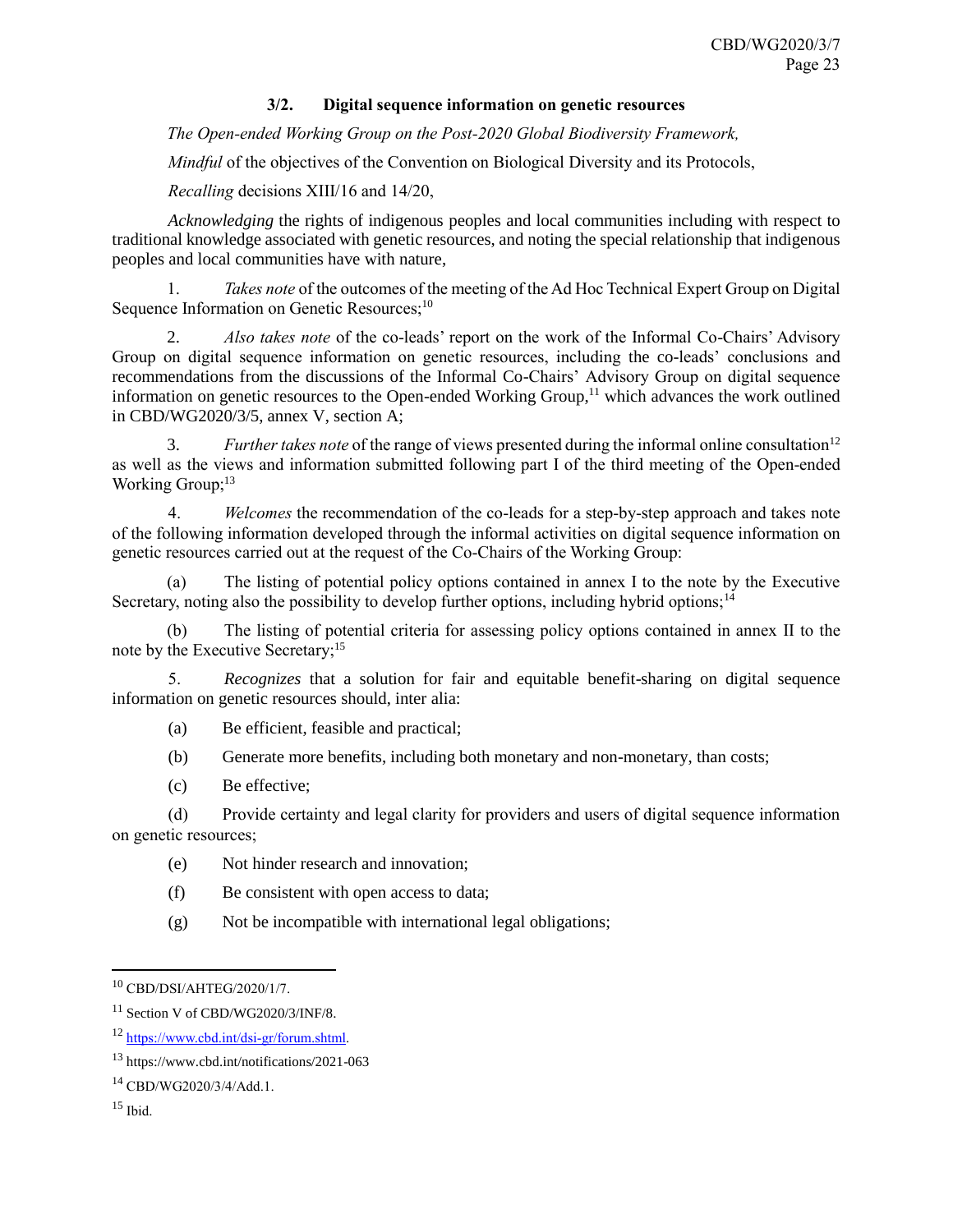(h) Be mutually supportive of other access and benefit-sharing instruments;

(i) Take into account the rights of indigenous peoples and local communities, including with respect to the traditional knowledge associated with genetic resources that they hold.

6. *Recognizes* that the monetary and non-monetary benefits arising from the use of digital sequence information on genetic resources should in particular,<sup>16</sup> be used to support conservation and sustainable use of biodiversity and inter alia benefit indigenous peoples and local communities;

7. *Also recognizes* the range of views regarding modalities and methodologies of a potential solution for the fair and equitable sharing of benefits arising from digital sequence information on genetic resources;

8. *Acknowledges* that the Co-Chairs of the Working Group on the Post-2020 Global Biodiversity Framework requested the Executive Secretary to commission an independent review and application of the framework for the assessment of the policy options using the performance matrix in annex III of document CBD/WG2020/3/4/Add.1;<sup>17</sup>

9. *Requests* the Executive Secretary to provide the findings of the preliminary assessment to the Informal Co-Chairs' Advisory Group as they become available;

Also requests the Executive Secretary to make the assessment of the potential policy options available for the information of the Conference of the Parties at its fifteenth meeting;

11. *Requests* the Co-Chairs of the Working Group on the Post-2020 Global Biodiversity Framework, pursuant to paragraph 7 of the terms of reference of the Informal Co-Chairs' Advisory Group on digital sequence information on genetic resources, to invite to the discussions of the Informal Co-Chairs' Advisory Group representatives of the scientific research community, private sector, civil society organizations, and databases dealing with digital sequence information on genetic resources, in a regionallybalanced way;

12. *Requests* the Informal Co-Chairs' Advisory Group on digital sequence information on genetic resources to continue its work<sup>18</sup> on the assessment of consequences of potential policy approaches, options or modalities for benefit-sharing arising out of the utilization of digital sequence information on genetic resources, based on the elements referred to in paragraphs 5 and 6 above, and in addition to provide advice on the following areas:

(a) Hybrid approaches, options or modalities;

(b) The findings from the assessment referred to in paragraph 8 above, as they become available;

 $(c)$  Elements of a definition<sup>19</sup> for digital sequence information on genetic resources, based on the work of the Ad Hoc Technical Expert Group on Digital Sequence Information on Genetic Resources and any other relevant information;

(d) Legal feasibility;

(e) Tracking and tracing, and their implications for the potential policy approaches, options or modalities;

l

<sup>&</sup>lt;sup>16</sup> This list is not exhaustive. A more extended list is included in the proposed decision for the Conference of the Parties for later debate.

 $17$  CBD/WG2020/3/INF/8, section III.C.(b)

<sup>&</sup>lt;sup>18</sup> Terms of reference of the Informal Advisory Group on Digital Sequence Information on Genetic Resources, CBD/WG2020/3/5, p. 167.

<sup>&</sup>lt;sup>19</sup> Exact statement of the nature, scope or description.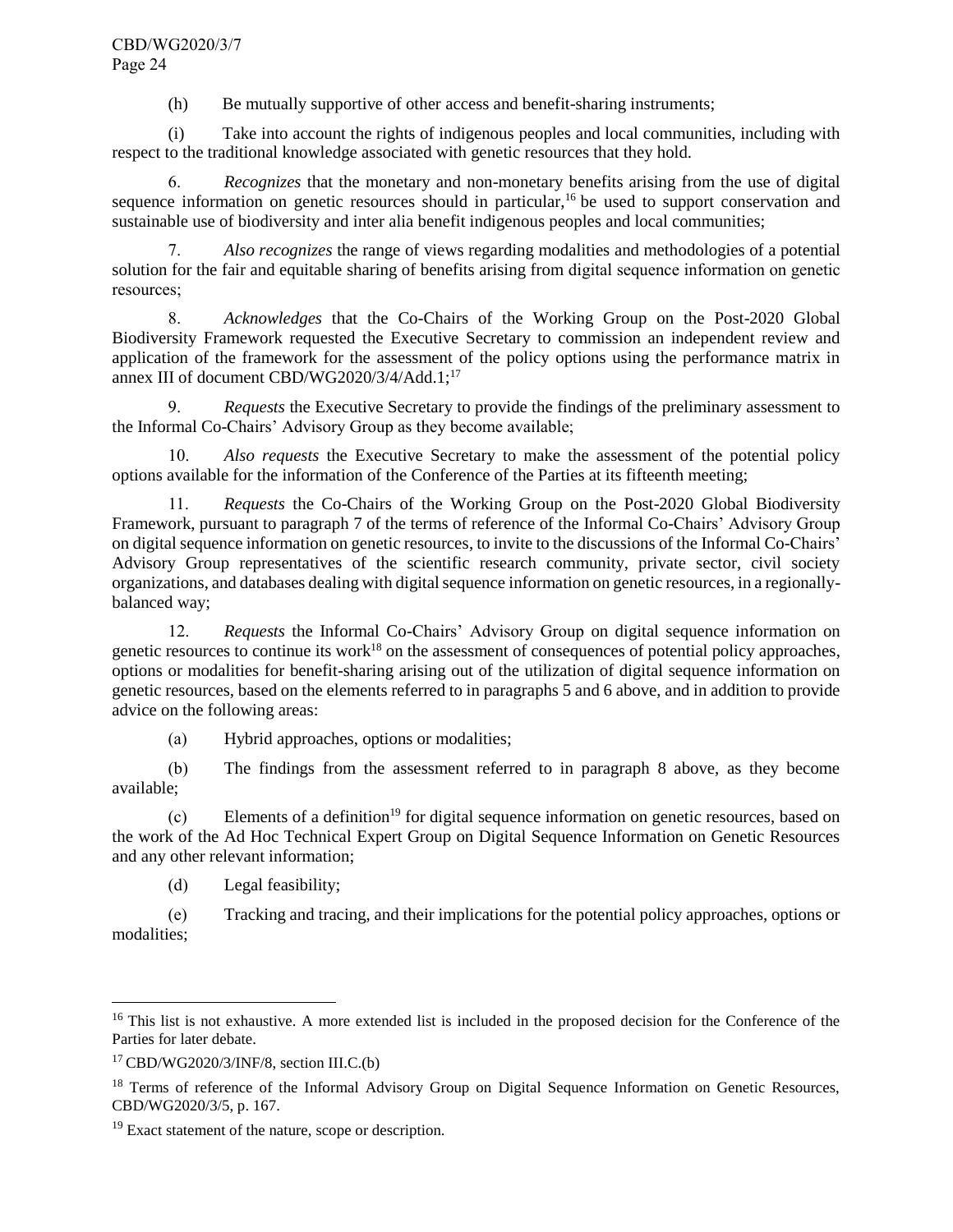(f) The next steps in the approach that should be considered on the way forward to finding a solution on the fair and equitable sharing of the benefits arising out of the utilization of digital sequence information on genetic resources in the context of the post-2020 global biodiversity framework;

(g) The role, rights and interests of indigenous peoples and local communities, and the need to take these into account in considering potential policy approaches, options or modalities;

The roles and interests of, and implications for, the scientific research community, private sector, civil society organizations, and databases dealing with digital sequence information on genetic resources;

13. *Requests* the Co-Chairs of the Working Group on the Post-2020 Global Biodiversity Framework to take into consideration the findings of the assessment of the potential policy options and the work of the Informal Co-Chairs' Advisory Group on digital sequence information on genetic resources in their report to the Conference of the Parties at its fifteenth meeting;

14. *Recommends* that the Conference of the Parties at its fifteenth meeting adopt a decision along the lines of the annex below;

15. *Recommends* that the Conference of the Parties serving as the meeting of the Parties to the Nagoya Protocol on Access and Benefit-sharing at its fourth meeting consider this recommendation as well as any decision prepared by Conference of the Parties at its fifteenth meeting.

#### *Annex*

# **RECOMMENDATION OF THE WORKING GROUP ON THE POST-2020 GLOBAL BIODIVERSITY FRAMEWORK TO THE CONFERENCE OF THE PARTIES FOR CONSIDERATION AT ITS FIFTEENTH MEETING**

### *[The Conference of the Parties,*

*Taking into account* the need to agree on the scope of "digital sequence information [on genetic resources]" and the [subsequent] appropriate terminology,

*[Recalling* that some Parties have adopted domestic measures that regulate the access to and use of digital sequence information on genetic resources as part of their access and benefit-sharing frameworks, as recognized in paragraph 5 of decision 14/20][*Recognizing* multiple approaches taken to addressing digital sequence information in domestic measures],

*[Recognizing also* that digital sequence information on genetic resources is an intrinsic part of genetic resources,]

[*Recognizing further* that traceability of the correlation between digital sequence information and genetic resources is conducive to the development of a mechanism for digital sequence information on genetic resources,]

*[Acknowledging* the linkage between digital sequence information and country of origin,]

[*Acknowledging also* the need to take into account human rights obligations and commitments relating to the enjoyment of a clean, healthy and sustainable environment<sup>20</sup> in the implementation and follow-up to Sustainable Development Goal 15.6, bearing in mind the integrated and multi-sectoral nature of the Sustainable Development Goals,]

[1. *Agrees* that "digital sequence information [on genetic resources]" is constituted of [information on][sequences and chemical structures on][annotated sequences of] [DNA, RNA, proteins, epigenetic modifications,<sup>21</sup> metabolites, [and other macromolecules, [derivatives]] and recognizes the relevance of associated information [particularly traditional knowledge]];]

 $\overline{a}$ 

<sup>20</sup> A/HRC/RES/48/13

<sup>21</sup> CBD/DSI/AHTEG/2020/1/3, section 2.3.3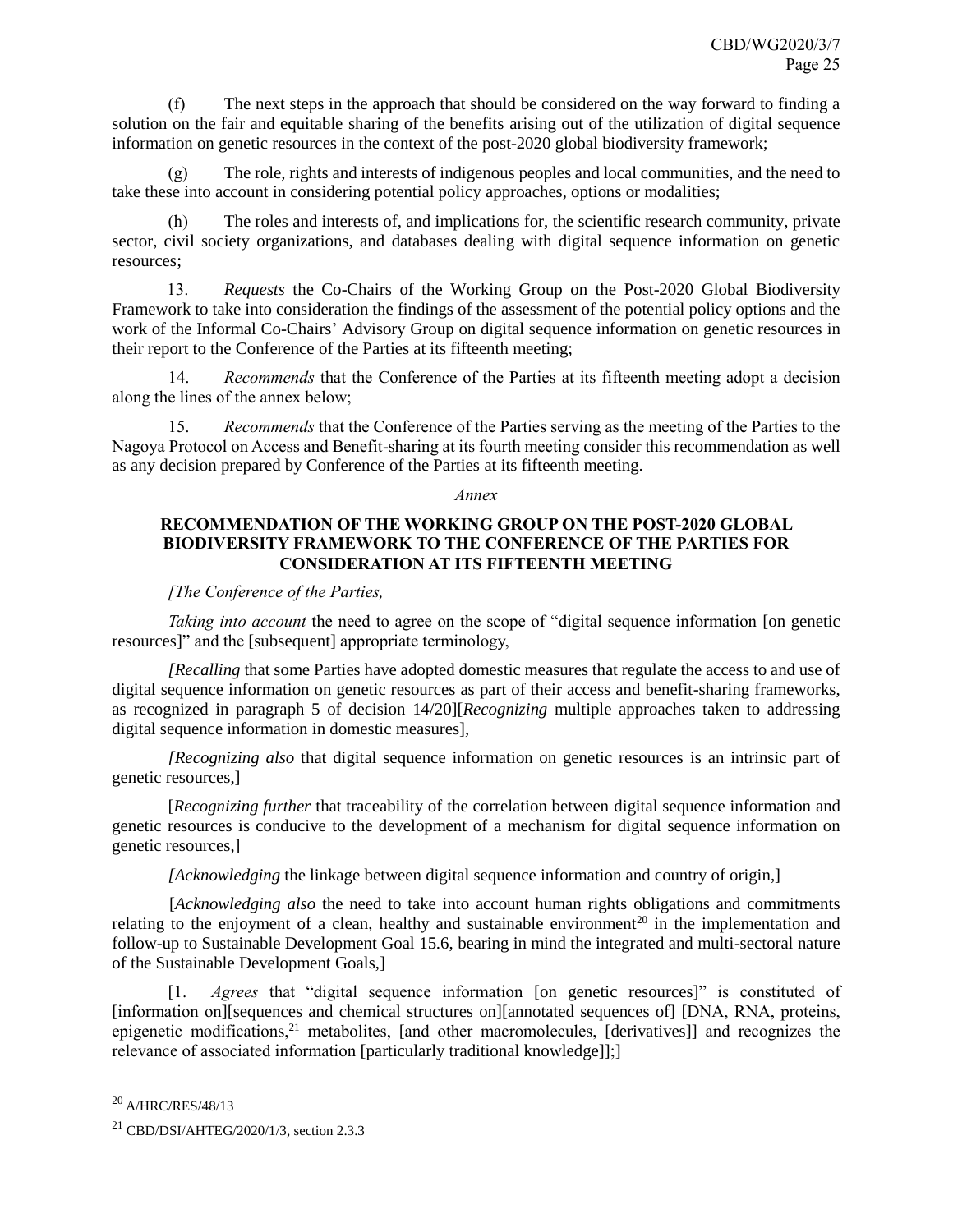[1.*alt*. *Agrees* to define the scope of digital sequence information taking into account the work of the multi-stakeholder dialogue as referred to in paragraph 9;]

[1.*alt.2 Agree* that digital sequence information on genetic resources means the genetic sequence data that describe the order of nucleotides in DNA or RNA in genetic resources;]

[2. *Decides* to address digital sequence information on genetic resources in the context of the post-2020 global biodiversity framework by […]]

3. *Recognizes* the need [to develop, in a timely manner,][of] a practical approach [to [ensuring][ensure] [facilitated access to genetic resources and to digital sequence information on genetic resources and] the fair and equitable sharing of the benefits arising from the [use][utilization] of digital sequence information on genetic resources] [with a view to identifying][and for] a solution to [the fair and equitable sharing of benefits from] digital sequence information on genetic resources [in line with the key points in paragraph 5 of recommendation 3/2 of the Open-ended Working Group on the Post-2020 Global Biodiversity Framework];

4. *[Recognizes* the following key points of potential convergence which may lead to foundational criteria for a solution on digital sequence information on genetic resources in the post-2020 global biodiversity framework, including regarding the sharing of benefits from the use of digital sequence information on genetic resources;]

4.*alt.1 [[Recognizes][Agrees on]* the following key points of potential convergence which [may][should] lead to [foundational] criteria for [a [solution][decision]][assessing a way forward] on [benefit-sharing for] digital sequence information on genetic resources [in the [context of the] post-2020 global biodiversity framework]:

[4.*alt.2 Agrees on* the key point of potential convergence of views that [access and benefit-sharing][benefits], which can include non-monetary or monetary benefits as appropriate, from the use of digital sequence information on genetic resources should be shared in a fair and equitable way, provided that agreement is found on general principles as well as on practical modalities, which include that:] *if consensus on this alt, then (a) is deleted.* 

[(a) Benefits, which can include non-monetary [or][and] monetary benefits [as appropriate], [arising] from the [use][utilization] of [digital sequence information on] genetic resources [that may entail the use of digital sequence information can] [should be][are] shared in a [more effective] fair and equitable way[, in accordance with the provisions of the Convention] [and solutions should be found on [fair and equitable benefit-sharing [through a multilateral [process][mechanism]]][how to share such benefits];]]

[(b) Access [and benefit-sharing] to digital sequence information on genetic resources in public databases remains open [and unrestricted][, addresses challenges for fair and equitable sharing of benefits in the current international and national practices [and standards][and norms], including to protect traditional knowledge][[as per current international and national practices [and standards][and norms]], [subject to provisions to protect traditional knowledge, as necessary and appropriate]][, ensuring the traceability with the information of the country of origin of the resources used]][while taking steps to promote transparency, including through use of location tags for new submissions to public databases] [under the human rights approach]; *suggestion to switch order of (a) and (b)*

[(b) *alt*. Access to digital sequence information on genetic resources in public databases remains open, subject to provisions to ensure benefit-sharing and the protection of traditional knowledge associated with genetic resources, as necessary and appropriate;

(c) Indigenous peoples [and][,] local communities [and traditional small-scale farmers] are stewards of biological, biocultural and genetic diversity and holders of traditional knowledge and their role [should be duly taken into account] and [their] rights should be [duly taken into account][given effect to][respected] in addressing digital sequence information on genetic resources;

[(d) Traceability of the correlation between digital sequence information and genetic resources is conducive to the development of a mechanism for digital sequence information on genetic resources ;]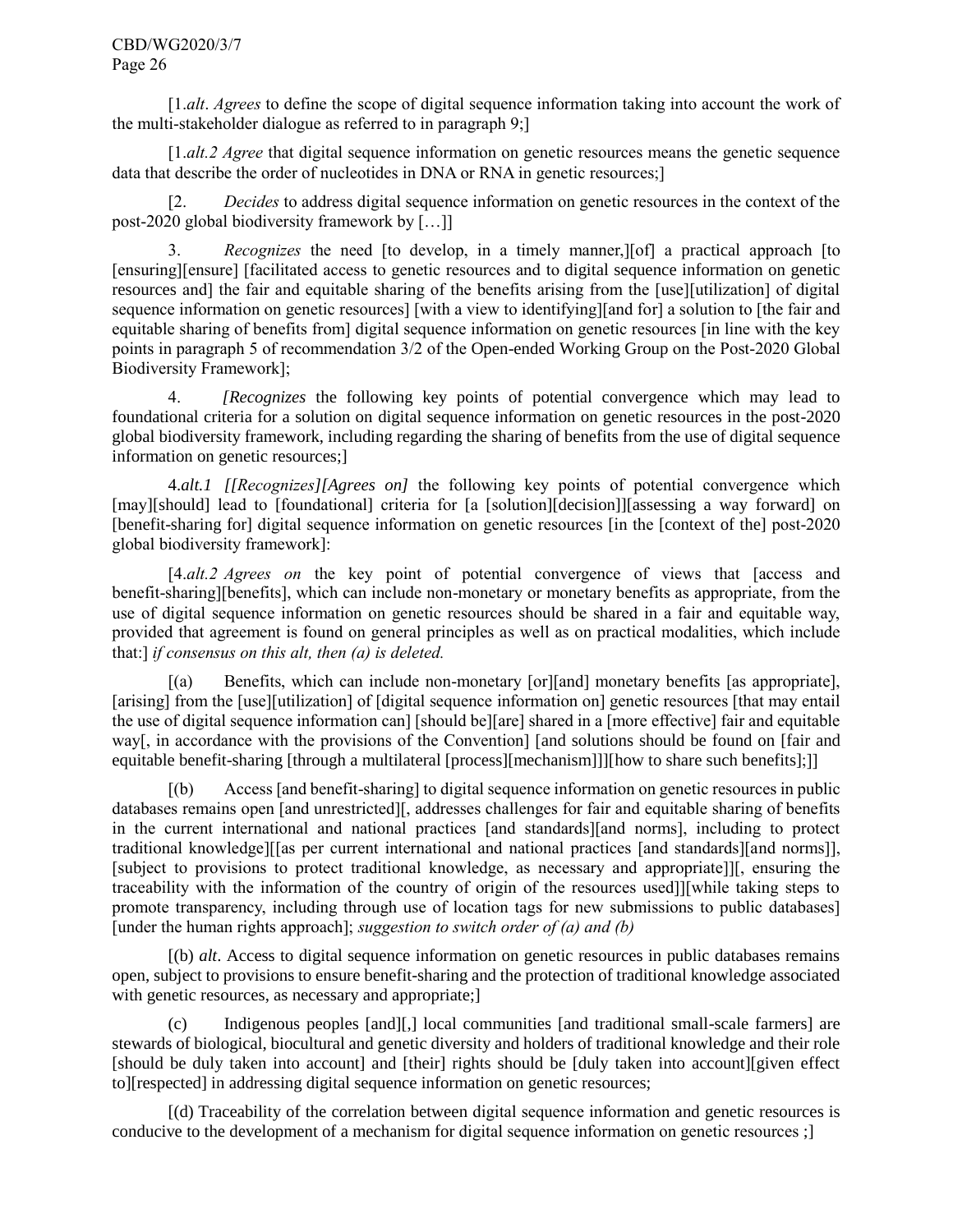(e) [Promotion of research,] Capacity-building [and][,] technology transfer [recognizing that technology includes biotechnology] [[for][to] developing countries] [shall be provided and/or facilitated under fair and most favourable terms including on concessional and preferential terms, where mutually agreed] [and increased mobilization of resources][on mutually agreed terms and non-monetary benefits based on the open science regime] [are][must be] integral parts of [the][any] solution [to address] [on] digital sequence information on genetic resources [in the post-2020 global biodiversity framework];

(f) [Use][Utilization of genetic resources in the form][Benefits from the use] of digital sequence information on genetic resources [[should][could] contribute][contributes] to conservation and sustainable use of biological diversity [but it can also carry risks];

[(g) Users of digital sequence information must inform the source country prior to accessing in case of both commercial and non-commercial use to ensure better traceability;]

[(h) A [solution][way forward] [for fair and equitable benefit-sharing] on digital sequence information on genetic resources should:] /[5. Also recognizes that a solution for fair and equitable benefit-sharing] on digital sequence information on genetic resources should:

*Two alternates: the elements below would either be sub-sub-paragraphs to 4(h) in which case the chapeau of paragraph 5 would be deleted; or they would be sub-paragraphs to 5 in which case 4(h) would be deleted and elements below re-numbered as (a), (b), (c), etc."*

- (i) [Maintain the open science model and] [Be supportive of [responsible]][Not hinder] research and innovation [, public health and food security];
- [(ii) Recognize that open access [does not mean free and unrestricted access][is not free access] and should be based on regulations, standards [terms] and conditions to be agreed upon by Parties;]
- (iii) Provide legal clarity and certainty [, in particular on fair and equitable sharing of benefits][for providers and users of digital sequence information on genetic resources];
- [(iv) Be efficient, feasible and practicable, [with a [favourable][positive] cost-benefit ratio][and generate more benefits than costs];]
- [(v) Be consistent with [international] [human] rights and obligations [under international law][under existing relevant instruments][under the Convention and the Nagoya Protocol];]
- [(vi) Be mutually supportive of and adaptable to other access and benefit-sharing instruments;]
- $[(vii)$  Be effective in ensuring fair and equitable sharing of benefits;
- [(viii) Be held to environmental and ethical principles.]

6. *Recognizes* that a solution for fair and equitable benefit-sharing on digital sequence information on genetic resources should:

- (a) Not hinder [responsible] research and innovation;
- 7. *Agrees* that monetary and non-monetary benefits should:
- (a) [Primarily] benefit indigenous peoples and local communities;

(b) Support, among other things, technology transfer, scientific cooperation, research and innovation and capacity-building for the purpose of conservation and sustainable use of biodiversity;

[8. *Also recognizes* that the [solution][practical approach] referred to in paragraph 3 above [may][shall] include the establishment of a multilateral benefit-sharing mechanism as described in [the appendix] to this decision[, as a contribution of resource mobilization for the implementation of the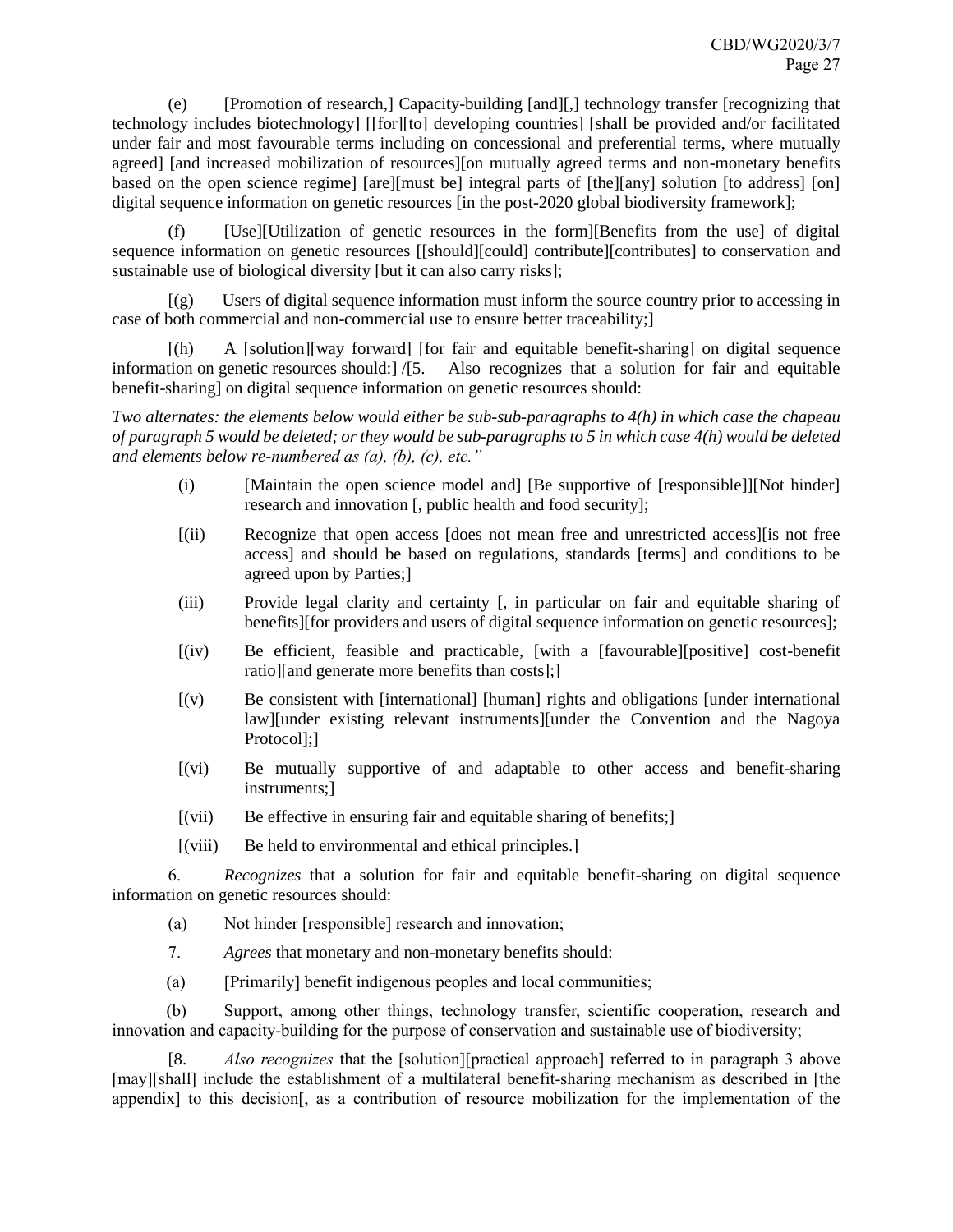l

post-2020 global biodiversity framework, and hereby decides to establish a multilateral benefit sharing mechanism as described in decision 15/--];]

[9. *Decides* to establish a [multi-stakeholder][inter-governmental] dialogue for cross-sectoral coordination on matters related to digital sequence information on genetic resources [, inviting in addition multi-stakeholder and international organizations,] [in particular matters related to capacity-building for and technology transfer for developing countries] with [cooperation of] relevant international organizations [and academic institutions], scientific communities and industries]] associated with digital sequence information, with a view to promoting consistency including on terminologies, as appropriate, across relevant treaty bodies and international legal norms, while keeping within the bounds of the respective mandates and instruments of each organization;]

[9.*alt Requests* the United Nations General Assembly to establish an intergovernmental committee to negotiate a legally binding instrument governing access to and benefit-sharing for digital sequence information on genetic resources;]

[10. *Encourages* Parties to safeguard their sovereign rights over genetic resources by explicitly including measures to control access to digital sequence information in their national legal, administrative and policy measures taken pursuant to Articles 3 and 15 of the Convention on Biological Diversity as well as the Nagoya Protocol;]

[11. *Decides* that mandate of the extended Ad Hoc Technical Expert Group established under decision 14/20 be renewed to discuss the diversity of issues in relation to digital sequence information on genetic resources, including the outcomes of the multi-stakeholder dialogue, referred to in paragraph 9 of this decision, and requests the Ad Hoc Technical Expert Group to submit its recommendations for consideration to the Conference of the Parties at its sixteenth meeting.]

# *[Appendix to the decision recommended to the fifteenth meeting of the Conference of the Parties*

# **PROPOSAL FOR THE ESTABLISHMENT OF A MULTILATERAL BENEFIT-SHARING MECHANISM**

1. A multilateral benefit-sharing-mechanism may operate as follows:<sup>22</sup>

(a) Each developed country Party shall, in accordance with Articles 20 and 15.7 of the Convention, take legislative, administrative or policy measures, as appropriate, to ensure that 1 per cent of the retail price of all commercial income resulting from all utilization of genetic resources, traditional knowledge associated with genetic resources or digital sequence information on genetic resources is shared through the multilateral benefit-sharing mechanism to support the conservation and sustainable use of biological diversity, unless such benefits are otherwise being shared on mutually agreed terms established under the bilateral system;

(b) All monetary benefits shared under the multilateral benefit-sharing mechanism shall be deposited in a global biodiversity fund operated by the Global Environment Facility, as the financial mechanism of the Convention, and this global fund shall also be open for voluntary contributions from all sources;

(c) The global biodiversity fund shall be used, in an open, competitive, project-based manner, to support on the ground activities aimed at the conservation of biological diversity and the sustainable use of its components, in line with the ecosystem-based approach, carried out by indigenous peoples, local communities and others, in pursuit of spending priorities identified from time to time by the Intergovernmental Science-Policy Platform on Biodiversity and Ecosystem Services through scientific assessments.

<sup>22</sup> The inclusion of this suggested option is without prejudice to discussions at the Conference of the Parties and is not intended to indicate any preference among potential options/solutions.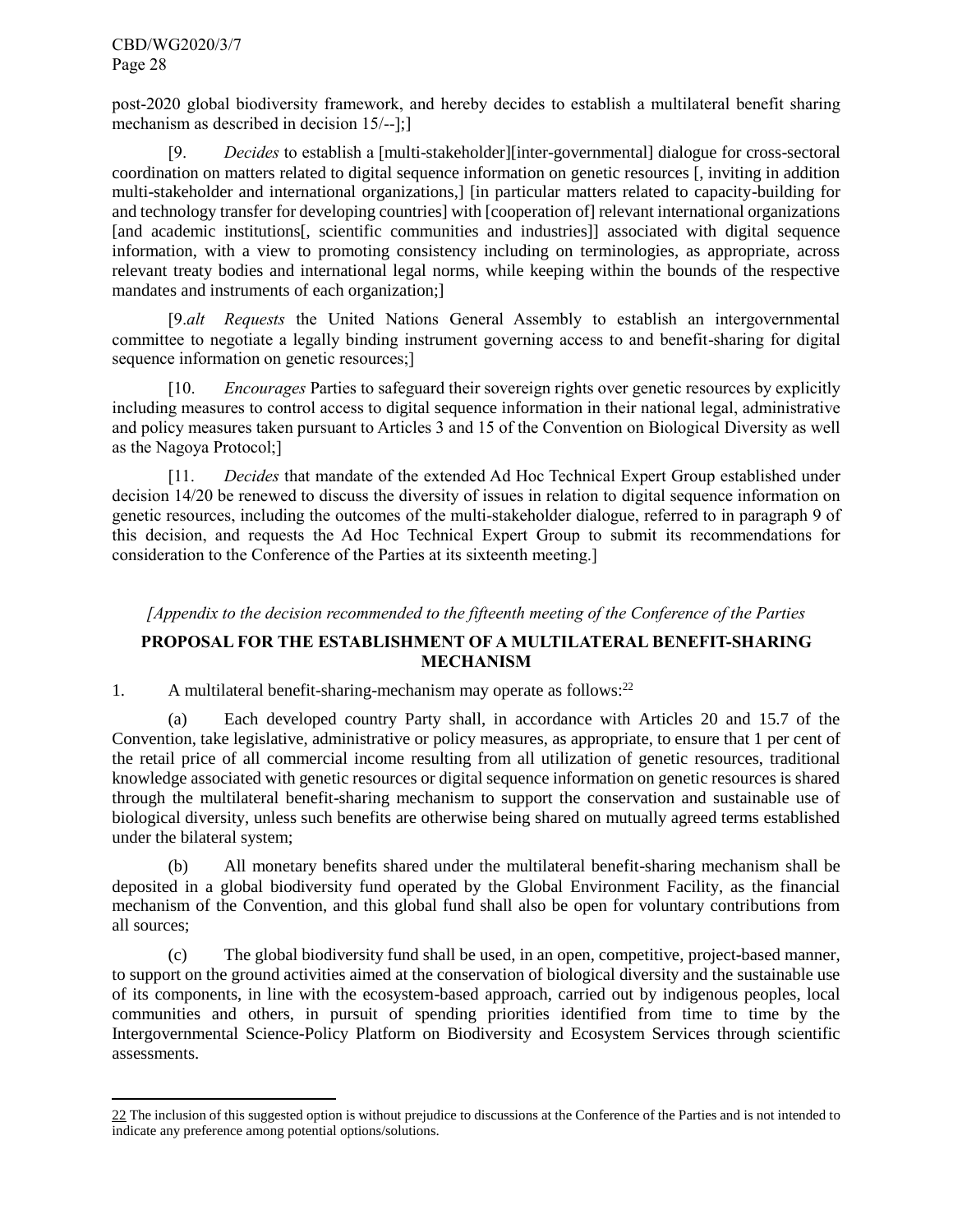2. The Executive Secretary would be requested, in consultation with all Parties and the Global Environment Facility, to prepare options for national legislative, administrative or policy measures to implement a multilateral benefit-sharing system and to report to the Conference of the Parties at its sixteenth meeting;]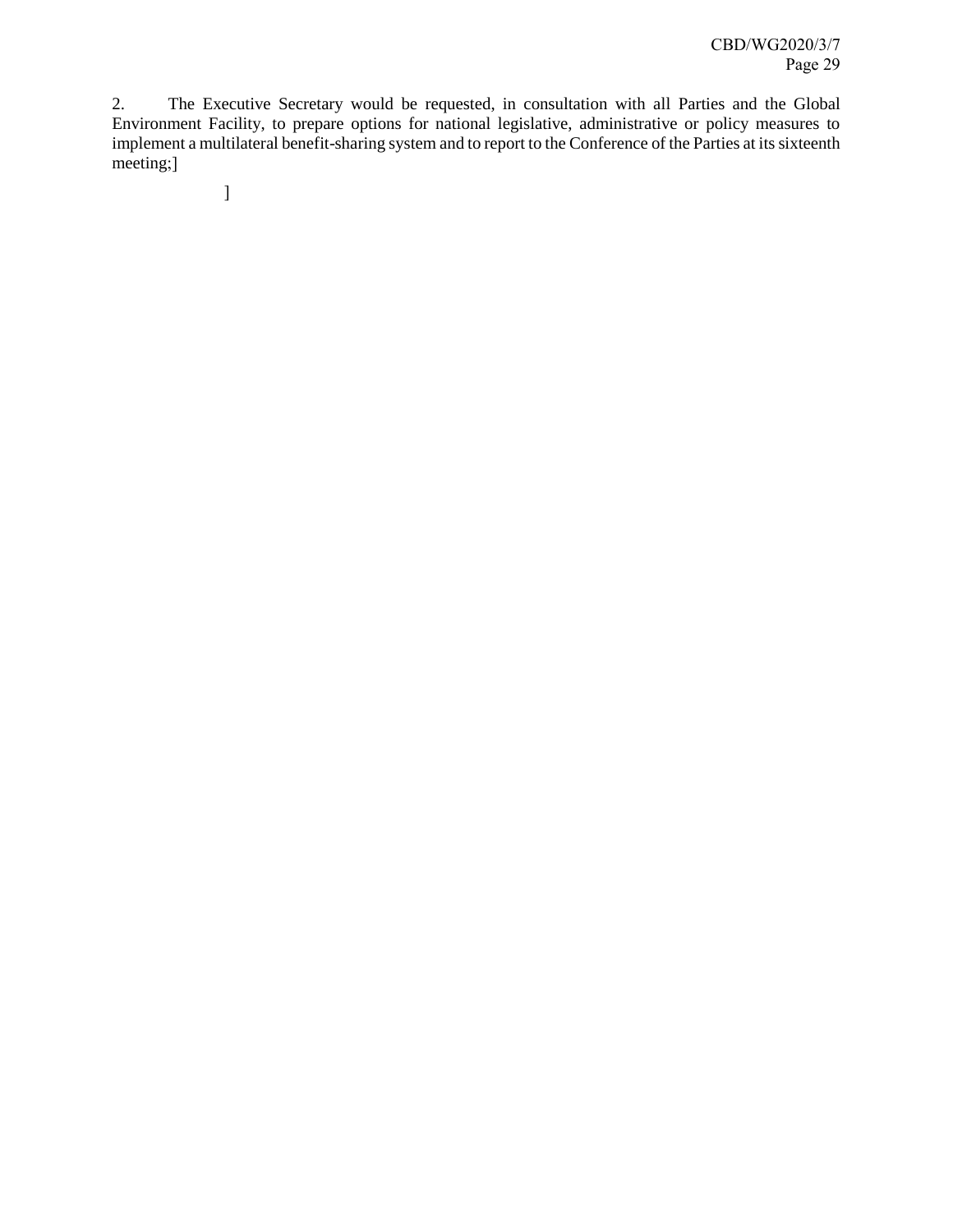l

# <span id="page-29-0"></span>**3/3. Preparation of the post-2020 global biodiversity framework: fourth meeting of the Working Group**

*The Open-ended Working Group on the Post-2020 Global Biodiversity Framework,*

*Recalling* decision 14/34,

1. *Decides* to convene a fourth meeting of the Open-ended Working Group on the Post-2020 Global Biodiversity Framework from 21-26 June 2022 in Nairobi;

2. *Also decides* that the fourth meeting will continue negotiations on the post-2020 global biodiversity framework and on digital sequence information on genetic resources, building on the work of its third meeting, and the intersessional work of the informal advisory group on digital sequence information on genetic resources, and drawing upon relevant intersessional work to produce the final draft of the framework for consideration by the Conference of the Parties at its fifteenth meeting;

3. *Further decides* that the fourth meeting will take into account also the relevant outcomes of the third meeting of the Subsidiary Body on Implementation and the twenty-fourth meeting of the Subsidiary Body on Scientific, Technical and Technological Advice, also drawing upon relevant intersessional work, including that of the informal advisory group on digital sequence information on genetic resources;

4. *Requests* the Executive Secretary, subject to the availability of financial resources, to make the necessary arrangements for the meeting;

5. *Invites* Parties in a position to do so to make contributions to:

(a) The Special Voluntary Trust Fund (BE) to support the costs of convening the meeting;

(b) The Special Voluntary Trust Fund (BZ) with a view to enabling the participation of two representatives from each of the eligible Parties; $^{23}$ 

(c) The Voluntary Trust Fund (VB) for the participation of indigenous peoples and local communities.

 $23$  Developing countries, in particular the least developed countries and small island developing States, as well as countries with economies in transition;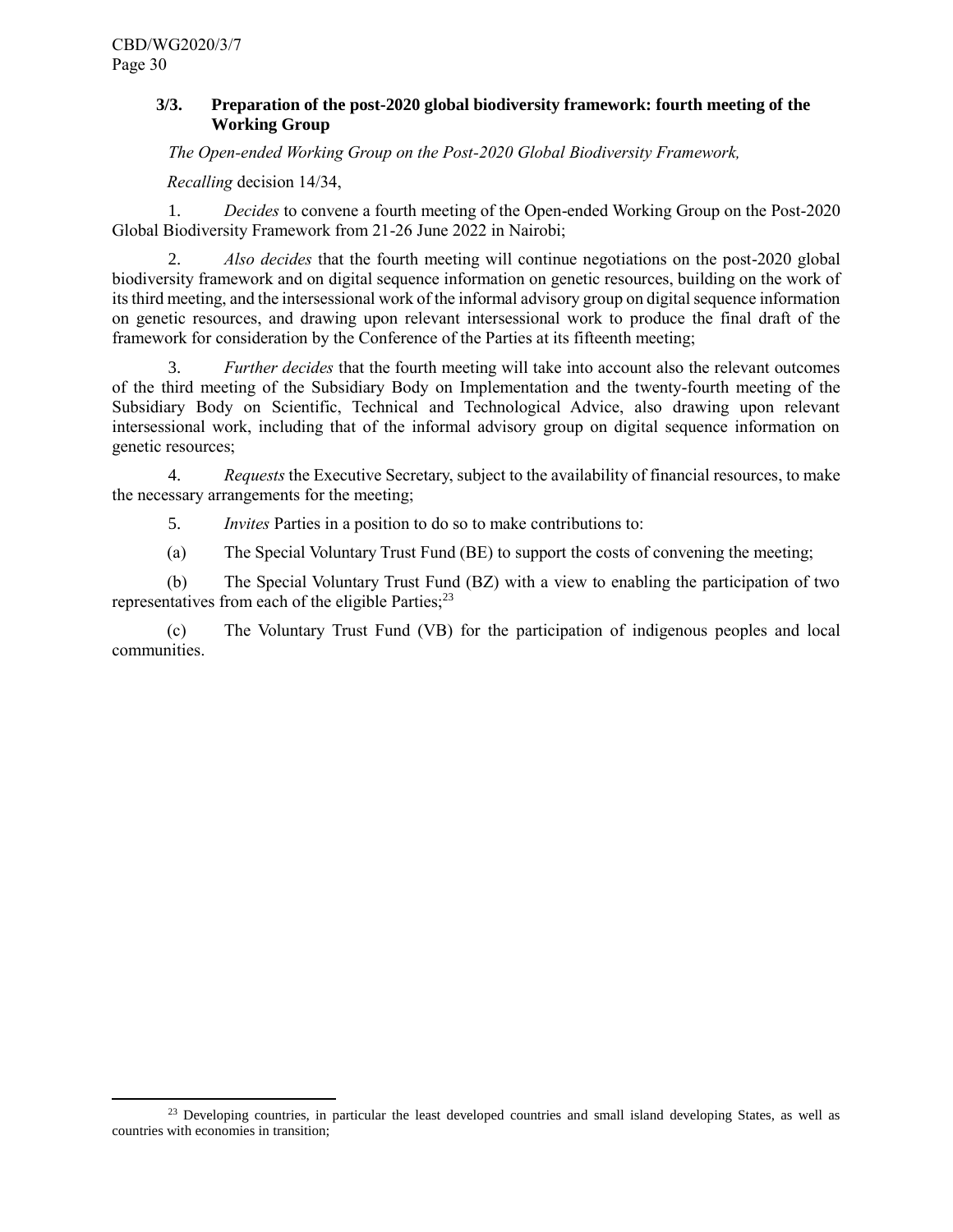# **II. ACCOUNT OF PROCEEDINGS**

### **INTRODUCTION**

## **A. Background**

<span id="page-30-2"></span><span id="page-30-1"></span><span id="page-30-0"></span>1. Part II of the third meeting of the Open-ended Working Group on the Post-2020 Global Biodiversity Framework was held at the International Conference Centre Geneva in Geneva, Switzerland, from 14 to 29 March 2022, in conjunction and concurrently with part II of the twenty-fourth meeting of the Subsidiary Body on Scientific, Technical and Technological Advice and part II of the third meeting of the Subsidiary Body on Implementation.

### **B. Attendance**

<span id="page-30-3"></span>2. The meeting was attended by representatives of the following Parties and other Governments:

| Albania                             | Denmark                    | Liberia                   |
|-------------------------------------|----------------------------|---------------------------|
| Algeria                             | Djibouti                   | Lithuania                 |
| Angola                              | Dominican Republic         | Luxembourg                |
| Antigua and Barbuda                 | Ecuador                    | Madagascar                |
| Argentina                           | Egypt                      | Malawi                    |
| Armenia                             | Eritrea                    | Malaysia                  |
| Australia                           | Estonia                    | Maldives                  |
| Austria                             | Ethiopia                   | Malta                     |
| <b>Bahamas</b>                      | European Union             | Mauritius                 |
| Bahrain                             | Fiji                       | Mexico                    |
| Bangladesh                          | Finland                    | Monaco                    |
| <b>Belarus</b>                      | France                     | Mongolia                  |
| Belgium                             | Gabon                      | Montenegro                |
| <b>Belize</b>                       | Georgia                    | Morocco                   |
| Benin                               | Germany                    | Mozambique                |
| <b>Bhutan</b>                       | Ghana                      | Namibia                   |
| <b>Bolivia</b> (Plurinational State | Greece                     | Nepal                     |
| of)                                 | Grenada                    | Netherlands               |
| Bosnia and Herzegovina              | Guatemala                  | New Zealand               |
| <b>Botswana</b>                     | Guinea                     | Nicaragua                 |
| <b>Brazil</b>                       | Guinea-Bissau              | Niger                     |
| <b>Burkina Faso</b>                 | Guyana                     | Nigeria                   |
| <b>Burundi</b>                      | Haiti                      | Norway                    |
| Cabo Verde                          | <b>Holy See</b>            | Oman                      |
| Cambodia                            | Hungary                    | Pakistan                  |
| Cameroon                            | Iceland                    | Palau                     |
| Canada                              | India                      | Panama                    |
| Central African Republic            | Indonesia                  | Paraguay                  |
| Chad                                | Iran (Islamic Republic of) | Peru                      |
| Chile                               | Ireland                    | Philippines               |
| China                               | <b>Israel</b>              | Poland                    |
| Colombia                            | Italy                      | Portugal                  |
| Comoros                             | Jamaica                    | Qatar                     |
| Costa Rica                          | Japan                      | Republic of Korea         |
| Croatia                             | Jordan                     | Republic of Moldova       |
| Cuba                                | Kenya                      | <b>Russian Federation</b> |
| Czechia                             | Kuwait                     | Saint Kitts and Nevis     |
| Côte d'Ivoire                       | Latvia                     | Saint Lucia               |
| Democratic Republic of the          | Lebanon                    | Saint Vincent and the     |
| Congo                               | Lesotho                    | Grenadines                |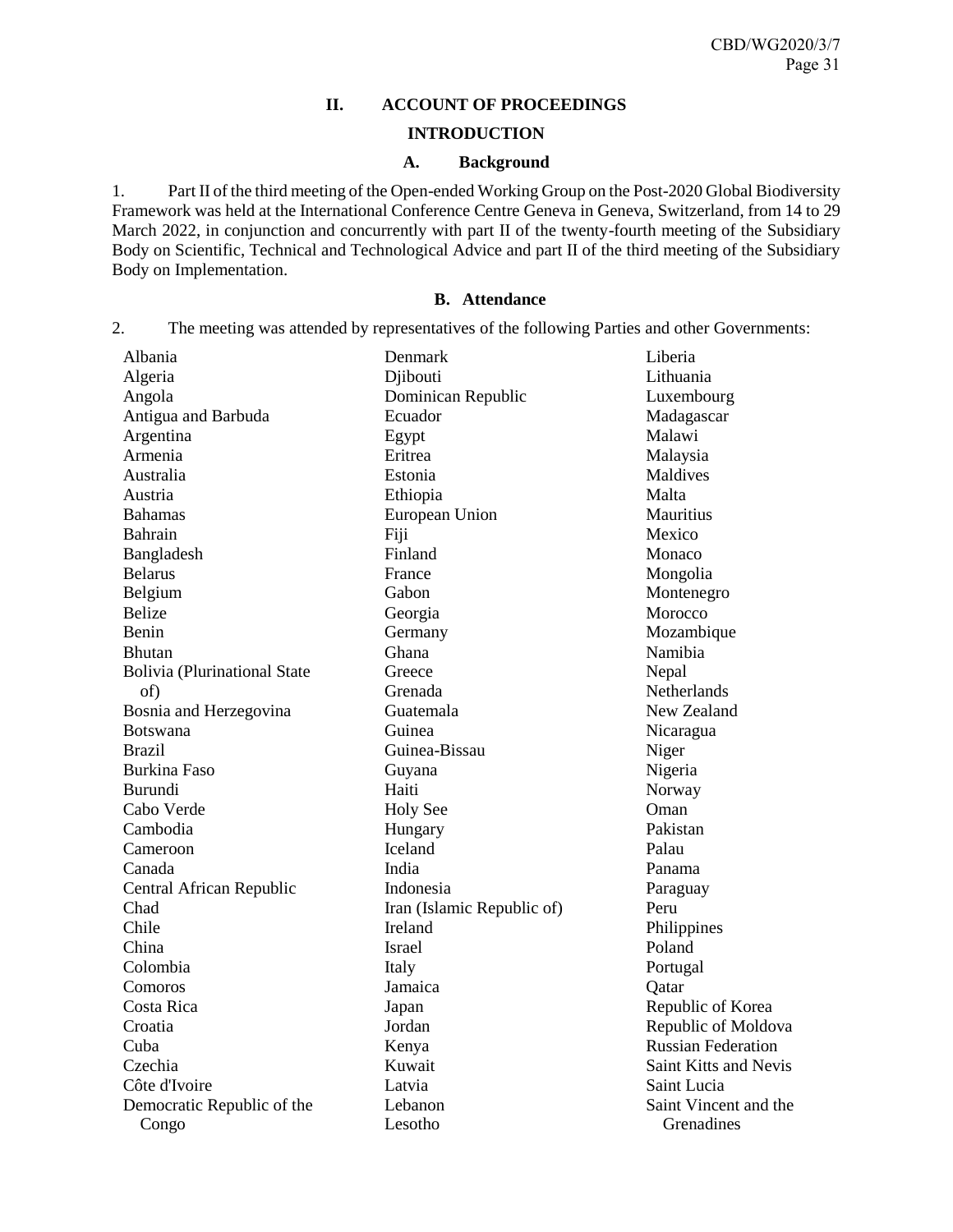| Samoa                     | Suriname                    |
|---------------------------|-----------------------------|
| Saudi Arabia              | Sweden                      |
| Senegal                   | Switzerland                 |
| Serbia                    | Tajikistan                  |
| Seychelles                | Thailand                    |
| Singapore                 | Togo                        |
| Slovakia                  | Tonga                       |
| Slovenia                  | Trinidad and Tobago         |
| Somalia                   | Tunisia                     |
| South Africa              | Turkey                      |
| Spain                     | Uganda                      |
| Sri Lanka                 | Ukraine                     |
| <b>State of Palestine</b> | <b>United Arab Emirates</b> |
| Sudan                     |                             |

United Kingdom of Great Britain and Northern Ireland United Republic of Tanzania United States of America Uruguay Uzbekistan Venezuela (Bolivarian Republic of) Viet Nam Yemen Zambia Zimbabwe

3. Observers from the following United Nations bodies, specialized agencies, convention secretariats and other bodies also attended:

African-Eurasian Migratory Waterbird Agreement Convention on International Trade in Endangered Species of Wild Fauna and Flora Convention on the Conservation of Migratory Species of Wild Animals Food and Agriculture Organization of the United Nations Global Environment Facility Intergovernmental Science-Policy Platform on Biodiversity and Ecosystem Services International Fund for Agricultural Development International Labour Organization International Maritime Organization International Treaty on Plant Genetic Resources for Food and Agriculture Minamata Convention on Mercury Office of the United Nations High Commissioner for Human Rights Secretariat of the Basel, Rotterdam and Stockholm Conventions Secretariat of the Carpathian Convention

UN Women UNEP World Conservation Monitoring Centre UNEP/MAP Regional Activity Centre for Specially Protected Areas UNESCO World Heritage Centre United Nations Conference on Trade and Development United Nations Convention to Combat **Desertification** United Nations Development Programme United Nations Division for Ocean Affairs and the Law of the Sea United Nations Educational, Scientific and Cultural Organization United Nations Environment Programme United Nations Human Settlements Programme United Nations Office for Project Services United Nations Permanent Forum on Indigenous Issues United Nations University World Health Organization World Intellectual Property Organization

4. The following organizations were also represented by observers:

ABS Capacity Development Initiative Advanced Conservation Strategies African Centre for Biodiversity African Indigenous Women Organization (Nairobi) African Institute for Development Policy African Union African Union Development Agency-NEPAD African Wildlife Foundation Agroecología Universidad Cochabamba Aichi Prefecture

ALMACIGA-Grupo de Trabajo Intercultural Amazon Cooperation Treaty Organization American Institute of Biological Sciences Andes Chinchasuyo Arabian Leopard Fund ASEAN Centre for Biodiversity Asia Indigenous Peoples Pact Foundation Asociación Ak'Tenamit Asociación de la Juventud Indígena Argentina Association of Fish and Wildlife Agencies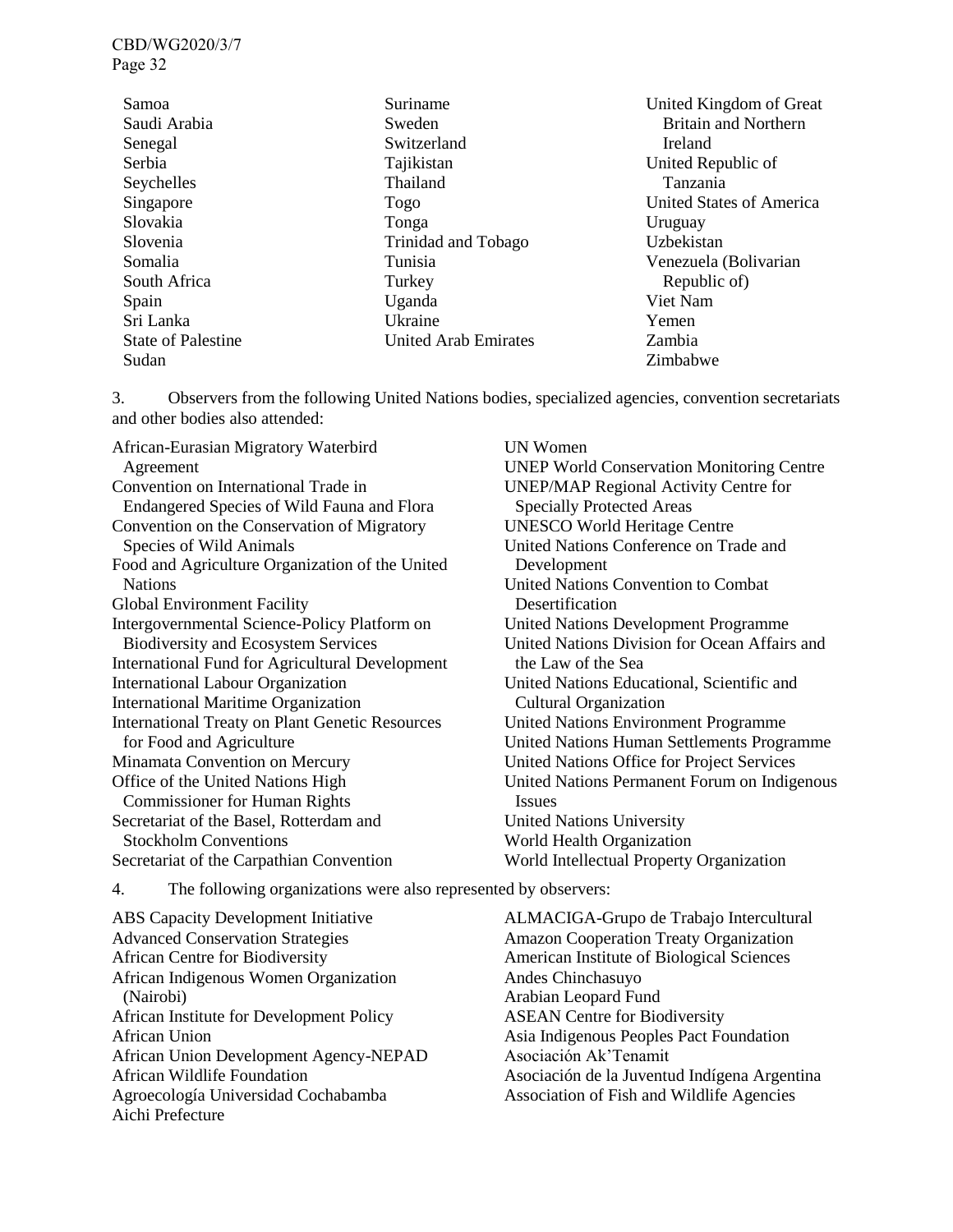Association of Indigenous Village Leaders in Suriname Australian Conservation Foundation Avaaz Barnes Hill Community Development **Organization** Beijing Chaoyang District Yongxu Global Environmental Institute Beijing Greenovation Institute for Public Welfare Development Biodiversity Hub International Bioversity International BirdLife International BirdLife International – KBA Secretariat Blue Ventures Born Free Foundation Brahma Kumaris World Spiritual University Brazilian Foundation for Sustainable Development Brighter Green CAF Development Bank of Latin America Canadian Environmental Network Capitals Coalition CBD Alliance Center for Support of Indigenous Peoples of the North/Russian Indigenous Training Centre Centre de Coopération Internationale en Recherche Agronomique pour le Développement Centre for European Policy Studies Centre for Indigenous Peoples Research and Development Centro para la Investigación y Planificación del Desarrollo Maya CGIAR Change our Next Decade Chartered Institute of Ecology and Environmental Management China Biodiversity Conservation and Green Development Foundation China Environmental Protection Foundation ClientEarth Coastal Oceans Research and Development in the Indian Ocean College of the Atlantic Comité français de l'UICN Commission des Forêts d'Afrique Centrale Confederação Nacional da Indústria Consejo Shipibo Konibo Xetebo Conselho Empresarial Brasileiro para o Desenvolvimento Sustentavel Conservation International

Convention on the Conservation of European Wildlife and Natural Habitats, Council of Europe (Bern Convention) Cooperativa Autogestionaria de Servicios Profesionales para la Solidaridad Social, R.L. Coordinadora Andina de Organizaciones Indígenas Coordinadora de las Organizaciones Indígenas de la Cuenca Amazónica Coral Triangle Initiative on Coral Reefs, Fisheries and Food Security Cornell University CropLife International Cultural Survival David Shepherd Wildlife Foundation Deep Sea Conservation Coalition Deep-Ocean Stewardship Initiative / University of Southampton Defenders of Wildlife DHI Water & Environment Duke Kunshan University Duke University Earth BioGenome Project / University of California, Davis Earth Island Institute Earth Law Center **Earthjustice** Ecologistas en Acción EcoNexus **ECOROPA** Elephant Protection Initiative Foundation Enda Santé Endangered Wildlife Trust Environmental Defense Fund ETC Group Eurogroup for Animals European Bureau for Conservation and Development Expertise France Federación Indígena Empresarial y Comunidades Locales de México Federation of German Scientists Finance for Biodiversity Foundation Fondation Franz Weber Fondo para el Desarrollo de los Pueblos Indígenas de América Latina y el Caribe Forest Peoples Programme Forest Stewardship Council Forest Watch Indonesia Forests of the World Forum for Environment and Development Foundation for the National Institutes of Health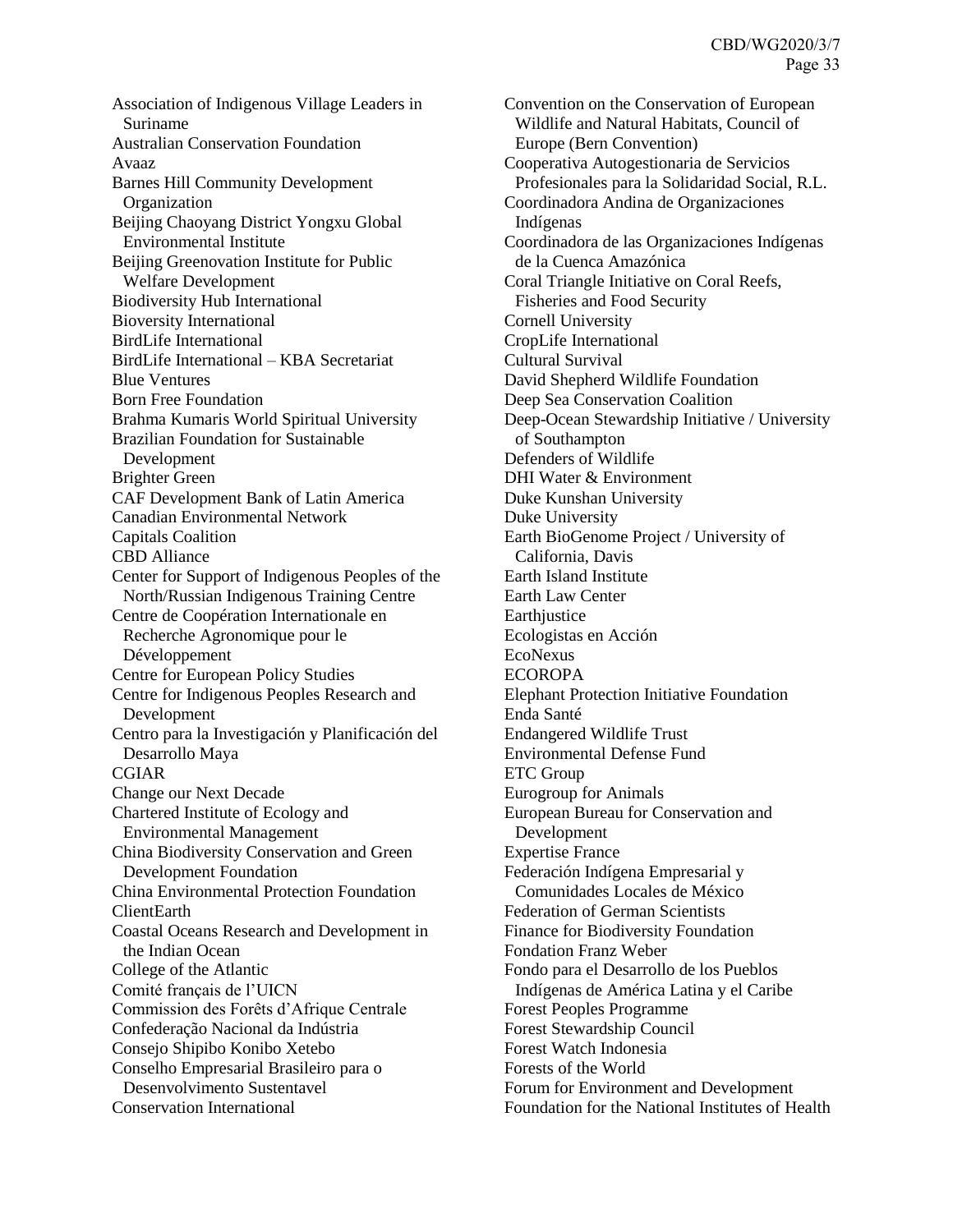Foundation of Future Farming (Zukunftsstiftung Landwirtschaft) Friends of the Earth Europe Friends of the Earth International Friends of the Siberian Forests Fundación Ambiente y Recursos Naturales Fundación para la Promoción del Conocimiento Indígena Future Earth German Centre for Integrative Biodiversity Research (iDiv) Halle-Jena-Leipzig German Nature Conservation Union (NABU) German Research Foundation (DFG) Ghent University Global Biodiversity Information Facility Global Forest Coalition Global Industry Coalition Global Ocean Biodiversity Initiative Global Youth Biodiversity Network Global Youth Online Union Greenpeace International Griffith University Group on Earth Observations Group on Earth Observations Biodiversity Observation Network Heinrich Böll Foundation Helmholtz Centre for Environmental Research - UFZ Heñói Heriot-Watt University ICCA Consortium ICLEI - Local Governments for Sustainability Ifakara Health Institute Imperial College London Indigenous Information Network Indigenous Peoples' Center for Documentation, Research and Information Indigenous Peoples of Africa Co-ordinating Committee Indigenous Reference Group of the Fisheries Research and Development Corporation Indigenous Women's Biodiversity Network Institut de la Francophonie pour le développement durable Institut de recherche en sciences de la santé Institut du développement durable et des relations internationales Institute for Biodiversity Network Inter-American Institute for Cooperation on Agriculture International Chamber of Commerce International Collective in Support of Fishworkers

International Coral Reef Initiative International Council for Game and Wildlife Conservation (CIC) International Environment Forum International Federation of Pharmaceutical Manufacturers and Associations International Federation of Red Cross and Red Crescent Societies International Fertilizer Association International Fund for Animal Welfare International Indian Treaty Council International Indigenous Forum on Biodiversity International Institute for Applied Systems Analysis International Institute for Environment and Development International Partnership for the Satoyama Initiative International Planning Committee for Food Sovereignty International Studies Association International Trade Centre International Union for Conservation of Nature (IUCN) International Union for the Protection of New Varieties of Plants International University Network on Cultural and Biological Diversity International Whaling Commission IPIECA Island Conservation Italian Climate Network (ItaliaClima) J. Craig Venter Institute Japan Civil Network for the United Nations Decade on Biodiversity Japan Committee for IUCN Japan Environmental Lawyers for Future Japan Wildlife Research Center Keele University Kenya Plant Health Inspectorate Service Land is Life Leibniz Institute of Plant Genetics and Crop Plant Research Leibniz-Institute DSMZ (German Collection of Microorganisms and Cell Cultures) Les Amis de la Terre - Togo Linking Tourism & Conservation Lupane State University Malaria Research and Training Center Marine Conservation Society Max Planck Institute for Social Anthropology McMaster University Mesa Nacional Indígena de Costa Rica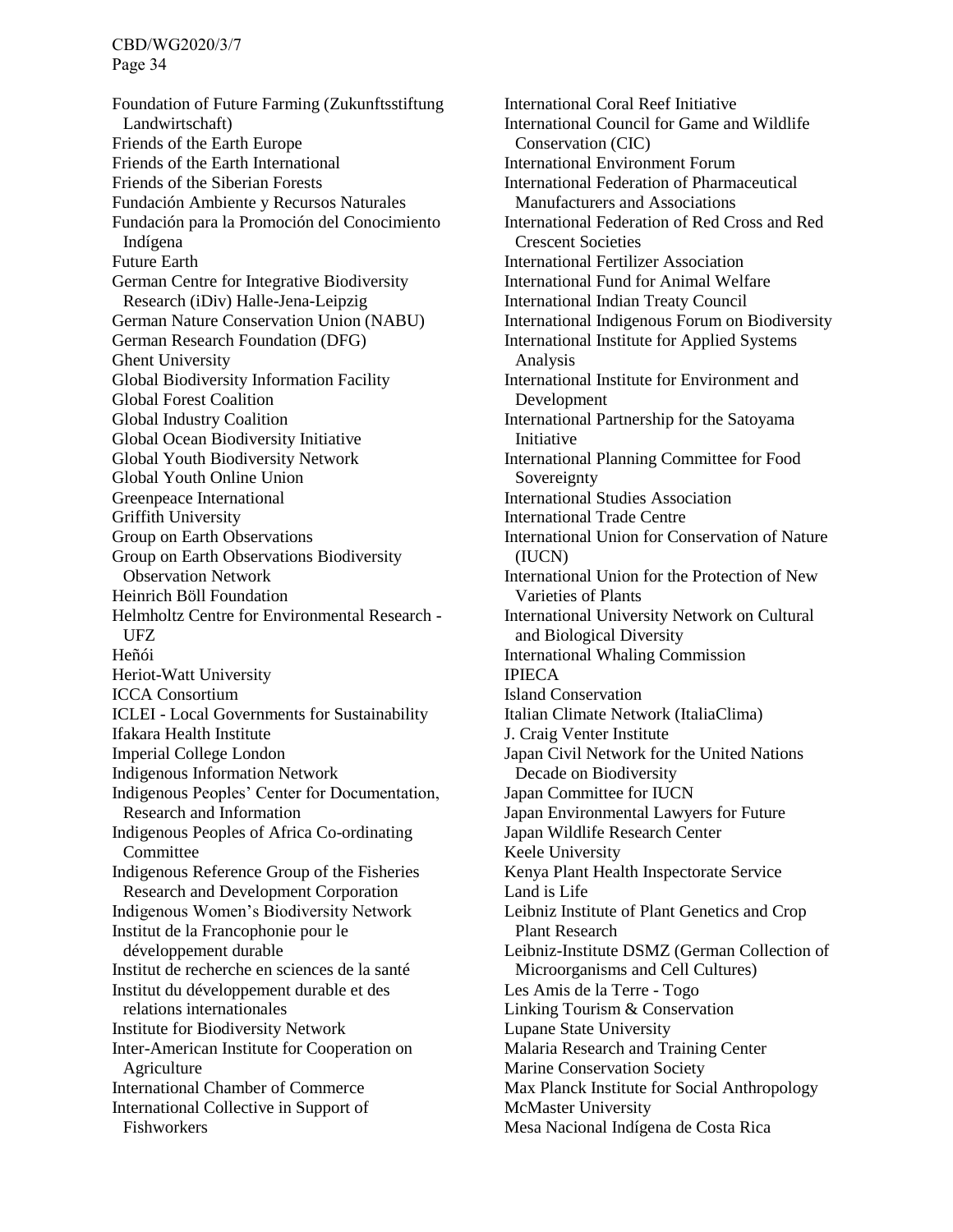Ministry of Environment of Finland Missionary Society of St. Columban Mount Holyoke College Mouvement d'Organisation des Ruraux pour le Développement Nagoya University National Geographic Society Natural Resources Defense Council Nature Conservancy of Canada NC State University Nia Tero Nordic Council Nordic Council of Ministers Norwegian Forum for Development and Environment OGIEK Peoples Development Program On the EDGE Conservation One World Analytics Organisation for Economic Co-operation and Development Pacific Environment Pan African Sanctuary Alliance Pan-African Mosquito Control Association (PAMCA) Panthera Partners for Indigenous Knowledge Philippines PBL Netherlands Environmental Assessment Agency Pesticide Action Network UK Planet Tracker Plantlife International Plateforme Océan et Climat POLLINIS Polo Innovazione Genomica Genetica e Biologia Public Research and Regulation Initiative Rainforest Foundation Norway Ramsar Convention on Wetlands Ramsar Network Japan Rare Re:wild Red de Cooperación Amazónica Red de Mujeres Indígenas sobre Biodiversidad para América Latina y el Caribe Reforestamos México AC Regions4 Sustainable Development Réseau des gestionnaires d'aires marines protégées en Méditerranée Resources Legacy Fund Revive & Restore Royal Botanic Gardens, Kew Royal Society for the Protection of Birds Rueda de Medicina y Asociados, A.C. Saami Council - Norway

Saami Parliament Sasakawa Peace Foundation Save our Seeds Secretariat of the Pacific Regional Environment Programme Society for Ecological Restoration Society for the Preservation of Natural History Collections Society for Wetland Biodiversity Conservation - Nepal Soka Gakkai International South Asia Co-operative Environment Programme South Centre Southeast Asia Regional Initiatives for Community Empowerment Stand.earth Stockholm Resilience Centre Stop Ecocide Foundation Survival Sustainable Development Solutions Network Sustainable Environment Food and Agriculture Initiative SVS/BirdLife Switzerland Tebtebba Foundation The Coalition of the Willing on Pollinators The Nature Conservancy The Nature Conservation Society of Japan The Pew Charitable Trusts The Union for Ethical BioTrade Third World Network TRAFFIC International Tulalip Tribes Uganda Virus Research Institute United States Council for International Business Universidad Nacional Agraria La Molina Université Saint-Louis - Bruxelles University of Cambridge, Conservation Leadership Alumni Network University of Geneva - GEDT Research Hub University of Ghana University of Guelph University of Manchester University of Oxford University of the Philippines Los Banos University of Vienna Unnayan Onneshan Wellcome Sanger Institute Western Michigan University Wetlands International Wildlands Conservation Trust Wildlife Conservation Society Women Engage for a Common Future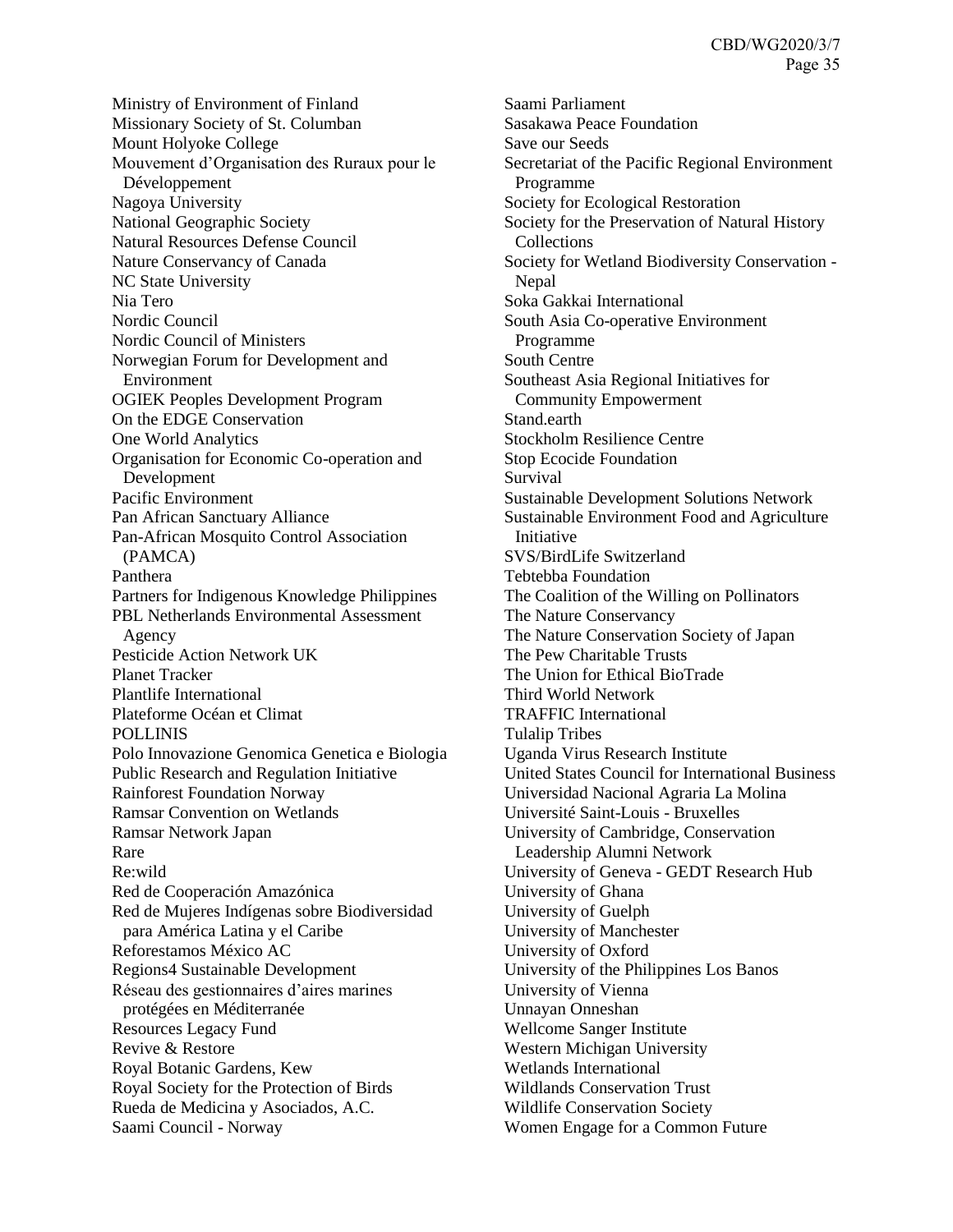Women's Environment & Development **Organization** World Agroforestry Centre World Animal Protection World Business Council for Sustainable Development World Federation for Animals World Future Council World Overview of Conservation Approaches and Technologies Worldrise Onlus WWF International Yellowstone to Yukon Conservation Initiative Youth Biotech Zambia Alliance for Agroecology and Biodiversity Zoi Environment Network Zoo and Aquarium Association Australasia Zoological Society of London

# **ITEM 1. OPENING OF THE MEETING**

<span id="page-35-0"></span>5. Part II of the meeting was opened at 10.15 a.m. on 14 March 2022 by Ms. Zhou Guomei (China), representing the Presidency of the fifteenth meeting of the Conference of the Parties, also on behalf of the Co-Chairs of the Working Group, Mr. Francis Ogwal (Uganda) and Mr. Basile van Havre (Canada), in a joint session held to also open part II of the twenty-fourth meeting of the Subsidiary Body on Scientific, Technical and Technological Advice and part II of the third meeting of the Subsidiary Body on Implementation.

6. Opening statements were made by Ms. Zhou, Mr. Franz Perrez (Switzerland) and Ms. Elizabeth Maruma Mrema, Executive Secretary of the Convention on Biological Diversity.

7. Ms. Zhou delivered her statement on behalf of Mr. Huang Runqiu, Minister of Ecology and Environment of China and President of the fifteenth meeting of the Conference of the Parties. She thanked the Government and people of Switzerland for hosting the meeting, which would advance preparations for part II of the fifteenth meeting of the Conference of the Parties and the adoption of a new global biodiversity framework, setting the pathway for addressing the biodiversity crisis and achieving the vision of living in harmony with nature by 2050. That meeting would mark a turning point in the global effort to safeguard cultural and biological diversity and build a shared future for all life on Earth. Its theme, "Ecological civilization: building a shared future for all life on Earth", highlighted the shared future of humanity and nature; nature was essential for life and required respect and protection to ensure that it was used sustainably and its benefits were shared fairly and equitably.

8. Part I of the fifteenth meeting of the Conference of the Parties had demonstrated political energy by boosting ambition, enhancing collaboration and synergies across multilateral agreements, and strengthening global biodiversity governance. The Kunming Declaration would ensure that biodiversity was on a path towards recovery by 2030, and the Kunming Biodiversity Fund announced by President Xi Jinping would help to implement the new global biodiversity framework in developing countries. The present meeting would continue to deliver on the Kunming Declaration to aid in the creation of a global ecological civilization that conserved and protected biodiversity for sustainable development by helping the international community to enhance cooperation and built consensus in order to bend the curve of biodiversity loss and place biodiversity on the path to recovery.

9. Mr. Perrez, speaking on behalf of the Government of Switzerland, welcomed participants to Geneva but registered concern regarding Ukraine, in particular the humanitarian situation and widespread damage, including ongoing environmental degradation. Switzerland considered that problems should be solved together, in full respect of international law and the Charter of the United Nations, and placed a high value on multilateralism, including the work to be done at the current meetings. The adoption of an ambitious, effective and transformative post-2020 global biodiversity framework was a high priority for Switzerland. While the 17 days allocated for the meetings allowed enough time to finalize the preparatory work for a successful meeting of the Conference of the Parties in Kunming, the time had to be used efficiently and wisely, with a focus on what was needed, namely the constructive, solution-oriented engagement and commitment of the participants. Rather than focusing on what could they get out of the framework and its enabling conditions, Parties should focus on how they could contribute to biodiversity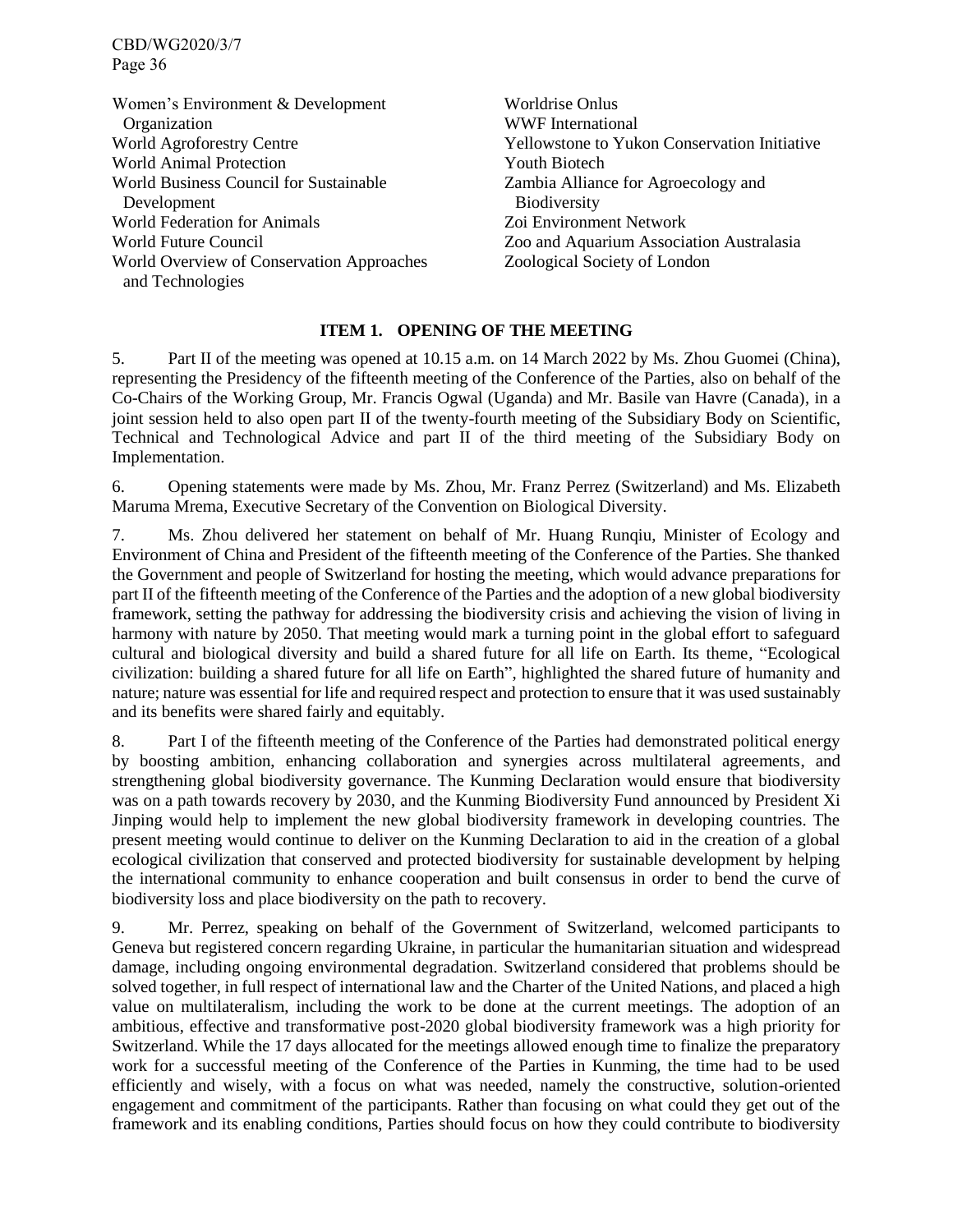protection and sustainable use, and agree on goals and targets that each Party would strive to achieve because stopping and reversing biodiversity loss was in its own best interest. Geneva's *jet d'eau* should inspire Parties to high ambitions and readiness for compromise, for the benefit of all.

10. In her statement, the Executive Secretary welcomed the participants to the first in-person meetings under the Convention since the start of the coronavirus disease (COVID-19) pandemic and expressed appreciation to China for its hosting of part I of the fifteenth meeting of the Conference of the Parties, which had culminated in the adoption of the Kunming Declaration and the establishment of the Kunming Biodiversity Fund; to the Chairs of the subsidiary bodies and Co-Chairs of the Working Group for their continued leadership in difficult times; to the Government of Switzerland for hosting the current meetings; to the Governments of Australia, Austria, Belgium, Canada, Finland, Germany, Japan, Malta, Monaco, the Netherlands, New Zealand, Sweden, Switzerland and the United Kingdom of Great Britain and Northern Ireland, as well as the European Union, for providing the support to ensure the participation of every eligible Party; and to the Governments of Australia, Germany, New Zealand, Norway, Slovakia and Sweden for their support to ensure the presence of experts and representatives of indigenous peoples and local communities.

11. The work of the subsidiary bodies and the Working Group over the coming days, underpinned by the clear political direction provided by the Kunming Declaration, would, she said, be key to ensuring the progress needed to enable the world leaders attending part II of the fifteenth meeting of the Conference of the Parties to achieve the historic outcome of a post-2020 global biodiversity framework with the necessary resources and a sufficiently effective monitoring and review mechanism to respond to the world's call for urgent action to transform humanity's unsustainable relationship with nature and bend the curve of biodiversity loss. Already, the Global Environment Facility, in partnership with the United Nations Development Programme and the United Nations Environment Programme, was taking action to fast-track support to governments to prepare for the rapid implementation of the framework; China was developing modalities for the Kunming Biodiversity Fund; and developed countries were committing to doubling their funding for biodiversity. Commending those initiatives and others under the Sharm El-Sheikh to Kunming Action Agenda for Nature and People, she called upon on all actors to strengthen and act on their commitments. To that end, it was crucial to emerge from the shadows of the global pandemic and military conflict that threatened peace and human well-being and to work together in a spirit of international cooperation and multilateralism. There was no time to waste. With the entire Secretariat team and the Bureaux standing ready to support them over the course of the coming days, she wished the participants every success in their deliberations.

12. The Executive Secretary led the participants in observing a few moments of silence in memory of her valued and much-missed colleague, Mr. Orestes Plasencia, who had passed away earlier in the year.

13. Regional statements were made by the representatives of Argentina (on behalf of the Latin American and Caribbean Group), France (on behalf of the European Union and its member States), Kuwait (on behalf of the Asia and Pacific Group), New Zealand (on behalf of Australia, Canada, Iceland, Israel, Japan, Monaco, Norway, the Republic of Korea, Switzerland, the United Kingdom and the United States of America) and Senegal (on behalf of the African Group). The statements are available under the "statements" tab, at [https://www.cbd.int/conferences/geneva-2022/wg2020-03/documents.](https://www.cbd.int/conferences/geneva-2022/wg2020-03/documents)

14. The representative of Ukraine, asking that his statement be put on record, said that the Russian Federation was engaged in a full-scale, unprovoked and unjustified war against Ukraine, Europe and the entire world. The Russian Federation was, he said, attacking residential areas with missiles, destroying cities, towns and villages, with high civilian casualties, and was also destroying natural habitats, with more than half the Ramsar sites in Ukraine having been affected; it was estimated that the Russian Federation was currently conducting military operations in one third of Ukraine's nature reserve fund area. He characterized the invasion of Ukraine as a flagrant violation of the Charter of the United Nations, international law, human rights, environmental and nuclear safety and security and global peace, posing an existential threat to the environment and human habitat, and called upon the international community to act to address the environmental consequences of the war.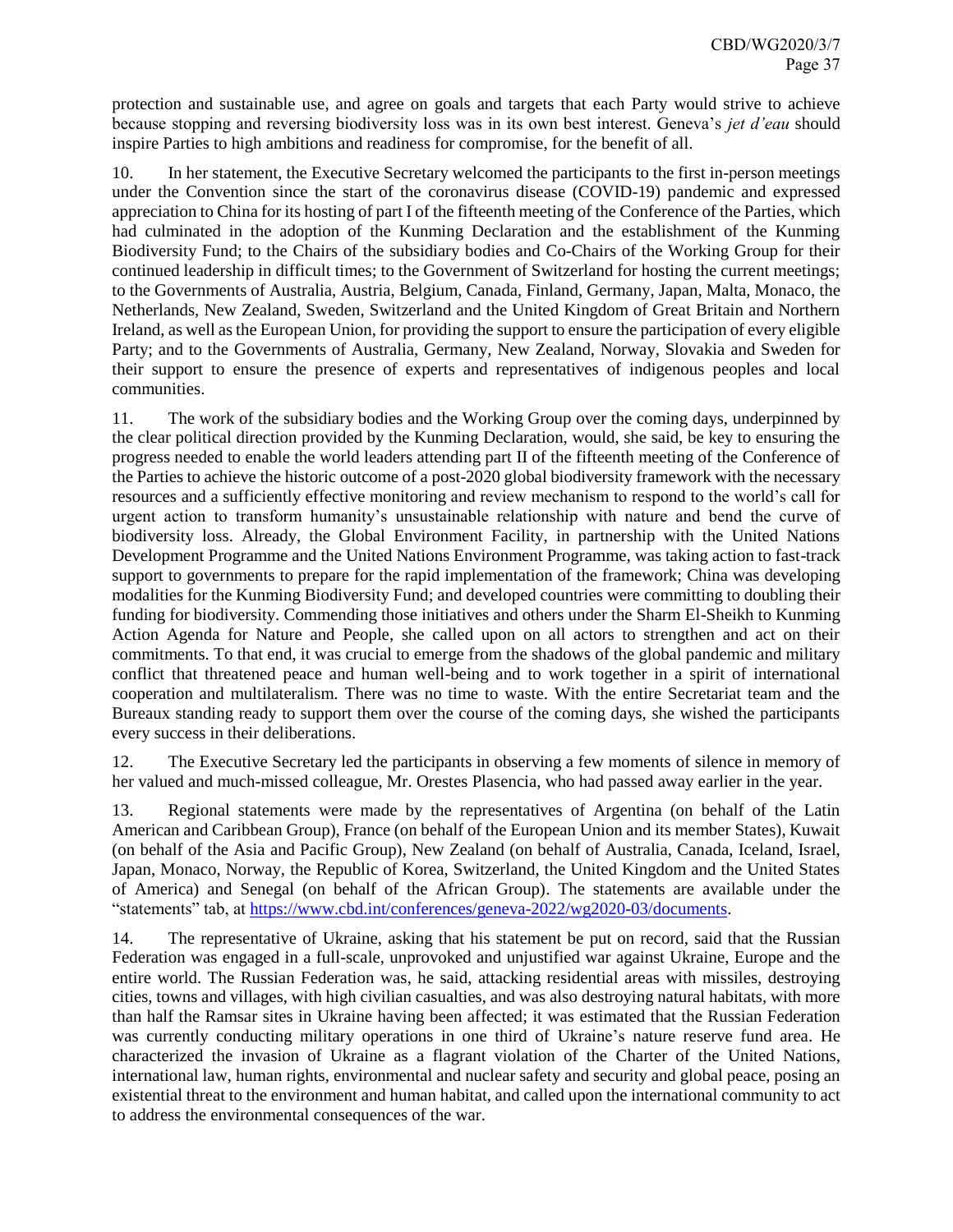15. The representative of the Russian Federation, exercising her right of reply to the statement of the representative of Ukraine, as well as those of the representatives of France (on behalf of the European Union and its member States) and New Zealand (on behalf of Australia, Canada, Iceland, Israel, Japan, Monaco, Norway, the Republic of Korea, Switzerland, the United Kingdom and the United States), rejected the accusations against her country as false and irrelevant to the substance of the issues being considered under the Convention and called on Parties to abstain from politicizing the current forum. She said that the Russian Federation was exercising its right to self-defence under Article 51 of the Charter of the United Nations by carrying out a special military operation aimed at demilitarizing and denazifying Ukraine and making it a neutral, peaceful state. She asserted that the Russian Federation had consistently upheld the Convention as the main international instrument for cooperation on biodiversity and had been constructive in the development of the post-2020 global biodiversity framework, and affirmed her country's commitment to depoliticizing interaction with all interested delegations, warning that continued anti-Russian rhetoric could result in unjustifiable delays in the negotiation process.

16. Statements were also made by representatives of the following organizations on behalf of major groups and stakeholders: Business for Nature coalition and Finance for Biodiversity Foundation; CBD Alliance; CBD Women's Caucus; Global Youth Biodiversity Network (GYBN); Advisory Committee on Subnational Governments and Biodiversity; International Indigenous Forum on Biodiversity (IIFB); International Union for Conservation of Nature (IUCN); Liaison Group of the Biodiversity-related Conventions; University of Cambridge Conservation Leadership Alumni Network (UCCLAN); and World Wide Fund for Nature International (WWF). The statements are available under the "statements" tab, at [https://www.cbd.int/conferences/geneva-2022/wg2020-03/documents.](https://www.cbd.int/conferences/geneva-2022/wg2020-03/documents)

17. At the second plenary session of part II of the meeting, on 14 March 2022, the Co-Chairs of the Working Group welcomed participants to part II of the third meeting, thanking them for the work done to date to advance the development of the post-2020 global biodiversity framework. Despite the efforts invested in virtual meetings, however, the coronavirus disease pandemic had delayed the development and adoption of the post-2020 global biodiversity framework; nevertheless, the Co-Chairs were optimistic that the international community would help close the global biodiversity finance gap.

18. Science showed that urgent action was called for across society to put biodiversity back on a path to recovery by 2030. The linkages between climate change and biodiversity were also beginning to be recognized and picked up by other international processes, as seen in the Glasgow Climate Pact emerging from the 2021 Glasgow Climate Conference. The Co-Chairs welcomed the many new financial commitments for nature made on the margins of the climate conference, as well as the outcomes of the resumed fifth session of the United Nations Environment Assembly, in particular the resolutions on biodiversity and health, plastics, and nature-based solutions, and encouraged participants to carry the positive energy of those meetings forward at the current meeting, towards the adoption of an ambitious and transformative post-2020 global biodiversity framework.

# **ITEM 2. ORGANIZATION OF WORK**

# **A. Adoption of the agenda**

<span id="page-37-1"></span><span id="page-37-0"></span>19. At the second plenary session of part II of the meeting, on 14 March 2022, the Co-Chair recalled that, at part I of its third meeting, the Working Group had adopted the following agenda on the basis of the provisional agenda (CBD/WG2020/3/1):

- 1. Opening of the meeting.
- 2. Organization of work.
- 3. Progress since the second meeting of the Working Group.
- 4. Post-2020 global biodiversity framework.
- 5. Digital sequence information on genetic resources.
- 6. Other matters.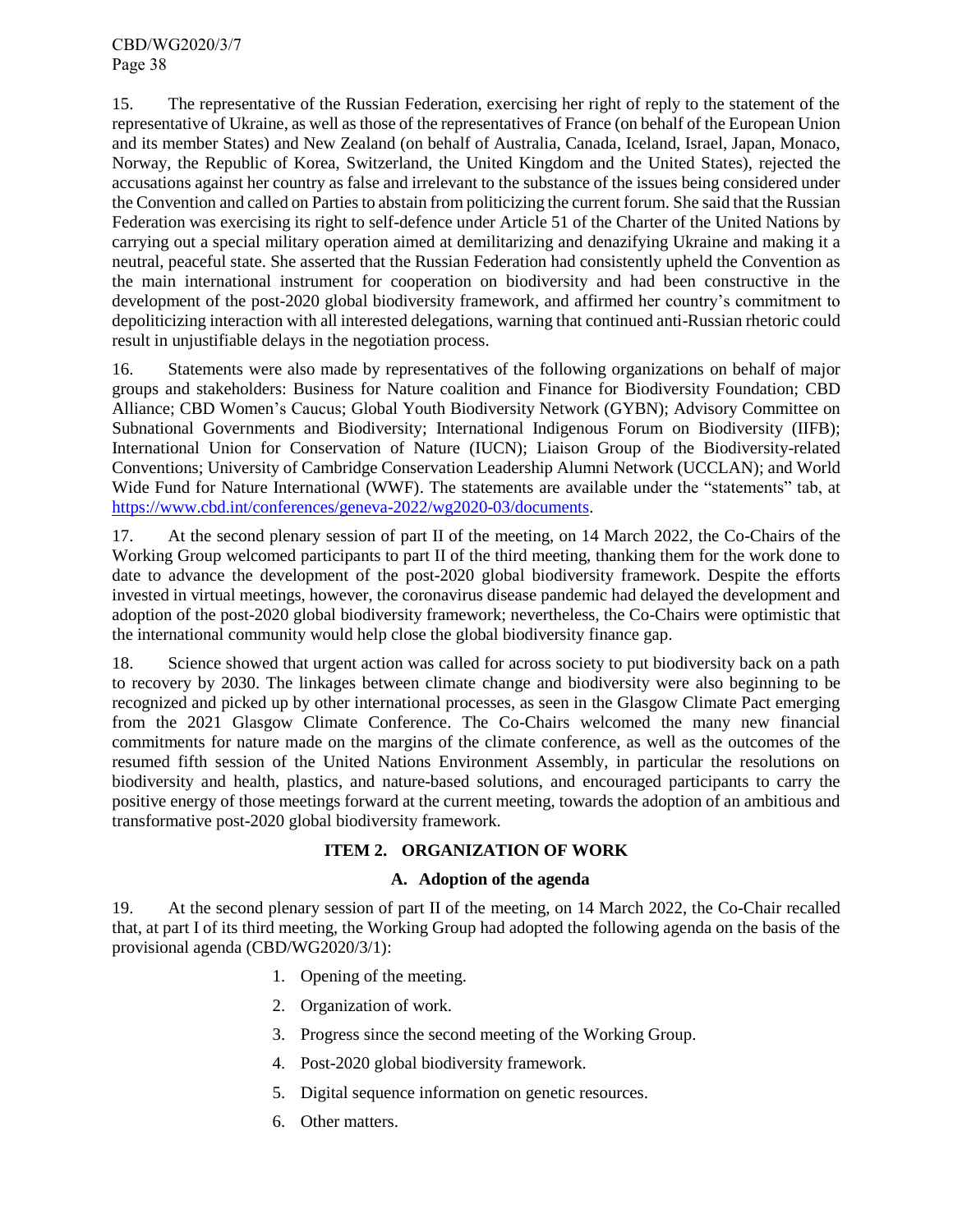- 7. Adoption of the report.
- 8. Closing statements.

20. The Co-Chair also drew attention to supplementary annotations to the provisional agenda (CBD/WG2020/3/1/Add.3), applicable to part II of the third meeting.

# **B. Organization of work**

<span id="page-38-0"></span>21. At the second plenary session of part II of the meeting, on 14 March 2022, the Co-Chair presented the proposed organization of work, based on the information set out in the scenario note for part II of the meeting (CBD/WG2020/3/1/Add.2/Rev.4).

22. A statement was made by the representative of Brazil.

23. The Working Group agreed to the organization of work as set out in the document.

24. Subsequently, the organization of work was modified to include a joint plenary stocktaking session of the Working Group, the Subsidiary Body on Scientific, Technical and Technological Advice, and the Subsidiary Body on Implementation. During the joint plenary stocktaking session, which took place on 23 March 2022 and was the fourth plenary session of part II of the third meeting of the Working Group, the Co-Chairs reported on the progress made to date on the various items on the agenda for the meeting and explained the interlinkages between the different items on the agendas of the three bodies.

# **ITEM 3. PROGRESS SINCE THE SECOND MEETING OF THE WORKING GROUP**

<span id="page-38-1"></span>25. Having taken up agenda item 3 at part I of its third meeting, the Working Group resumed its consideration of the item at the second plenary session of part II of the meeting, on 14 March 2022.

26. The Co-Chairs provided an overview of the consultations conducted and other contributions received regarding the preparation of the post-2020 global biodiversity framework since the second meeting of the Working Group (CBD/WG2020/3/2), including activities undertaken since part I of the third meeting of the Working Group, when the first draft of the framework was considered. In the past two years a series of webinars and thematic consultations had been held on the framework, and the subsidiary bodies had each held part I of their current meetings, all of which had provided input for the framework's development. Updating the framework had been further informed by inputs from the scientific community, discussions on resource mobilization, planning, reporting and review, and reports by the Intergovernmental Panel on Climate Change.

27. The current meeting was expected to be the last before the adoption of the framework, and Parties were urged to make the best use of the time available for contact group discussions. The Co-Chairs drew attention to their reflections document containing proposals to help move the discussion forward (CBD/WG2020/3/6), particularly to their proposal to add a new section of the framework, section B.bis, on implementation guidance. Finally, they briefly reviewed the framework architecture and timeframe, including the complex relationship between the goals, milestones and targets; the issues to be addressed in the contact groups under agenda item 4; and the expectations for the discussions in the contact groups.

# **ITEM 4. POST-2020 GLOBAL BIODIVERSITY FRAMEWORK**

<span id="page-38-2"></span>28. The Working Group had taken up agenda item 4 at part I of its third meeting and, after discussions in plenary, had established four contact groups to allow in-depth discussion of the first draft of the framework.

29. At the second plenary session of part II of its third meeting, on 14 March 2022, the Working Group agreed to reconvene the four contact groups to pursue their work on their previously assigned mandates. Ms. Rosemary Patterson (New Zealand) replaced Mr. Alfred Oteng-Yeboah (Ghana) as co-lead for contact group 2 and Ms. Gabriele Obermayr (Austria) replaced Mr. Andrew Stott (United Kingdom) as co-lead for contact group 3, while the other co-leads remained the same. To support their discussions, the contact groups had a note by the Executive Secretary with the first draft of the post-2020 global biodiversity framework set out in its annex, including an appendix with the draft elements of a possible decision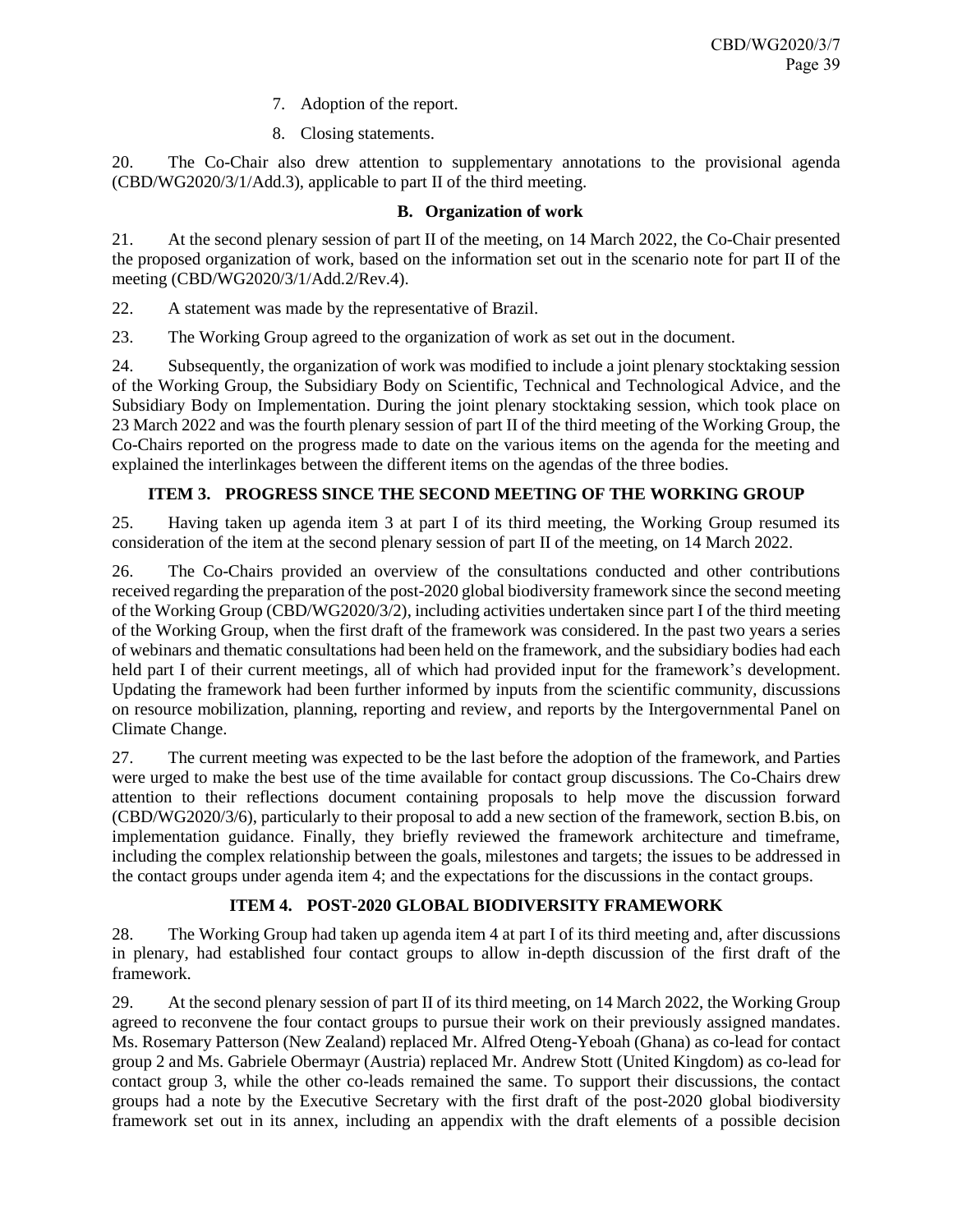operationalizing the post-2020 global biodiversity framework (CBD/WG2020/3/3); a new version of the draft elements of a possible decision operationalizing the post-2020 global biodiversity framework, revised to take into account more recent discussions (CBD/WG2020/3/3/Add.3); a reflections document prepared by the Co-Chairs following part I of the third meeting of the Working Group (CBD/WG2020/3/6); and an updated version of the glossary for the first draft of the post-2020 global biodiversity framework (CBD/WG2020/3/3/Add.2/Rev.1).

30. At the fifth plenary session of part II of its third meeting, on 29 March 2022, the Working Group heard reports from co-leads of the four contact groups, on the work done in the contact groups.

31. The Working Group then considered a draft recommendation submitted by the Co-Chairs, on preparation of the post-2020 global biodiversity framework, which set out, in its annex, the new draft text of the mission, goals and targets of the post-2020 global biodiversity framework as negotiated during the current meeting, intended to form the basis of negotiations on these elements going forward. In presenting the proposed text, the Co-Chairs indicated that other sections that had been discussed during the current meeting but that had not resulted in negotiated text were also included in the annex to the draft recommendation, and that the text of the first draft of the post-2020 global biodiversity framework would remain the basis for negotiations for elements of the draft framework that had not been addressed during the third meeting.

32. The representative of Gabon, asking that his remarks be reflected in the present report, made a statement on behalf of a group of developing countries that were of like mind on biodiversity and development, which included the countries of the African Group and Argentina, Bolivia (Plurinational State of), Brazil, Cuba, the Dominican Republic, Ecuador, Guatemala, India, Pakistan and Venezuela (Bolivarian Republic of). He noted that these countries were repositories of most of the biological diversity of the world, took seriously the responsibility to conserve and sustainably use it, and were deeply conscious of the importance of concluding and implementing the post-2020 global biodiversity framework as an ambitious, balanced, and pragmatic package. He highlighted the importance of equity and that the framework took full account of the specific needs and special situation and conditions of developing countries; the issue of the means of implementation being a crucial concern in these negotiations. He noted the need for measurable, predictable, effective, new and additional financial resources and institutional arrangements for the provision of finance, capacity-building, scientific and technical cooperation, and technology transfer from developed countries to developing countries. The mission, goals and targets, the reporting framework, and the necessary means of implementation to enable action should be adopted together in a holistic manner as a package at the fifteenth meeting of the Conference of the Parties.

33. The like-minded countries called on developed countries to commit to a goal of mobilizing and providing jointly at least US\$ 100 billion annually initially, rising to US\$ 700 billion annually by 2030 and beyond, additional to commitments under the United Nations Framework Convention on Climate Change and its Paris Agreement as well as official development assistance. He stated that the current architecture for global biodiversity financing should be transformed, with a more robust and effective financial mechanism under the Conference of the Parties for the implementation of Articles 20 and 21 to complement and not supersede existing financial support arrangements, such as the Global Environment Facility. He proposed agreement at the fifteenth meeting of the Conference of the Parties on the establishment of such a financial mechanism with the details being the subject thereafter of focused negotiations among Parties to be concluded by the sixteenth meeting of the Conference of the Parties in 2024. These modalities should ensure that facilitated, direct and needs-based access by developing countries to new, additional, and adequate financial and other support from the fund as well as from the Global Environment Facility is provided. Additionally, the mechanism for reporting, review, and planning should include modalities for the reporting by developed countries of information on the biodiversity finance and other support to developing countries. Noting that individual members of the group had put forward concrete proposals reflecting these ideas, he looked forward to these proposals being fully discussed and negotiated in good faith, with the objective of ensuring that the post-2020 global biodiversity framework is fit for purpose, future-ready, and set up to succeed, based on equity and international cooperation and solidarity. The full statement is available on the meeting page.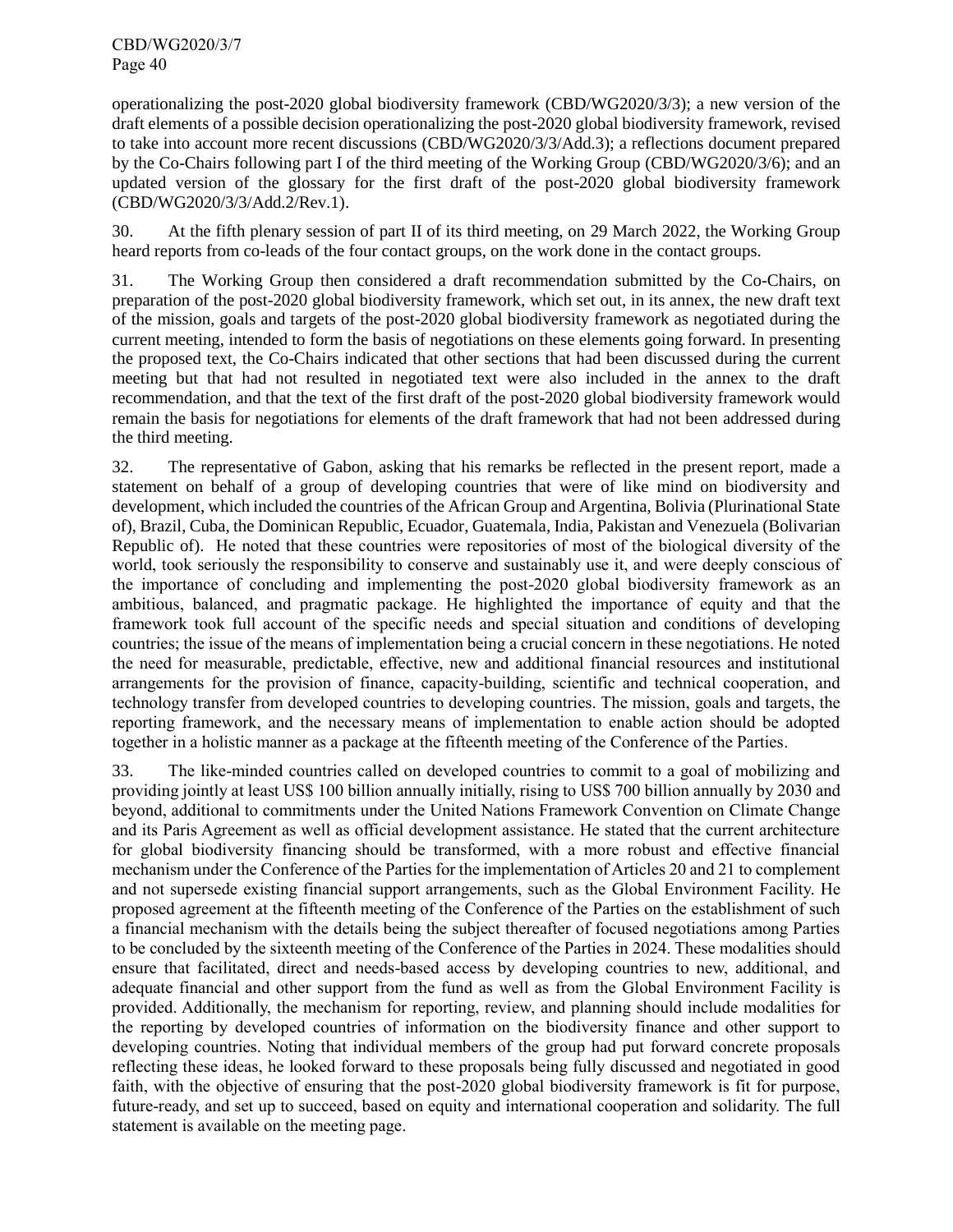34. The Working Group approved the draft recommendation submitted by the Co-Chairs, as orally amended, for formal adoption as draft recommendation CBD/WG2020/3/L.2.

35. At the fifth plenary session of part II of the meeting, the Working Group adopted draft recommendation CBD/WG2020/3/L.2, as orally amended, as recommendation 3/1 and the output of its discussions on the post-2020 global biodiversity framework at its third meeting. The text of the recommendation, as adopted, is set out in section I of the present report.

# **ITEM 5. DIGITAL SEQUENCE INFORMATION ON GENETIC RESOURCES**

<span id="page-40-0"></span>36. Having taken up agenda item 5 at part I of its third meeting, the Working Group resumed its consideration of the item at the third plenary session of part II of the meeting, on 21 March 2022. In considering the item, in addition to the note by the Executive Secretary on digital sequence information on genetic resources (CBD/WG2020/3/4), the Working Group had before it a note by the Executive Secretary summarizing the intersessional work done following part I of the third meeting (CBD/WG2020/3/4/Add.1), which also contained elements of a draft recommendation. It also had before it, as information documents, an update of digital sequence information on genetic resources in relevant international processes and policy debates (CBD/WG2020/3/INF/1); a list of Parties and observers who, subsequent to part I of the Working Group's third meeting, had submitted new views on how to address digital sequence information on genetic resources (CBD/WG2020/3/INF/7); and the report of the co-leads of the informal Co-Chairs' advisory group established during part I of the Working Group's third meeting (CBD/WG2020/3/INF/8).

37. The co-leads of the informal Co-Chairs' advisory group, who were also the co-leads of the contact group on digital sequence information established during part I of the third meeting, presented an update on the work undertaken during the intersessional period, as set out in their report (CBD/WG2020/3/INF/8).

38. Following the report by the co-leads, the Co-Chair invited comments on the note by the Executive Secretary on the intersessional work (CBD/WG2020/3/4/Add.1).

39. Regional statements were made by the representatives of Argentina (on behalf of the Latin American and Caribbean Group), the European Union (on behalf of the European Union and its member States), Namibia (on behalf of the African Group) and Sri Lanka (on behalf of the Asia and Pacific Group).

40. Statements were also made by the representatives of Algeria, Argentina, Australia, Bahrain, Bangladesh, Belarus, Bolivia (Plurinational State of), Botswana, Brazil, Burkina Faso, Burundi, Cameroon, Canada, China, Colombia, Costa Rica, the Democratic Republic of the Congo, Ecuador, Egypt, Ethiopia, Grenada, Guatemala, India, Indonesia, Iran (Islamic Republic of), Israel, Japan, Jordan, Kenya, Kuwait, Malawi, Mexico, Morocco, New Zealand, Norway, Oman, Peru, the Philippines, the Republic of Korea, the Russian Federation, Saudi Arabia, Serbia, South Africa, Sudan, Switzerland, Tajikistan, Togo, Turkey, Uganda, the United Arab Emirates, the United Kingdom, the United Republic of Tanzania, and Zimbabwe.

41. In addition to the statements made by Parties orally, a written statement was submitted by Thailand.

42. A statement was made by the representative of the United States.

43. Further statements were made by the representatives of the DSI Scientific Network, the International Chamber of Commerce, IIFB, the Public Research and Regulation Network (PRRN) and the Third World Network (TWN).

44. The representative of Turkey, requesting that her comments be included in the report, stressed the need for traceability, with systematic disclosure of the origins of digital sequence information, to ensure fair and equitable benefit-sharing, which might require the facilitation of efforts to address country passport data. Calling for greater detail in terms of the policy option modalities, she said that option 2 as drafted would only be applicable and acceptable if the tagging of countries of origin were undertaken in databases, adding that the linkage of digital sequence information with the country of origin should be preserved for downstream monitoring.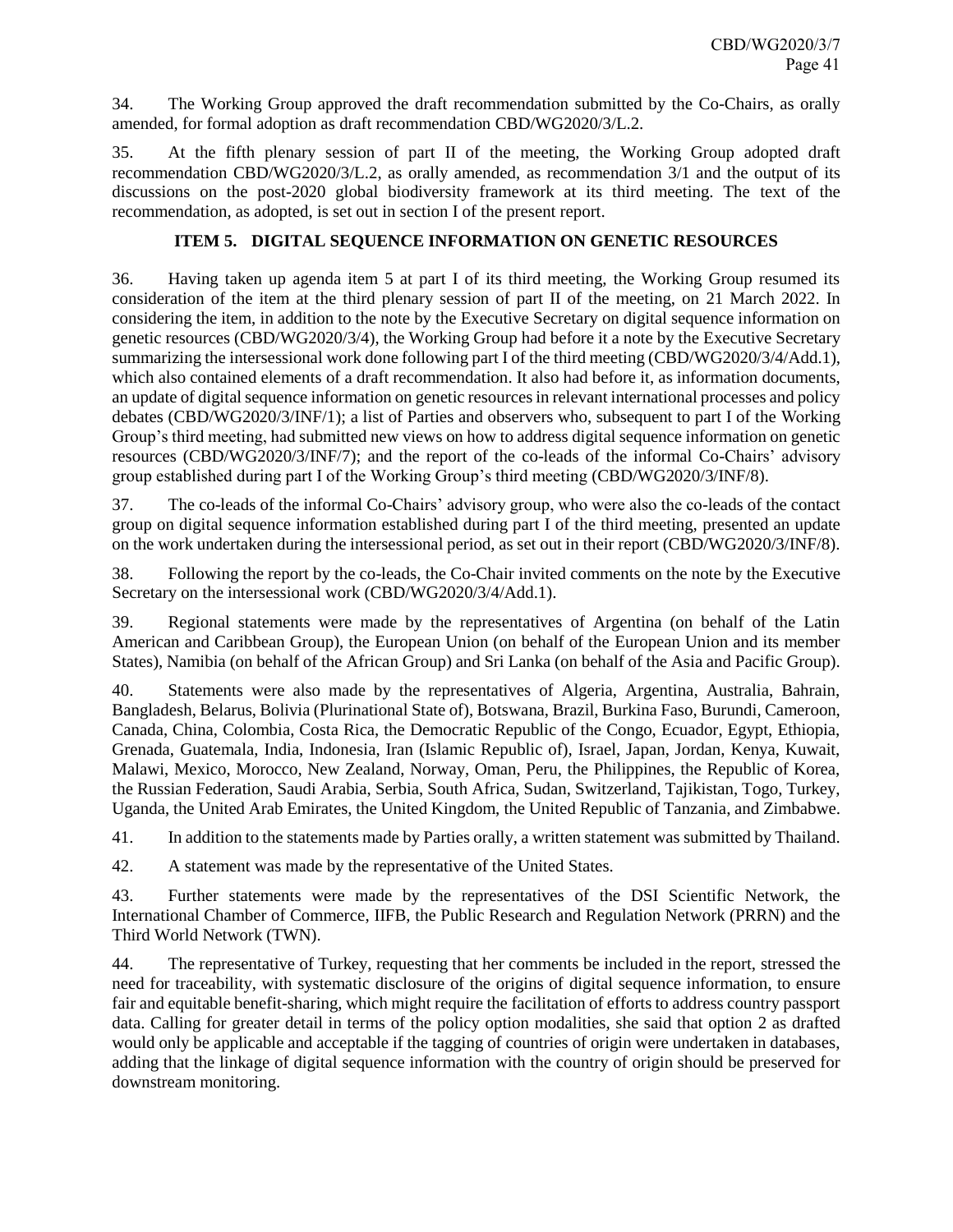45. The Working Group agreed to reconvene the contact group established during part I of the meeting, with the same co-leads, to continue its work under the agenda item, taking into consideration the views expressed regarding the draft recommendation in document CBD/WG2020/3/4/Add.1.

46. At the fifth plenary session of part II of its third meeting, on 29 March 2022, the Working Group heard a report from one of the co-leads of the contact group, on the work done in the contact group.

47. The Working Group then considered a draft recommendation, submitted by the Co-Chairs, on digital sequence information on genetic resources (CBD/WG2020/3/CRP.1/Rev.1) and approved it for formal adoption as CBD/WG2020/3/L.3, on the understanding that it was intended to facilitate the further process on digital sequence information on genetic resources issues and did not prejudge the definition of or views on the parameters and principles governing a final solution.

48. At the fifth plenary session of part II of the meeting, the Working Group adopted draft recommendation CBD/WG2020/3/L.3 as recommendation 3/2. The recommendation is set out in section I of the present report.

# **ITEM 6. OTHER MATTERS**

<span id="page-41-0"></span>49. At the fifth plenary session of part II of its third meeting, on 29 March 2022, the Working Group considered a draft recommendation, submitted by the Co-Chairs, on the holding of a fourth meeting of the Working Group, and approved it, as orally amended, for formal adoption as CBD/WG2020/3/L.4.

50. At the fifth plenary session of part II of the meeting, the Working Group adopted draft recommendation CBD/WG2020/3/L.4 as recommendation 3/3. The recommendation is set out in section I of the present report.

# **ITEM 7. ADOPTION OF THE REPORT**

<span id="page-41-1"></span>51. The present report was adopted at the fifth plenary session of the meeting, on 29 March 2022, on the basis of the draft report presented by the Rapporteur (CBD/WG2020/3/Part2/L.1), as orally amended, on the understanding that the Rapporteur would be entrusted with its finalization.

# **ITEM 8. CLOSING STATEMENTS**

<span id="page-41-2"></span>52. The Executive Secretary, in her closing remarks, urged Parties to demonstrate their resolve to attain the 2050 vision of living in harmony with nature by reaching real consensus on all aspects of the framework, and called for timely submission of contributions, both monetary and documentary, to support the fourth meeting of the Working Group.

53. Closing statements were made by representatives of the host country, regional groups, observers and a Party. A number of those statements were submitted to the Secretariat and can be found under the "statements" tab, at [https://www.cbd.int/conferences/geneva-2022/wg2020-03/documents.](https://www.cbd.int/conferences/geneva-2022/wg2020-03/documents)

54. During the regional statements, the representative of the European Union, asking that his remarks be reflected in the report, said that the European Union and its member States were committed to advancing peace, reconciliation, democracy and human rights, which was the path they believed in and would continue to follow. From his perspective, the unprovoked attack by the Russian Federation on Ukraine, with its consequences for the people and environment of Ukraine, had been a dark cloud over the meeting. He and his delegation had listened with concern to the statements made by the representatives of the Russian Federation trying to justify the war of aggression with unsubstantiated claims and considered it very important that the reports of the meetings of the bodies under the Convention very clearly reflected those statements as being statements by one Party trying to justify an act of aggression that had been condemned by an overwhelming majority in the General Assembly of the United Nations. The same applied to the comments by the representative of the Russian Federation at the occasion of the election of the Bureau members of the Subsidiary Body on Scientific, Technical and Technological Advice, which he said showed a profound disregard for universally established practices and principles governing work in multilateral forums when it came to the representation of the Central and Eastern European Group in bureaux of multilateral environmental agreements and United Nations bodies; it was the consistent practice that States